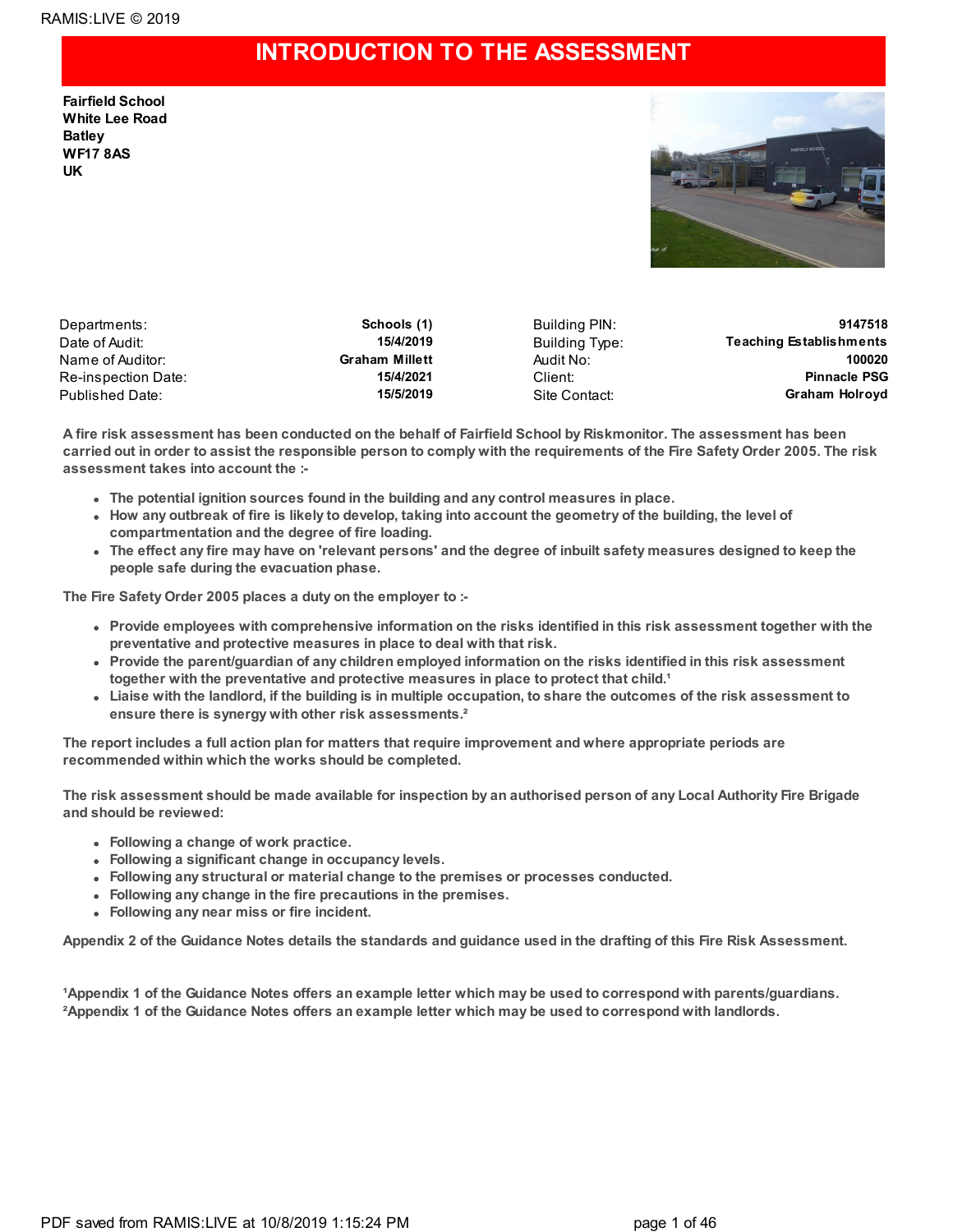### **PREMISES PROFILE FOR FIRE**

**Fairfield School White Lee Road Batley WF17 8AS UK**

**MODERATE RISK**





#### 90 DAY NOTICE

Re-inspection Date: **15/4/2021** Client:

Departments: **Schools (1)** Building PIN: **9147518** Date of Audit: **15/4/2019 Building Type:** Teaching Establishments Name of Auditor: **100020**<br>Re-inspection Date: **15/4/2021 Graham Millett** Audit No: **15/4/2021 Client:** 15/4/2021 Published Date: **15/5/2019** Site Contact: **Graham Holroyd**

#### **RISK RATING**

**Every defect or non-compliance contributes towards your overall risk value. For simplicity the assessment uses a traffic light system :-**

**Green - Minimal risk Amber - Moderate risk Red - Substantial risk Override red - Intolerable risk Your building is currently, AMBER - MODERATE RISK**

#### **SITE DESCRIPTION**

A single storey building of steel frame construction, it has brick and glazed external walls, brick/block/plaster **internal walls, concrete floors and shallow pitched panel roofs. The site is secured by a boundary fence.**

#### **PREVIOUS HISTORY OF FIRE INCIDENCE-**

**None.**

| Floors in Building                  | 1           |
|-------------------------------------|-------------|
| <b>Floors Occupied by Client</b>    | 1           |
| Maximum Number of Staff             | 152         |
| Floor Area (Audited) m <sup>2</sup> | 3257 (3257) |
| <b>Total Occupancy</b>              | 285         |
| <b>Outstanding Enforcement</b>      | No          |
| <b>Notices</b>                      |             |
| Occupants with Disabilities         | 133         |
| <b>Sleeping Occupants</b>           | <b>None</b> |
| Multi-occupied building             | No          |
| Alarm Type                          | L1          |
| Persons specifically at risk?       | No          |

#### **PREMISES DETAILS LOG BOOK INSPECTION SUMMARY**

|                                | <b>Next Due Date</b> |
|--------------------------------|----------------------|
| Fire Drill                     | 30/12/2019           |
| <b>Electrical Wiring Tests</b> | 26/8/2020            |
| <b>Heating System</b>          | 22/1/2020            |
| Fire Fighting Equipment        | 28/8/2020            |
| Fire Detection and Alarm       | 23/4/2020            |
| Sprinkler/Suppression System   | 26/8/2020            |
| Emergency Lighting             | 16/5/2020            |
| Fire Training                  | 9/4/2020             |
| <b>PAT Tests</b>               | 11/8/2020            |
| Fire Engineered System         | 15/4/2020            |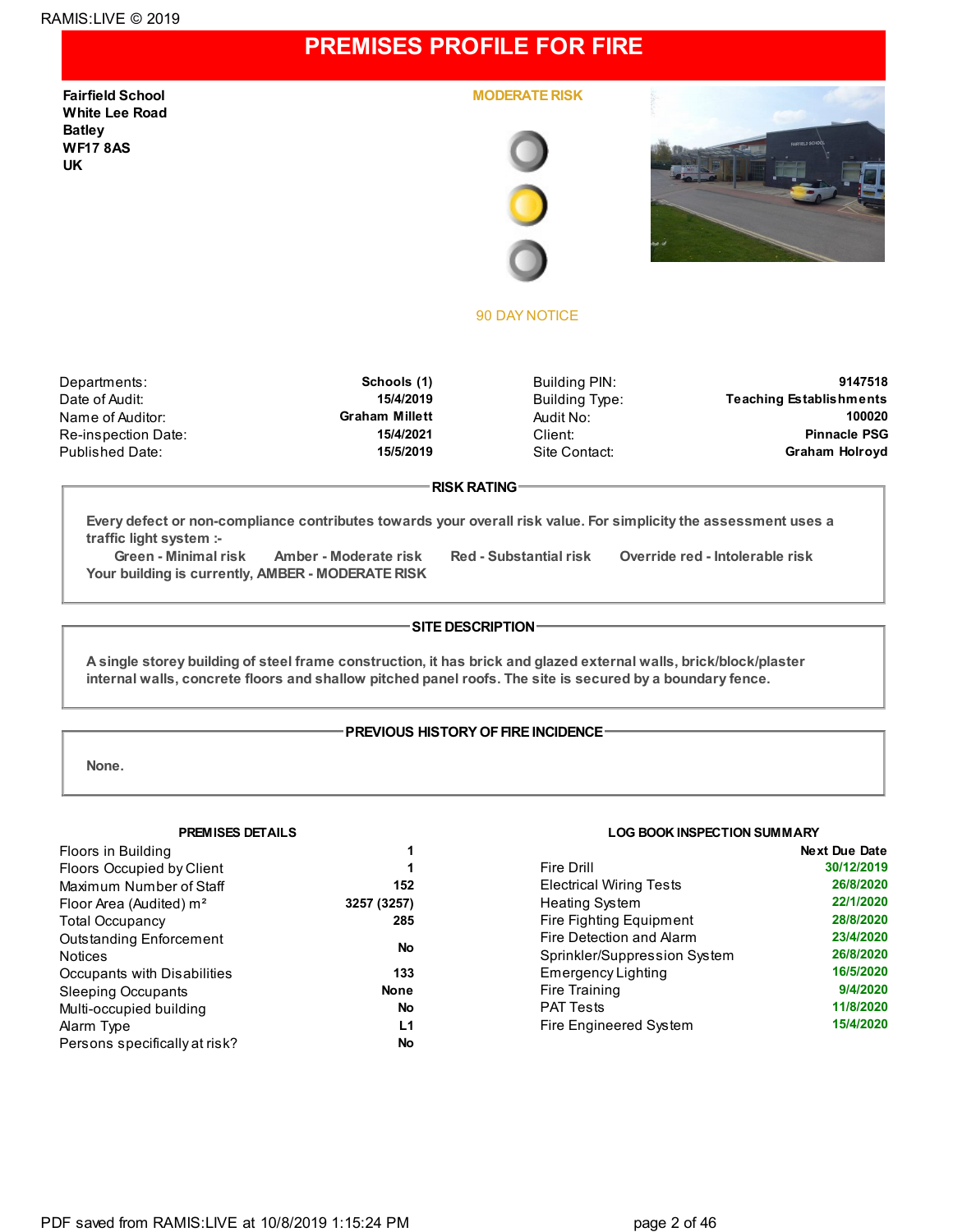## **AUDITOR'S ADDITIONAL INFORMATION FOR FIRE**

### **AUDITOR'S ADDITIONAL INFORMATION**

**The fire risk assessment carried out on April 15th 2019 and replaces the previous assessment.** Fairfield (circa 2005) provides educational provision for pupils and students aged three to 19 years with severe or **profound learning difficulties and related needs.**

The assessment was undertaken during the Easter break therefore the school had taken the opportunity to carry out cleaning and laying new carpets. This resulted in a number of areas having furniture etc, stored in them, that under normal circumstances would be kept clear. Some minor changes to room designation had taken place since the last **assessment which has not increased the overall risk level.**

#### **Hazards**

**The ignition profile is consistent with that generally expected in an educational establishment.** The gas supply is channelled to the boilers in the plant room. Heating to the school is provided by low pressure hot **water system. Kitchen appliances are powered gas and electricity. No high temperature cooking oil appliances are provided.**

**Portable appliance testing is undertaken by Fuse UK on electrical equipment that Pinnacle is responsible for.**

### **Means of Escape**

The school is provided with adequate numbers of escape doors for means of escape purposes. The storey travel distances are within defined limits and the number, disposition and width of exit routes are adequate for the **occupancy. The building is divided into protected zones to assist with any evacuation. Manually operated window openings are provided in the corridors to allow for ventilation.**

#### **Evacuation**

The school is provided with an emergency evacuation plan which is well established. The student ? teacher ratio is approximately one to one with each classroom having a check-list of the action to be taken in the event of a fire. Each teacher(s) is responsible for the pupils in their class reporting to the assembly point. All staff undertakes a role in evacuation drill and direct pupils and any visitors to the designed assembly point and then report to a designated **person. All fire marshals are provided with appropriate identification clothing.**

**The Fire Assembly Point is located in the car park and is clearly indicated by appropriate signage.**

The fire alarm is a two stage alarm with the evacuation based on zoned evacuation. This is achieved by moving the students/staff away from the affected zone to an adjacent zone. In this particular the student/staff assembly in the **hall which is protected by a smoke control system.**

#### **Doors and Partitions**

We have only indicated, in blue, on the drawing those doors which we consider essential to protect the means of escape, to limit compartment size and to provide protection to higher risk areas in order to reduce fire spread within the building. All doors fitted with electric security access devices operate on mains failure with a number fitted with **break glass bypass switches. These doors default to the open on the actuation of the fire alarm. All fire resisting doors are provided with the relevant signage.**

#### **Signs and Notices**

**The drawing accompanying this report indicates which signs should be maintained and provided.**

### **Fire Fighting Equipment**

The main priority in any fire situation is the evacuation of the pupils and students. With this in mind and the fact that the building is provided with a sprinkler system and automatic fire detection, a limited number of suitable portable fire fighting extinguishers are provided. The type and locations are indicated on the accompanying drawing to this report. Although this does not comply with the relevant standard for the provision of potable fire fighting extinguishers it is **considered to be acceptable in these particular circumstances.**

### **Fire Alarm**

The fire alarm and detection system is a Category L1 with a variant to BS 5839 Pt1 see below. The automatic fire detection and alarm system is provided with a main fire alarm control panel in the entrance, smoke and heat **detectors (some with combined warning devices), manual call points, powered sounders/flashing beacons and** interfacing equipment. The system is an addressable type with the control panel located within the main entrance **lobby.**

The control panel incorporates an "auto-dial" facility which provides communication of a signal to a remote receiving **centre.**

**The fire alarm is interfaced with other electrical systems and operation of a sprinkler flow switch. Visual indication is by way of flashing beacons some combined with audible sounders at appropriate locations throughout the school.**

The current fire alarm system, detail of which is included in the "Premises Profile" is sufficient to satisfy the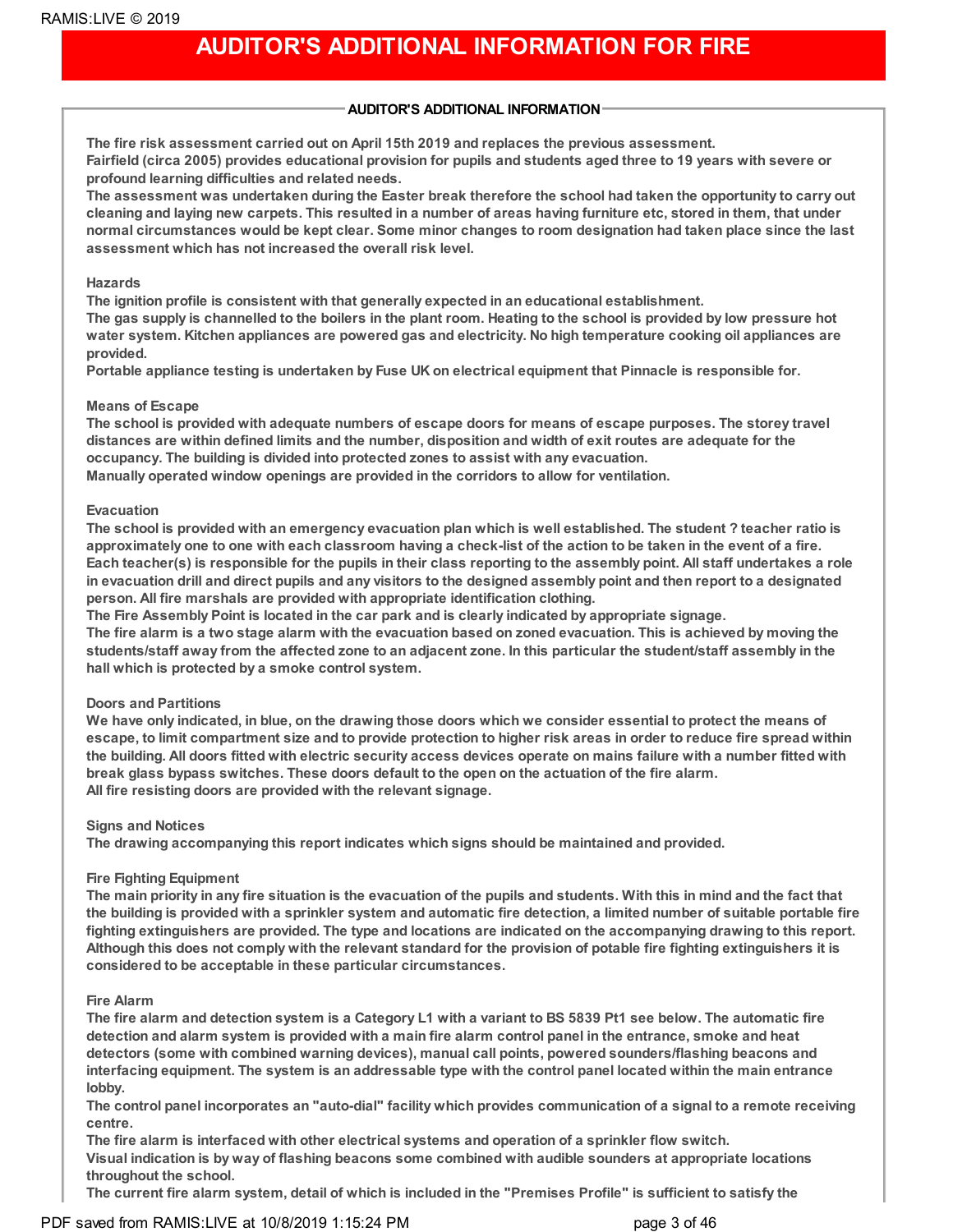**requirements of the Fire Safety Order, as detailed in Table A.1 Annex A of BS. 5839. Pt 1.**

The fire alarm variant consists of manual call points operated by the use of a key linked to an adjacent chain, to prevent malicious operation of the fire alarm. The procedure regarding the use of key operated manual call points should be included in further fire safety refresher training. However, as part of any future refurbishment programmes, **consideration should be given to replacing this protection system with clear plastic hinged anti-tamper covers.**

#### **Sprinkler System**

A wet sprinkler system is installed throughout the school and is provided with a dedicated water supply storage tank, with a standing pressure of 3.5 bars. A fire service inlet value is provided for supplementing the water supply.

#### **Smoke Control**

A smoke control system is provided in the hall/dining area. This consists of smoke vents and manual release points.

#### **Emergency Lighting**

The school is provided with emergency lighting cover both internal areas and classrooms and external areas. The system is to BS 5266 Pt1 and is tested at regular intervals as required. A number of areas where identified where the **emergency lighting appears to be defective.**

Emergency escape lighting is provided within the Hall/Dining areas and in the corridors to indicate and illuminate the **final exit doors.**

#### **Occupancy**

**The occupancy for the site is 285 persons made up of:- Pupils 133 School staff 140persons Pinnacle staff 9 persons Catering staff 3 persons Occupancy for other uses:- Hall/Dining area when internal walls is opened 240 persons, when divided Dining 120 and hall 60persons.**

#### **Lightning Protection**

A lightning protection network is provided installed on the roof. The system is regular inspected by an approved **contractor.**

#### **Hazardous Substances**

**There is an amount of cleaning materials stored and used appropriately and substances for maintaining the** hydrotherapy pool, within the premises. However, at this present time the quantity of hazardous substances is low **and a DSEAR assessment is not necessary.**

**COSHH information and data safety sheets are available for inspection.**

#### **Heating and Ventilation Systems**

**We are assured that all heating and ventilation systems shut down on actuation of the fire alarm.**

#### **Housekeeping and Storage**

Good housekeeping is fundamental to reducing risk. By controlling the presence of combustible materials and ignition sources the potential for fire to start and the possibility of deliberate ignition will be considerably reduced. Additionally it ensures that escape routes are free from obstruction allowing for escape or access for fire fighters. The potential **for smoke production and fire development depends on the nature and properties of the combustible materials involved and their ease of ignition.**

**Regular inspection of stairwells is the key to maintaining good housekeeping standards. However policing these issues particularly in stairwells is a constant problem for those responsible for managing the building.** Obviously the unrestricted use for storage of stairwells and common areas is not desirable or acceptable. Therefore, after consultation with the building management, it may be possible to adopt one of the following two options;

1. A "zero tolerance" approach. This is the simplest policy to implement and removes all ambiguity regarding what is allowed. It is easy to police and audit and removes the risk of accidental or deliberate fire setting.

2. A "managed use". This approach takes into account the particular circumstances of the building, for example the construction materials and standards of fire protection. It may also allow storage in suitable areas or in places that will not cause an obstruction to the means of escape. To ensure this staff will need to be fully aware of the policy. **There are of course advantages and disadvantages to both. The approach adopted should only be implemented** following consultation with those responsible for the management of the building and the undertaking of a specific **risk assessment into the particular circumstances of the building.**

#### **Emergency Access**

**Access to the site, for emergency vehicles is good.**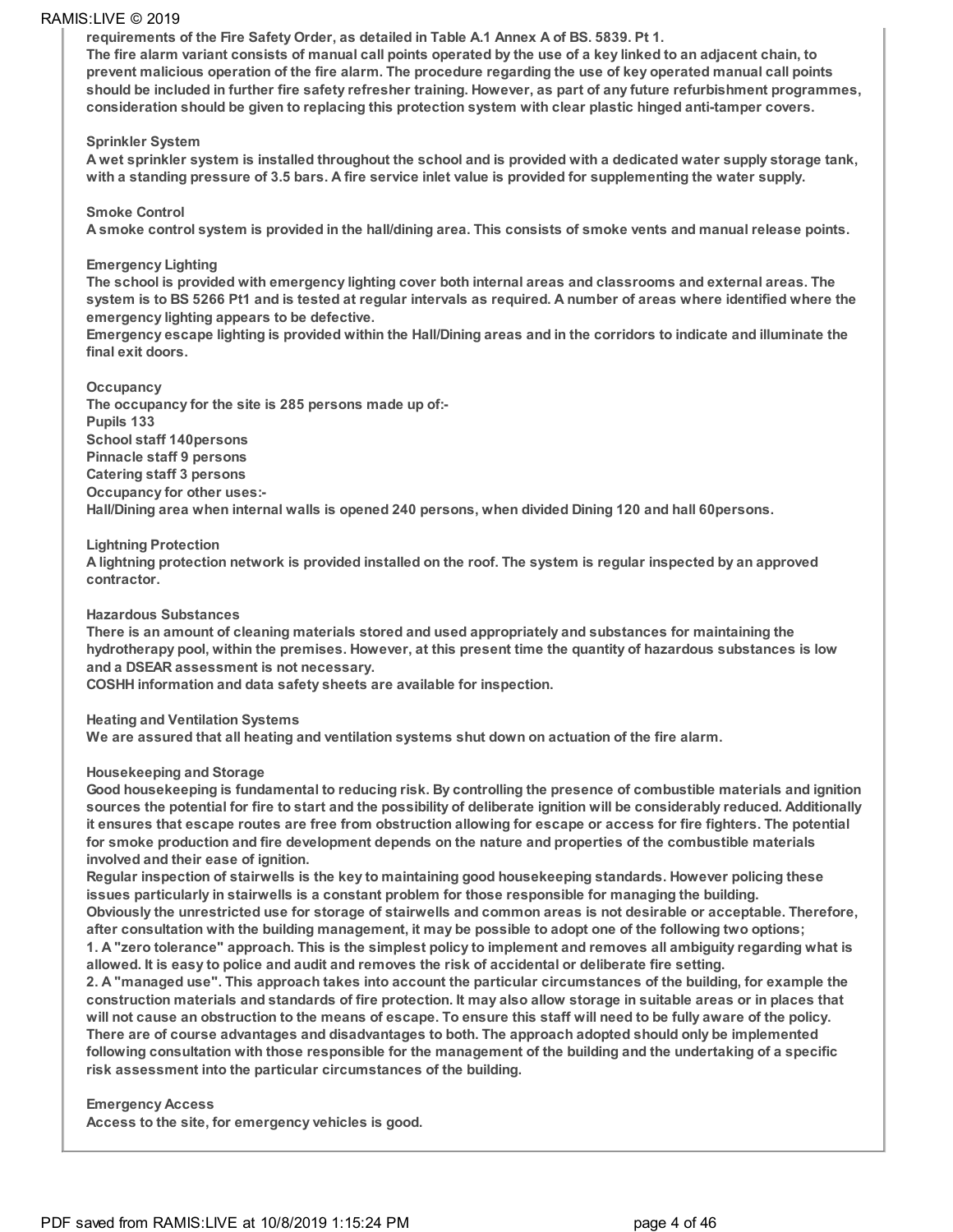### **AUDIT HISTORY**

**Fairfield School White Lee Road Batley WF17 8AS UK**

Building PIN: **9147518** Site Contact Name: **Graham Holroyd** Site Contact Title: **Caretaker** Telephone: **07540030059\_01924 326103** email: **fairfield@pinnacle-psg.com**

| <b>Audit Number</b> | <b>Auditor</b>        | <b>Audit Date</b> | <b>Audit Type</b>          | <b>Approx Area Audited</b> |
|---------------------|-----------------------|-------------------|----------------------------|----------------------------|
| 100020              | <b>Graham Millett</b> | 15/4/2019         | Reassessment (Full) (Fire) | 3257                       |
| 88650               | <b>Graham Millett</b> | 10/4/2017         | Reassessment (Full) (Fire) | 3257                       |
| 79515               | <b>Graham Millett</b> | 26/5/2015         | Reassessment (Full) (Fire) | 3257                       |
| 170332              | <b>Graham Millett</b> | 27/8/2013         | Initial Assessment (Fire)  | 3257                       |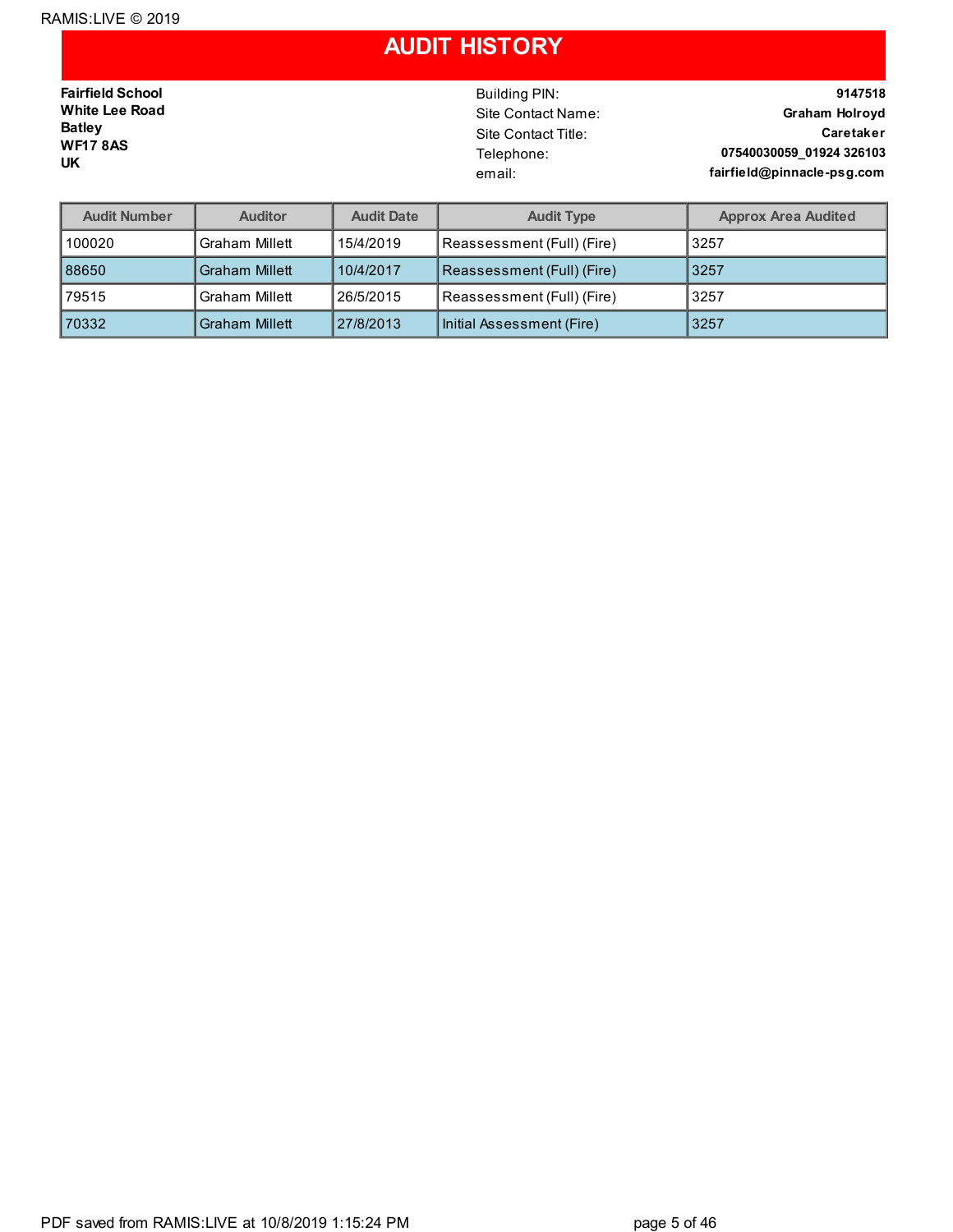## **MITIGATION AGAINST THE EFFECTS OF FIRE**

**Fairfield School White Lee Road Batley WF17 8AS UK**



| Departments:        | Schools (1)           | Building PIN:  | 9147518                        |
|---------------------|-----------------------|----------------|--------------------------------|
| Date of Audit:      | 15/4/2019             | Building Type: | <b>Teaching Establishments</b> |
| Name of Auditor:    | <b>Graham Millett</b> | Audit No:      | 100020                         |
| Re-inspection Date: | 15/4/2021             | Client:        | <b>Pinnacle PSG</b>            |
| Published Date:     | 15/5/2019             | Site Contact:  | Graham Holroyd                 |

This detail will assist both you and the local authority fire brigade to mitigate the effects of fire should one occur.

| <b>Detail</b>                                            | Location    |                       |  |  |  |
|----------------------------------------------------------|-------------|-----------------------|--|--|--|
|                                                          | Floor       | Room                  |  |  |  |
| <b>Main Electrical Intake</b>                            | Ground      | LV Switch Room.       |  |  |  |
| Main Gas Intake                                          | Ground      | Plant Room.           |  |  |  |
| Fire Alarm Indicator Panel                               | Ground      | Entrance Lobby.       |  |  |  |
| Sprinkler Stop Valve                                     | Ground      | Sprinkler Pump House. |  |  |  |
| <b>Fire Fighting Switches</b>                            | $N/A$ .     |                       |  |  |  |
| Nature and Location of Hazardous Process/Contents        |             |                       |  |  |  |
| Sodium Bisulphate                                        | Ground      | Pool Plant Room.      |  |  |  |
| Calcium Chloride                                         | Ground      | Pool Plant Room.      |  |  |  |
| Nature and Location of Hazards in construction           |             |                       |  |  |  |
| None specified.                                          | <b>None</b> |                       |  |  |  |
| Nature and Location of any Business Critical Areas       |             |                       |  |  |  |
| None specified.                                          | <b>None</b> |                       |  |  |  |
| - Fire Fighting Shafts and Risers                        |             |                       |  |  |  |
|                                                          |             |                       |  |  |  |
| $N/A$ .                                                  |             |                       |  |  |  |
|                                                          |             |                       |  |  |  |
| <b>Emergency Access for Fire Service Vehicles -</b>      |             |                       |  |  |  |
| White Lee Road via the main car park.                    |             |                       |  |  |  |
|                                                          |             |                       |  |  |  |
| - Location of Fire Hydrants                              |             |                       |  |  |  |
| Unable to locate within the immediate vicinity.          |             |                       |  |  |  |
|                                                          |             |                       |  |  |  |
| -Location of nearest open water                          |             |                       |  |  |  |
|                                                          |             |                       |  |  |  |
| Pond in Wilton Park but this is around 1.5 - 2km distant |             |                       |  |  |  |
|                                                          |             |                       |  |  |  |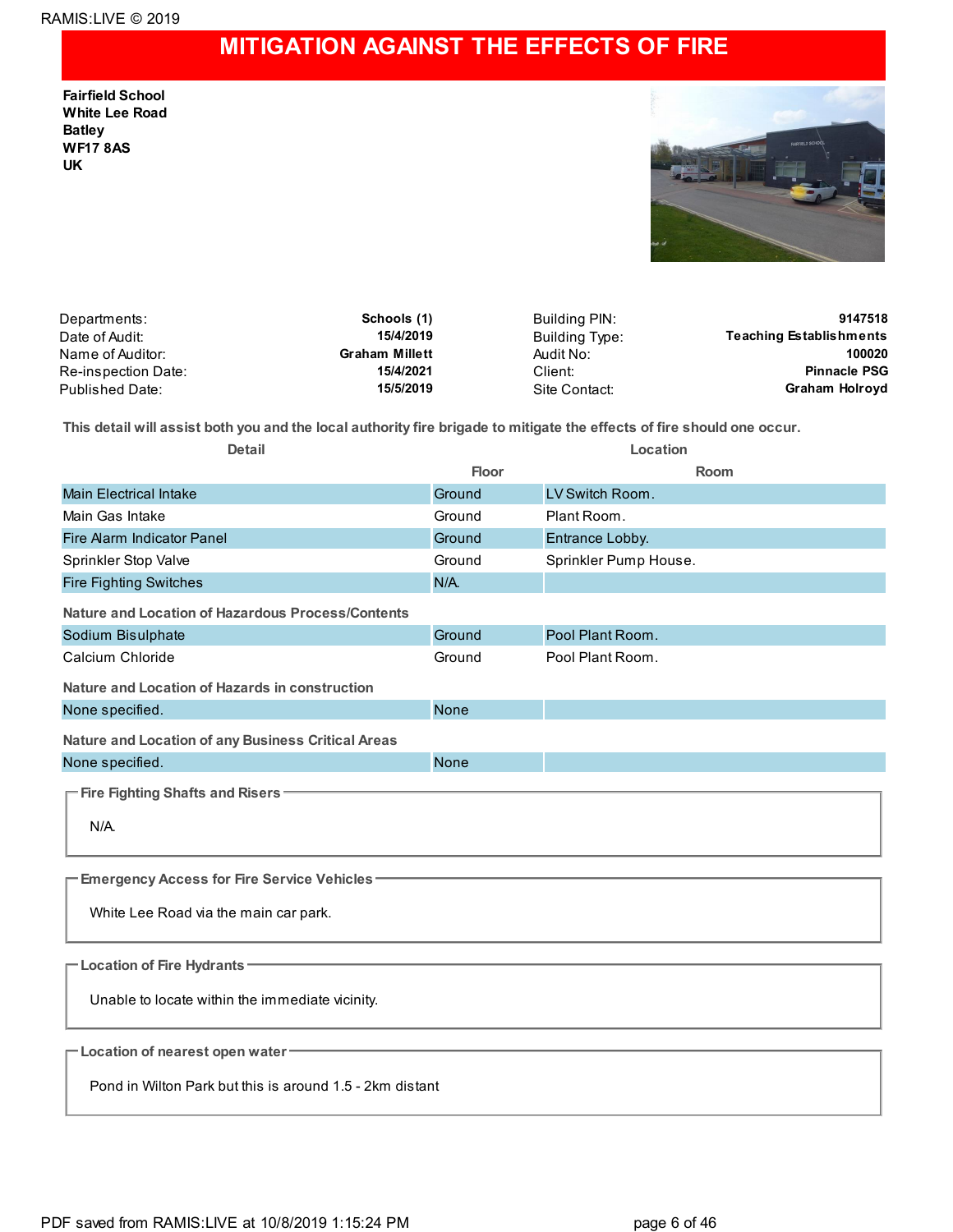### **POTENTIAL FOR IGNITION PROFILE**

**Fairfield School White Lee Road Batley WF17 8AS UK**

# UPRN:

RAMIS PIN: **9147518** Site Contact Name: **Graham Holroyd** Site Contact Title: **Caretaker** Telephone: **07540030059\_01924 326103** email: **fairfield@pinnacle-psg.com**

| The following significant ignition sources were found in the premises: |              |                                         |                                                  |                                                                                                                                          |  |  |
|------------------------------------------------------------------------|--------------|-----------------------------------------|--------------------------------------------------|------------------------------------------------------------------------------------------------------------------------------------------|--|--|
| Description of Material.                                               | Present      | Location                                | Quantity                                         | <b>Control Measures in Place</b>                                                                                                         |  |  |
| <b>Smokers Materials</b>                                               | ✔            | Ground<br>Floor,<br>General             |                                                  | Smoking is not permitted in the premises. Appropriate<br>signage is in place.                                                            |  |  |
| Fixed electrical equipment                                             | ✔            | Ground<br>Floor,<br>General             | Number                                           | Within current test period.                                                                                                              |  |  |
| Portable electrical<br>equipment                                       | ✔            | Ground<br>Floor.<br>General             | Number                                           | None. Review PAT testing policy, update testing as<br>determined appropriate via risk assessment. This action<br>has been completed.     |  |  |
| Portable electrical<br>equipment                                       | ✔            | Ground<br>Floor,<br>Cooking<br>Bay      | Several<br>domestic<br>electrical<br>appliances. | None. Portable Appliance Testing should be undertaken<br>by a competent person. This action has been completed.                          |  |  |
| Portable electrical<br>equipment                                       | $\checkmark$ | Ground<br>Floor,<br>General             | Number.                                          | Within current test period. Tested on 14/8/2018 by Fused<br>UK.                                                                          |  |  |
| Mains electricity supply                                               | ✔            | Ground<br>Floor,<br>General             | 1                                                | Within current five year test period. Inspected on<br>28/8/2015 by T Clarke.                                                             |  |  |
| Electrical extension leads                                             | ✔            | Ground<br>Floor,<br>General             | Number                                           | None. Review PAT testing policy, update testing as<br>determined appropriate via risk assessment. This action<br>has been completed.     |  |  |
| Electrical adaptors                                                    | ×            |                                         |                                                  |                                                                                                                                          |  |  |
| Electrical heating system                                              | ×            |                                         |                                                  |                                                                                                                                          |  |  |
| Electric portable heating<br>system                                    | 裟            |                                         |                                                  |                                                                                                                                          |  |  |
| Gas heating system                                                     | ✔            | Ground<br>Floor,<br>General             | Number                                           | Within current test period. Inspected on 22/1/2019 by the<br>PDM Team.                                                                   |  |  |
| Gas heating system                                                     | ✔            | Ground<br>Floor,<br>General             | 1.                                               | None. Please make arrangements to carry out the<br>inspection of the heating system. This action has been<br>completed.                  |  |  |
| Portable gas heating<br>appliances                                     | ×            |                                         |                                                  |                                                                                                                                          |  |  |
| Cooking appliances                                                     | ✔            | Ground<br>Floor,<br>Catering<br>Kitchen | Number                                           | Installed, serviced and maintained in accordance with the<br>manufacturer's instructions.                                                |  |  |
| Cooking appliances                                                     | ✔            | Ground<br>Floor,<br>Catering<br>Kitchen | $\mathbf 1$                                      | Extraction system is deep cleaned during the school<br>holidays.                                                                         |  |  |
| Hot work processes                                                     | ×            |                                         |                                                  |                                                                                                                                          |  |  |
| Potential for deliberate<br>ignition                                   | ✔            | Ground<br>Floor,<br>External<br>Area    | $\mathbf 1$                                      | Waste materials regularly removed and placed in suitable<br>waste containers located in an external bin store away<br>from the premises. |  |  |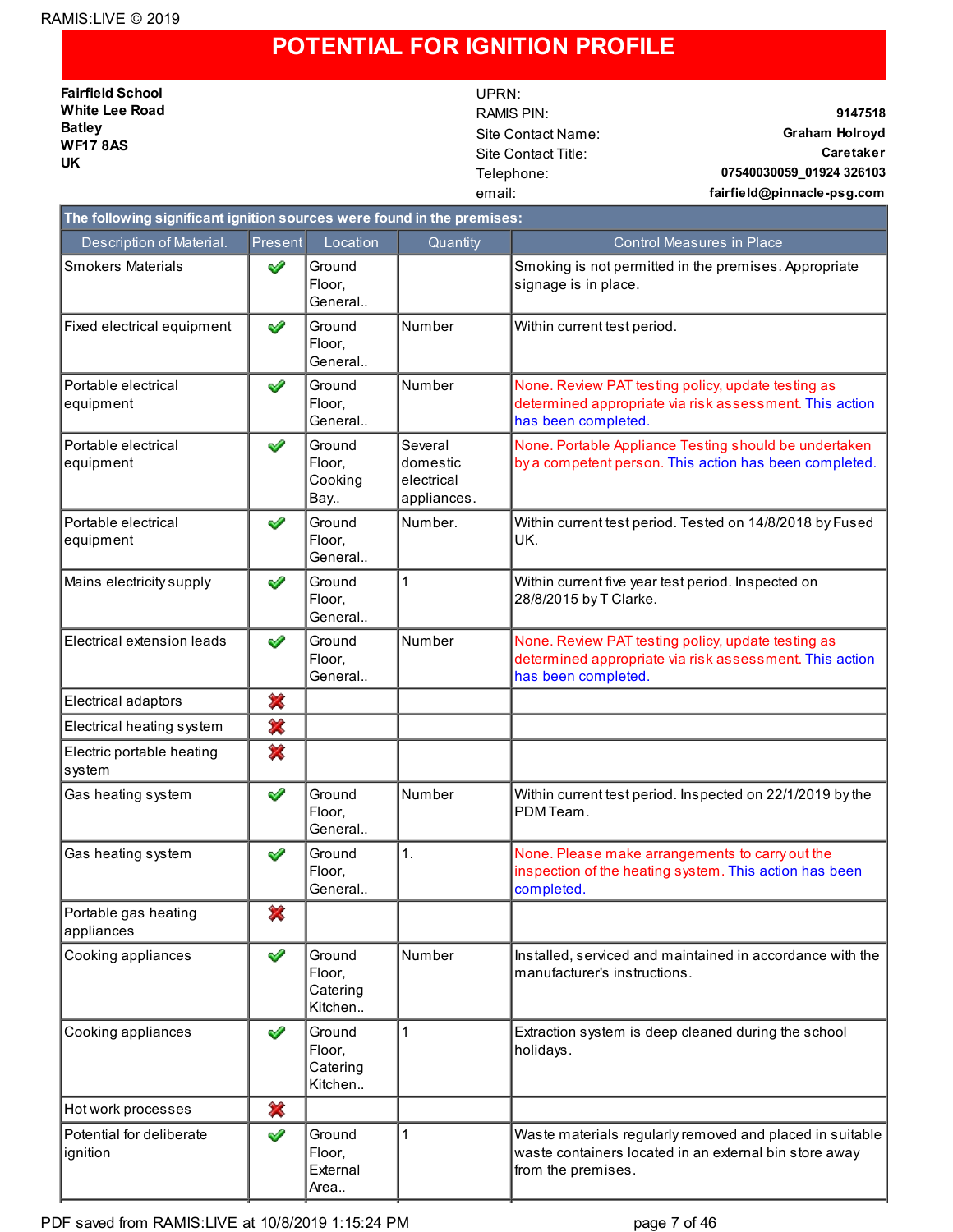| RAMIS:LIVE © 2019                    |   |                                      |    |                                                                                                                          |
|--------------------------------------|---|--------------------------------------|----|--------------------------------------------------------------------------------------------------------------------------|
| Potential for deliberate<br>ignition | ✔ | Ground<br>Floor.<br>General          |    | The school main building is locked and secure outside of<br>school hours and is within a secure gated boundary<br>fence. |
| Open<br>flame/equipment/processes    | ∞ |                                      |    |                                                                                                                          |
| Display lighting equipment           | × |                                      |    |                                                                                                                          |
| Lightning                            | ✔ | Ground<br>Floor.<br>External<br>Area | 25 | Within current test period.                                                                                              |
| Other                                | չ |                                      |    |                                                                                                                          |

Text in black infers control measures are in place.

Text in red infers control measures are required.

Text in blue infers actions taken by responsible person(s).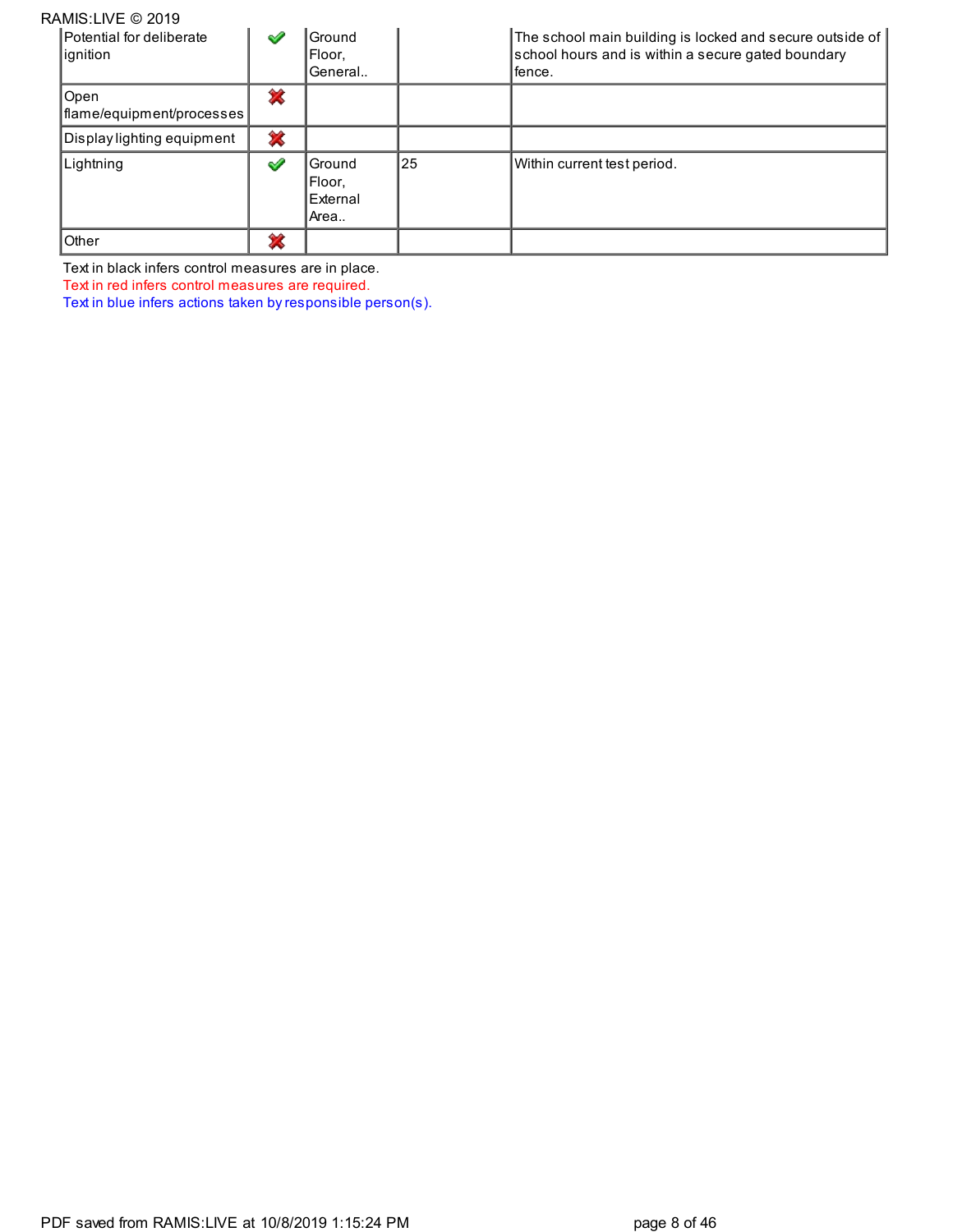### **COMBUSTIBLE MATERIALS PROFILE**

| <b>Fairfield School</b>          | UPRN:                                                                                                       |                                    |
|----------------------------------|-------------------------------------------------------------------------------------------------------------|------------------------------------|
| <b>White Lee Road</b>            | RAMIS PIN:                                                                                                  | 9147518                            |
| <b>Batley</b><br><b>WF17 8AS</b> | Site Contact Name:                                                                                          | <b>Graham Holroyd</b><br>Caretaker |
|                                  | Site Contact Title:                                                                                         |                                    |
| <b>UK</b>                        | Telephone:                                                                                                  | 07540030059 01924 326103           |
|                                  | email:                                                                                                      | fairfield@pinnacle-psg.com         |
|                                  | The following significant flammable, combustible, and other dangerous materials were found in the premises: |                                    |
|                                  |                                                                                                             |                                    |

| Description of<br>Material.     | Present | Location                         | Quantity                   | Safety<br><b>Data</b><br><b>Sheet</b> | <b>Control Measures in Place</b>                                                                       |
|---------------------------------|---------|----------------------------------|----------------------------|---------------------------------------|--------------------------------------------------------------------------------------------------------|
| Flammable liquids<br>in use     | ✖       |                                  |                            |                                       |                                                                                                        |
| Flammable liquids<br>in storage | ╳       |                                  |                            |                                       |                                                                                                        |
| Flammable gases<br>in use       | ×       |                                  |                            |                                       |                                                                                                        |
| Flammable gases<br>in storage   | ✖       |                                  |                            |                                       |                                                                                                        |
| Combustible<br>solids           | ✔       |                                  |                            |                                       |                                                                                                        |
| Sodium<br>Bisulphate.           | ✔       | Ground Floor, Pool<br>Plant Room | <b>Small</b><br>quantities | $\checkmark$                          | For use in the hydrotherapy pool by competent staff. Stored<br>in an approved locked chemical cabinet. |
| Calcium<br>Chloride.            | ✔       |                                  | Small<br>quantities        | ✔                                     | For use in the hydrotherapy pool by competent staff. Stored<br>in an approved locked chemical cabinet. |
| Untreated hanging<br>textiles   | ×       |                                  |                            |                                       |                                                                                                        |
| Clothing displays               | ✖       |                                  |                            |                                       |                                                                                                        |
| Decorations                     | ✖       |                                  |                            |                                       |                                                                                                        |
| Explosive<br>atmospheres        | ✖       |                                  |                            |                                       |                                                                                                        |
| <b>DSEAR</b><br>Assessment      | N/A     |                                  |                            |                                       |                                                                                                        |
| (Other)                         | ×       |                                  |                            |                                       |                                                                                                        |

Text in black infers control measures are in place.

Text in red infers control measures are required.

Text in blue infers actions taken by responsible person(s).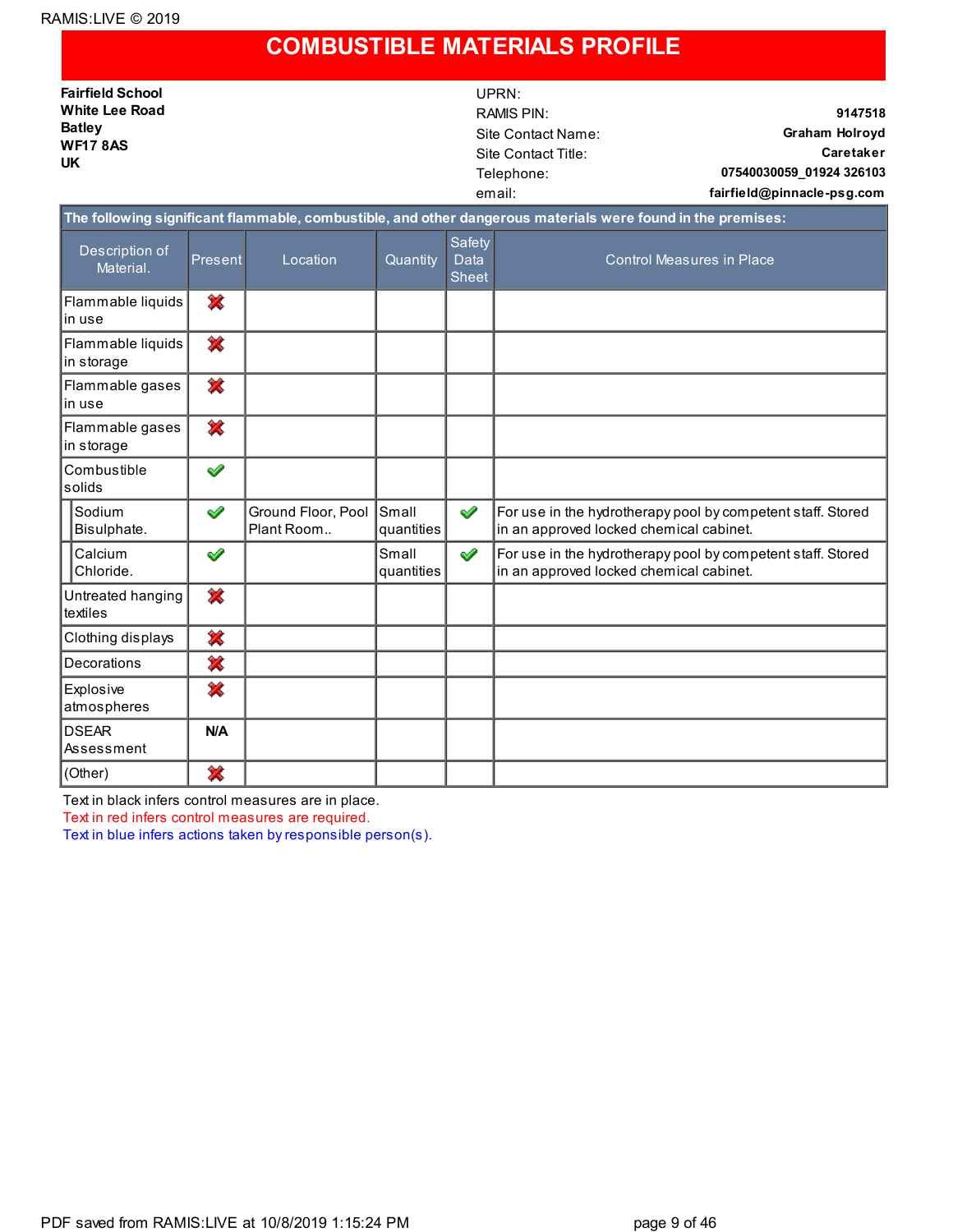### **EMERGENCY ACTION PLAN**

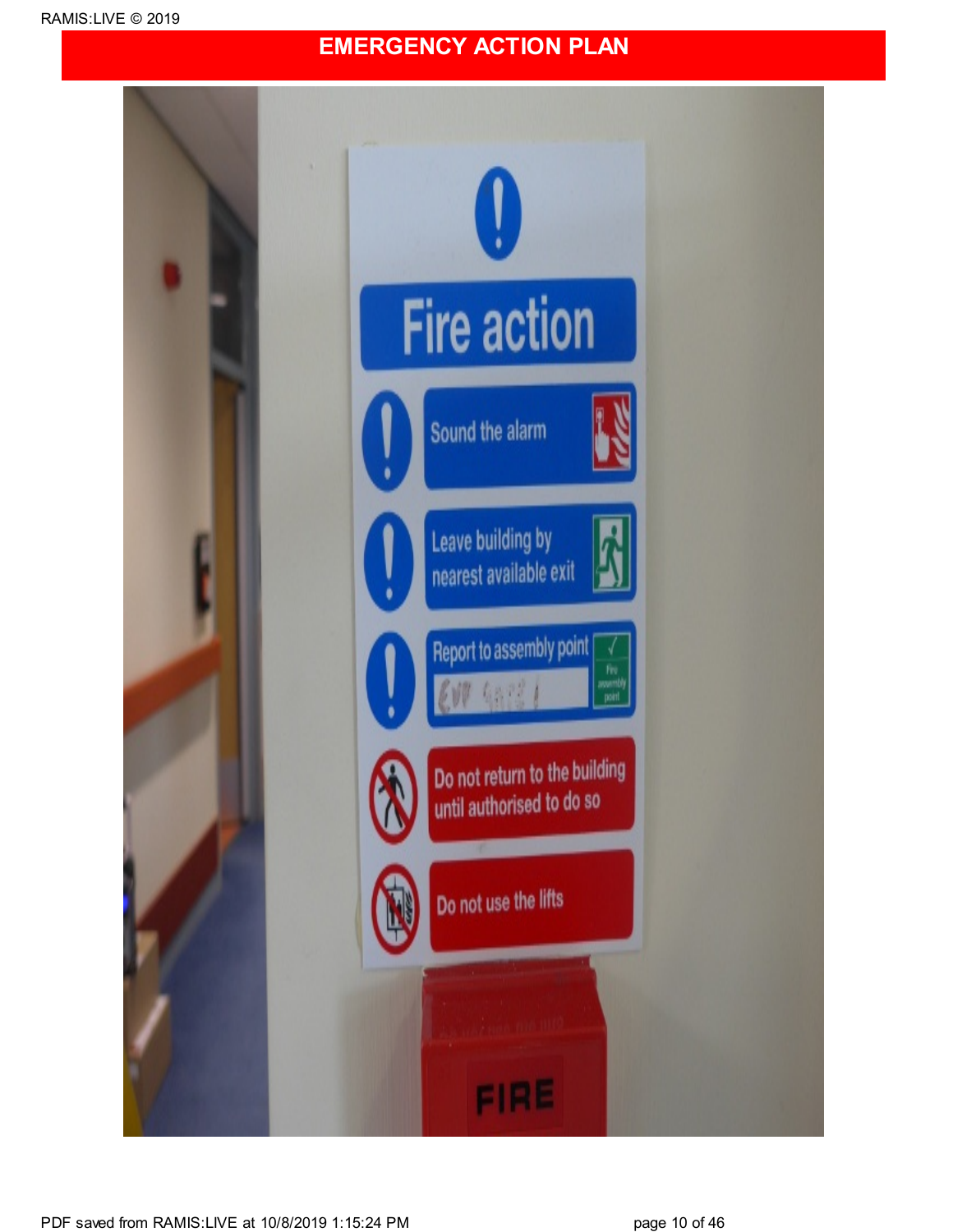### **EXECUTIVE SUMMARY**

| <b>Fairfield School</b><br><b>White Lee Road</b><br><b>Batley</b><br><b>WF17 8AS</b><br>UK<br>Site Contact Name:<br>Site Contact Title:<br>Telephone:<br>email: | <b>Graham Holroyd</b><br>Caretaker<br>07540030059 01924 326103<br>fairfield@pinnacle-psg.com | UPRN:<br>RAMIS PIN:<br>Departments:<br>Assessment No:<br>Assessment Date:<br>Assessor: | 9147518<br>Schools (1)<br>100020<br>15/4/2019<br><b>Graham Millett</b> |
|-----------------------------------------------------------------------------------------------------------------------------------------------------------------|----------------------------------------------------------------------------------------------|----------------------------------------------------------------------------------------|------------------------------------------------------------------------|
|                                                                                                                                                                 |                                                                                              |                                                                                        |                                                                        |

#### **Ref Areas Assessed STATUS**

#### **1. HAZARDS**

Identification of hazards and their removal or effective control is an integral part of a fire risk assessment. *Hazards in this assessment are related to ignition sources and the presence of flammable, combustible and other dangerous materials as defined in the Chemicals (Hazard Information and Packaging for Supply) Regulation 2002.*

|        | All potential ignition sources have been identified and effective control measures have been put in place. | COM |
|--------|------------------------------------------------------------------------------------------------------------|-----|
| $-1.2$ | All flammable, combustible and other dangerous substances have been identified and effective control       | COM |

#### **2. CONSTRUCTION**

measures put in place.

Structural fire protection is intended to ensure that the building will not collapse prematurely in a fire and that the means of escape for the occupants can be utilized without undue risk. It will not, however, necessarily avoid the material loss of the property. The structural protection is also intended to reduce the potential of fire *spread from one building to another.*

| $\blacksquare$ 2.1 | The fire resisting separating floors and or walls of the building are acceptable.                        | <b>COM</b> |
|--------------------|----------------------------------------------------------------------------------------------------------|------------|
| $\blacksquare$ 2.2 | There are no lifts present.                                                                              | N/A        |
| $\blacksquare$ 2.3 | There are no shafts for hoists and services present in the building.                                     | N/A        |
| $\blacksquare$ 2.4 | The surface spread of flame classifications for materials covering the walls and ceilings is acceptable. | <b>COM</b> |
| $\blacksquare$ 2.5 | The fire separation of ancillary accommodation is acceptable.                                            | <b>COM</b> |
| $\blacksquare$ 2.6 | Assessment of the provision of cavity barriers is deemed not necessary at this time.                     | N/A        |

#### **3. MEANS OFESCAPE**

#### *To facilitate escape it is necessary to ensure that protected escape routes are safeguarded against the* ingress of smoke to regulate the distance people have to travel before they reach a storey exit or final exit.

| $\blacksquare$ <sup>3.1</sup> | The travel distance to the nearest storey exit is acceptable.                                                               | <b>COM</b> |
|-------------------------------|-----------------------------------------------------------------------------------------------------------------------------|------------|
| $\blacksquare$ 3.2            | The number of escape routes from a room or storey is acceptable.                                                            | <b>COM</b> |
| $\blacksquare$ <sup>3.3</sup> | No inner room situations present.                                                                                           | N/A        |
| $\blacksquare$ <sup>3.4</sup> | All corridors are provided with adequate fire resistance and facilities to allow persons to reach a storey<br>exit safely.  | <b>COM</b> |
| $\blacksquare$ <sup>3.5</sup> | Premises in single occupancy.                                                                                               | N/A        |
| $\blacksquare$ <sup>3.6</sup> | Flat roofs do not form part of the escape route.                                                                            | N/A        |
| $\blacksquare$ <sup>3.7</sup> | No accommodation stairways and or lifts are present.                                                                        | N/A        |
| $\blacksquare$ <sup>3.8</sup> | No stairways were present.                                                                                                  | N/A        |
| $\blacksquare$ <sup>3.9</sup> | External routes are acceptable and external stairways are sufficiently protected to ensure the safe escape<br>of occupants. | <b>COM</b> |
| $\blacksquare$ 3.10           | The arrangements for the evacuation of disabled people is considered adequate.                                              | <b>COM</b> |
| $\blacksquare$ 3.11           | The engineered systems are correctly installed and maintained to the appropriate standard.                                  | <b>COM</b> |
|                               |                                                                                                                             |            |

#### **4. DOORS AND PARTITIONS**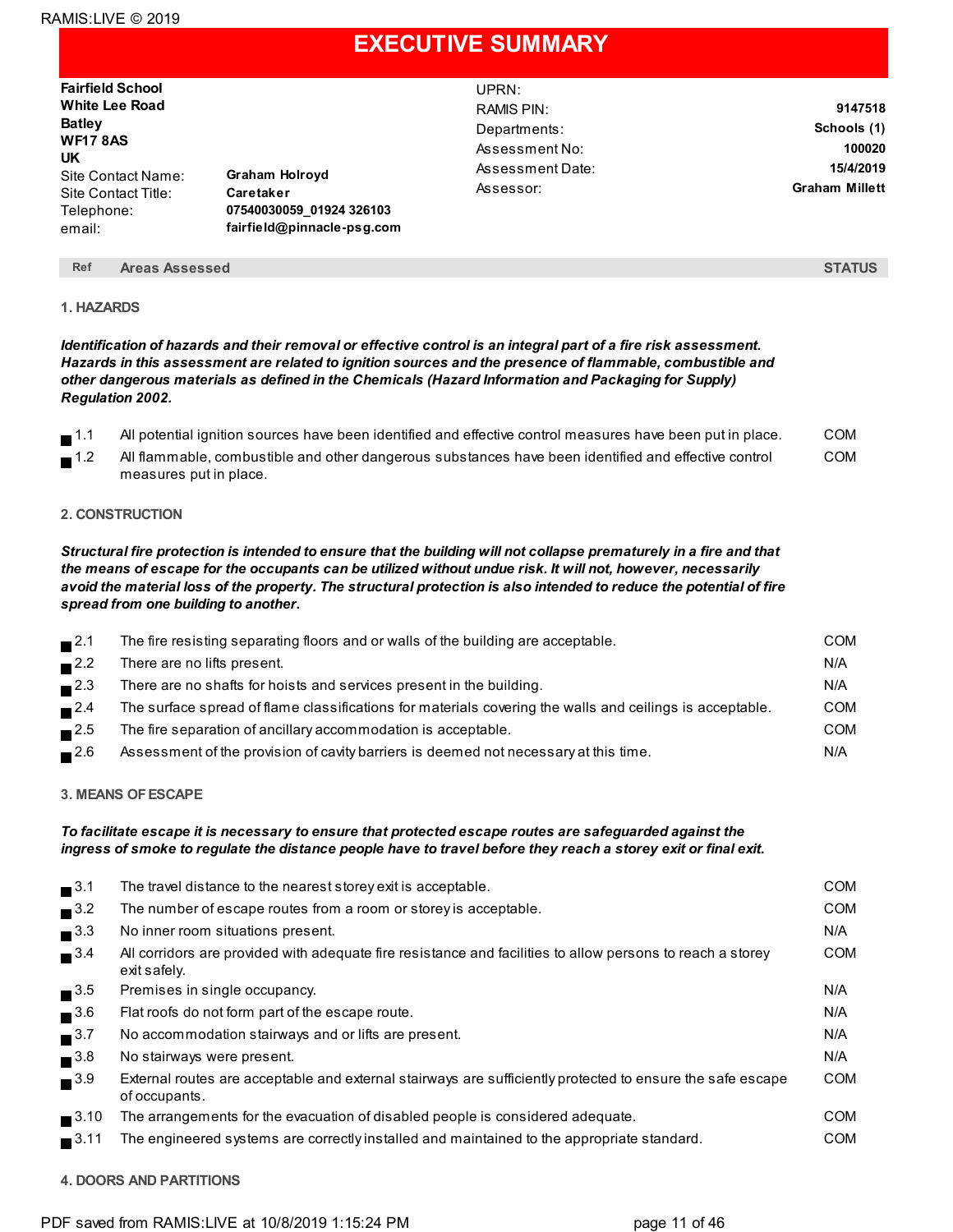| resistance.                   | safety of the occupants during an escape, some doors and partitions may need to provide a degree of fire                                                                                                                                                                                                                                                                                                                                      |               |
|-------------------------------|-----------------------------------------------------------------------------------------------------------------------------------------------------------------------------------------------------------------------------------------------------------------------------------------------------------------------------------------------------------------------------------------------------------------------------------------------|---------------|
| $\blacksquare$ <sup>4.1</sup> | The installation and maintenance of fire resisting doorsets is unacceptable.                                                                                                                                                                                                                                                                                                                                                                  | <b>NONCOM</b> |
| 4.2                           | All fire resisting partitions are constructed and maintained to an appropriate standard.                                                                                                                                                                                                                                                                                                                                                      | <b>COM</b>    |
| $\blacksquare$ <sup>4.3</sup> | All doors on escape routes are capable of being used effectively.                                                                                                                                                                                                                                                                                                                                                                             | COM           |
|                               | <b>5. SIGNS AND NOTICES</b>                                                                                                                                                                                                                                                                                                                                                                                                                   |               |
|                               | Research into the public comprehension of the layout and ease of finding destinations in a building has<br>revealed significant way-finding problems. Such confusion can jeopardise peoples' ability to escape in an<br>emergency situation. Careful attention is needed in positioning, content and presentation of all safety signs.                                                                                                        |               |
| $\blacksquare$ 5.1            | Signs and notices are unacceptable.                                                                                                                                                                                                                                                                                                                                                                                                           | <b>NONCOM</b> |
|                               | <b>6. FIRE FIGHTING EQUIPMENT</b>                                                                                                                                                                                                                                                                                                                                                                                                             |               |
|                               | Portable and Fixed fire fighting equipment can be used to good effect if a fire is detected in the early stages.<br>Early attack on the fire will inhibit its growth and so reduce life hazard and financial loss.                                                                                                                                                                                                                            |               |
| $\blacksquare$ <sup>6.1</sup> | The provision, siting and maintenance of extinguishers is in accordance with appropriate standard.                                                                                                                                                                                                                                                                                                                                            | <b>COM</b>    |
| $\blacksquare$ <sup>6.2</sup> | The fire suppression system is provided to the appropriate standard.                                                                                                                                                                                                                                                                                                                                                                          | COM           |
|                               | 7. FIRE ALARMS                                                                                                                                                                                                                                                                                                                                                                                                                                |               |
|                               | Irrespective of any other devices that may be installed in a building it is imperative the occupants are made<br>aware of a fire as soon as practically possible. As well as providing this function an effective fire alarm<br>system allows the occupier to make contact with the local fire brigade whilst the fire is still in its early stages.                                                                                          |               |
| $\blacksquare$ 7.1            | The fire alarm system is provided and maintained in accordance with the appropriate standard.                                                                                                                                                                                                                                                                                                                                                 | <b>COM</b>    |
| $\blacksquare$ <sup>7.2</sup> | The fire alarm system is adequately maintained and tested.                                                                                                                                                                                                                                                                                                                                                                                    | <b>COM</b>    |
| 8. LIGHTING                   |                                                                                                                                                                                                                                                                                                                                                                                                                                               |               |
|                               | The premises must be provided with sufficient general lighting to ensure the occupants can utilize escape<br>routes safely in an emergency. If the supply of normal lighting fails emergency lighting may also be required.<br>This form of lighting will also indicate escape routes to allow safe movement towards and through exits as<br>well as ensuring that fire alarm call points and fire fighting equipment can be readily located. |               |
| $\blacksquare$ <sup>8.1</sup> | There is sufficient general lighting provided throughout the premises.                                                                                                                                                                                                                                                                                                                                                                        | <b>COM</b>    |
| $\blacksquare$ <sup>8.2</sup> | The emergency lighting system is provided and maintained in accordance with the appropriate standard.                                                                                                                                                                                                                                                                                                                                         | <b>COM</b>    |
| $\blacksquare$ <sup>8.3</sup> | The emergency lighting system is adequately maintained and tested.                                                                                                                                                                                                                                                                                                                                                                            | <b>COM</b>    |
|                               | 9. MANAGEMENT                                                                                                                                                                                                                                                                                                                                                                                                                                 |               |
|                               | If all foregoing elements are followed the fire safety provisions are likely to be such that in the event of fire,<br>the occupants of a building will be able to reach a place of safety. However, these fire safety provisions can<br>be seriously compromised by a lack of fire safety management.                                                                                                                                         |               |
| $\blacksquare$ <sup>9.1</sup> | Management and staff are fully aware of the fire safety features of the premises and their responsibilities<br>in law.                                                                                                                                                                                                                                                                                                                        | <b>COM</b>    |
| $\blacksquare$ 9.2            | All staff have received the appropriate fire awareness training.                                                                                                                                                                                                                                                                                                                                                                              | <b>COM</b>    |
| $\blacksquare$ <sup>9.3</sup> | Housekeeping arrangements were satisfactory.                                                                                                                                                                                                                                                                                                                                                                                                  | <b>COM</b>    |
|                               | <b>KEY TO STATUS:- COM - Compliant</b><br><b>NONCOM - Non Compliant</b><br><b>REC - Recommendation</b>                                                                                                                                                                                                                                                                                                                                        |               |

Doors and partitions are one of the most important links in the chain of fire safety precautions. To ensure the

PDF saved from RAMIS:LIVE at 10/8/2019 1:15:24 PM page 12 of 46

**N/A - Not Applicable**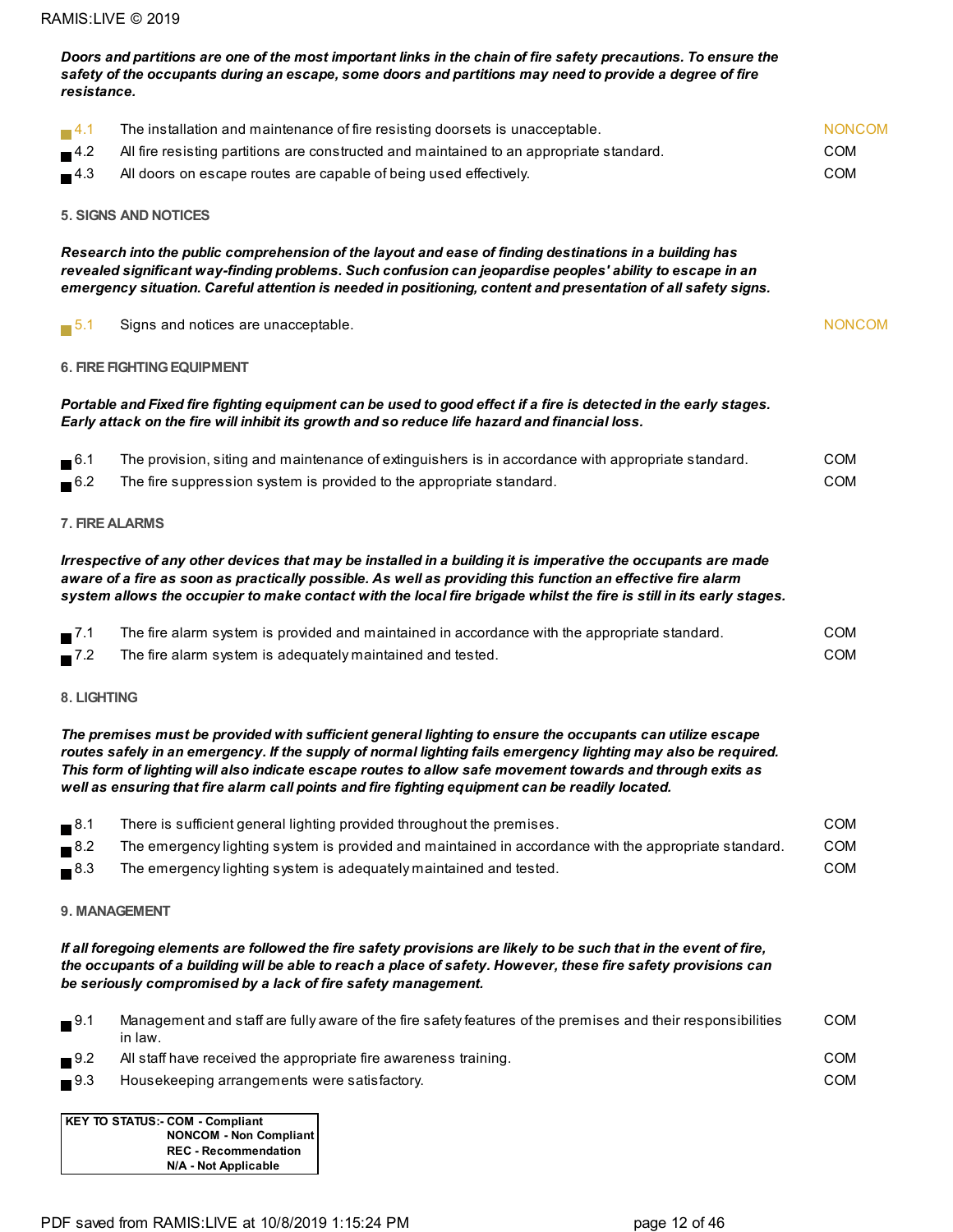### **RISK IMPROVEMENT PLAN FIRE**

|                                                                                                                                                                        |                                    |                                                                                                                                                          | This report should be read in conjunction with the CAD diagram at the back of this binder |                                      |
|------------------------------------------------------------------------------------------------------------------------------------------------------------------------|------------------------------------|----------------------------------------------------------------------------------------------------------------------------------------------------------|-------------------------------------------------------------------------------------------|--------------------------------------|
| <b>Fairfield School</b><br><b>White Lee Road</b><br><b>Batley</b><br><b>WF17 8AS</b><br><b>UK</b><br>Site Contact Name:<br>Site Contact Title:<br>Telephone:<br>email: | <b>Graham Holroyd</b><br>Caretaker | 07540030059_01924 326103<br>fairfield@pinnacle-psg.com                                                                                                   | UPRN:<br>RAMIS PIN:<br>Departments:<br>Assessment No:                                     | 9147518<br>Schools (1)<br>100020     |
| Assessor:                                                                                                                                                              | Date:                              | <b>Building - Floor:</b>                                                                                                                                 | Room:                                                                                     | <b>UID / REF:</b>                    |
| Graham Millett                                                                                                                                                         | 15/4/2019                          | Fairfield - Ground Floor                                                                                                                                 | Dining.                                                                                   | 1083041<br>o                         |
| Priority: Medium<br>6. Ineffective self closing devices.<br>To ensure the integrity of fire resisting doorsets:<br>6. Repair or replace the self closing device(s).    |                                    | The installation and maintenance of fire resisting doorsets is unacceptable.                                                                             |                                                                                           | <b>Remedial Action Date: 90 Days</b> |
|                                                                                                                                                                        | <b>Signed Completed By:</b>        |                                                                                                                                                          | Date Completed On:                                                                        |                                      |
| Assessor:                                                                                                                                                              | Date:                              | <b>Building - Floor:</b>                                                                                                                                 | Room:                                                                                     | UID / REF:                           |
| <b>Graham Millett</b>                                                                                                                                                  | 15/4/2019                          | Fairfield - Ground Floor                                                                                                                                 | Cooking Bay.                                                                              | 1083038<br>o                         |
| <b>Ref: 4.1</b><br><b>Priority: Medium</b><br>$\blacksquare$ 17. Self-closing device(s) required.<br>To ensure the integrity of fire resisting doorsets:               |                                    | The installation and maintenance of fire resisting doorsets is unacceptable.<br>17. The door(s) should be fitted with a positive self closing device(s). |                                                                                           |                                      |
|                                                                                                                                                                        |                                    |                                                                                                                                                          |                                                                                           | <b>Remedial Action Date: 90 Days</b> |

**Signed Completed By: Date Completed On:**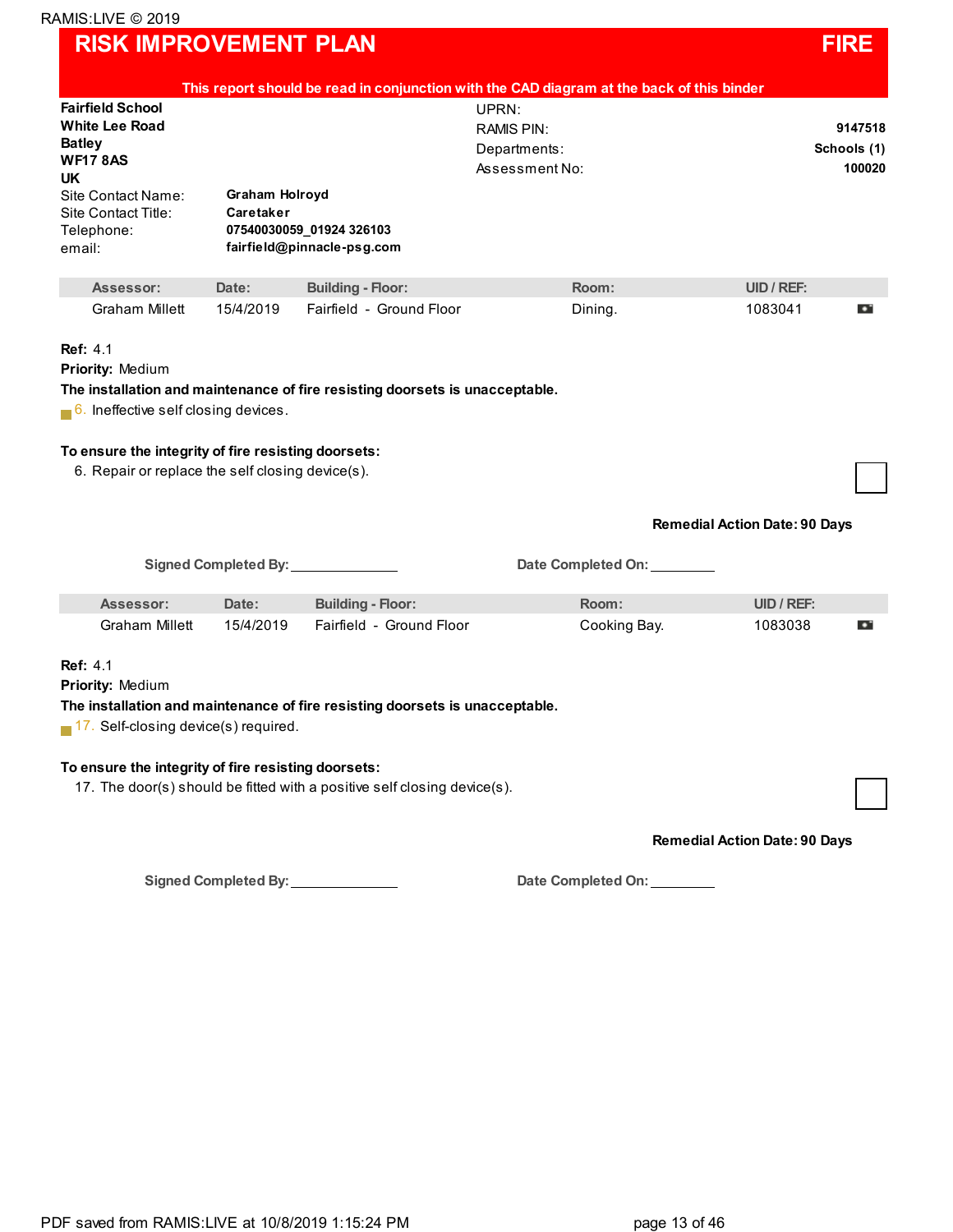### **RISK IMPROVEMENT PLAN FIRE**

| <b>Fairfield School</b><br><b>White Lee Road</b><br><b>Batley</b><br><b>WF178AS</b><br>UK.<br>Site Contact Name:<br>Site Contact Title:<br>Telephone:<br>email: | Graham Holroyd<br>Caretaker               | 07540030059 01924 326103<br>fairfield@pinnacle-psg.com                                                                                                                                                                                                                 | This report should be read in conjunction with the CAD diagram at the back of this binder<br>UPRN:<br><b>RAMIS PIN:</b><br>Departments:<br>Assessment No: | 9147518<br>Schools (1)<br>100020     |
|-----------------------------------------------------------------------------------------------------------------------------------------------------------------|-------------------------------------------|------------------------------------------------------------------------------------------------------------------------------------------------------------------------------------------------------------------------------------------------------------------------|-----------------------------------------------------------------------------------------------------------------------------------------------------------|--------------------------------------|
| Assessor:                                                                                                                                                       | Date:                                     | <b>Building - Floor:</b>                                                                                                                                                                                                                                               | Room:                                                                                                                                                     | UID / REF:                           |
| <b>Graham Millett</b>                                                                                                                                           | 15/4/2019                                 | Fairfield - Ground Floor                                                                                                                                                                                                                                               | Hall/PE                                                                                                                                                   | 1083046<br>О                         |
| To ensure the integrity of fire resisting doorsets:                                                                                                             |                                           | The installation and maintenance of fire resisting doorsets is unacceptable.<br>$\Box$ 99. (Other) - Missing lock. The hole will affect the integrity of the fire door set.<br>99. Replace lock or infill hole with fire resisting materials to the relevant standard. |                                                                                                                                                           | <b>Remedial Action Date: 90 Days</b> |
|                                                                                                                                                                 | Signed Completed By: <b>Completed</b> By: |                                                                                                                                                                                                                                                                        | Date Completed On:                                                                                                                                        |                                      |
| Assessor:                                                                                                                                                       | Date:                                     | <b>Building - Floor:</b>                                                                                                                                                                                                                                               | Room:                                                                                                                                                     | UID / REF:                           |
| Graham Millett                                                                                                                                                  | 15/4/2019                                 | Fairfield - Ground Floor                                                                                                                                                                                                                                               | Cooking Bay.                                                                                                                                              | 1083039<br>o                         |
| <b>Ref: 5.1</b><br>Priority: Medium<br>Signs and notices are unacceptable.                                                                                      |                                           | $\blacksquare$ 1. Fire door(s) not provided with "Fire Door Keep Shut" sign.                                                                                                                                                                                           |                                                                                                                                                           |                                      |

**Remedial Action Date: 90 Days**

**Signed Completed By: Date Completed On:**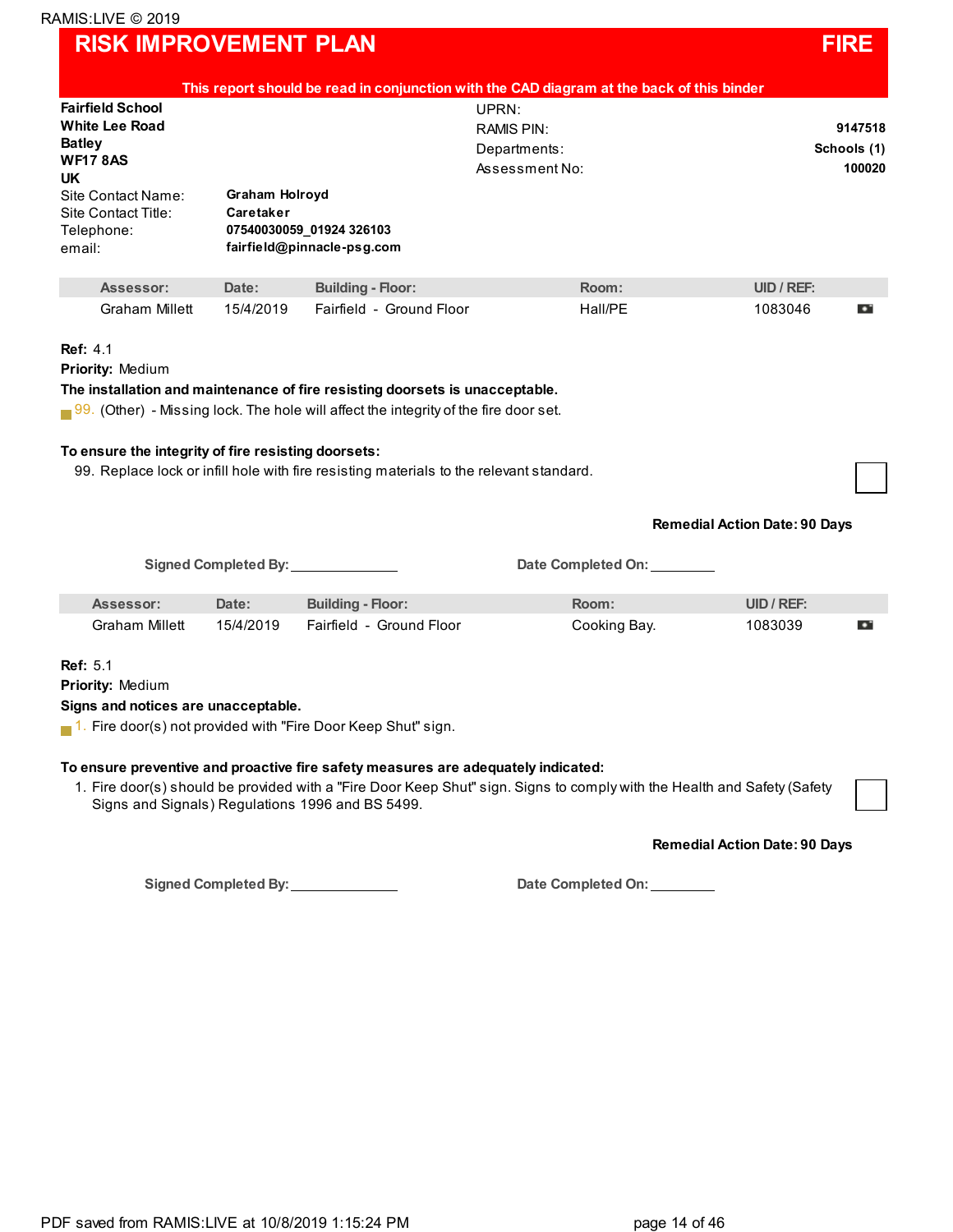|                                                                                                                                                                        |                                    | This report should be read in conjunction with the CAD diagram at the back of this binder |                                                       |              |               |                                  |
|------------------------------------------------------------------------------------------------------------------------------------------------------------------------|------------------------------------|-------------------------------------------------------------------------------------------|-------------------------------------------------------|--------------|---------------|----------------------------------|
| <b>Fairfield School</b><br><b>White Lee Road</b><br><b>Batley</b><br><b>WF17 8AS</b><br><b>UK</b><br>Site Contact Name:<br>Site Contact Title:<br>Telephone:<br>email: | <b>Graham Holroyd</b><br>Caretaker | 07540030059 01924 326103<br>fairfield@pinnacle-psg.com                                    | UPRN:<br>RAMIS PIN:<br>Departments:<br>Assessment No: |              |               | 9147518<br>Schools (1)<br>100020 |
| Assessor:                                                                                                                                                              | Date:                              | <b>Building - Floor:</b>                                                                  | Room:                                                 |              | $UID / REF$ : |                                  |
| <b>Graham Millett</b>                                                                                                                                                  | 27/8/2013                          | Fairfield - Ground Floor                                                                  |                                                       | Cooking Bay. | 427030        | o                                |

#### **Ref:** 1.1

```
Priority: 4
```
**All potential ignition sources have been identified and effective control measures have been put in place.**

 $\blacksquare$ <sup>4.</sup> No evidence that Portable Appliance Testing (PAT) has been undertaken.

#### **To ensure the risk of ignition is reduced:**

4. Portable Appliance Testing should be undertaken by a competent person.

**Action Taken (UID / REF-427030)** - This action has been completed

**Signed Completed By** (UID / REF-427030): Michael Hall **Date Completed On:** 30/10/2013

| Assessor:      | Date:     | <b>Building - Floor:</b> | <b>Room:</b>  | UID / REF |   |
|----------------|-----------|--------------------------|---------------|-----------|---|
| Graham Millett | 10/4/2017 | Fairfield - Ground Floor | Corridor CO6. | 839740    | Ð |

**Ref:** 1.1

**Priority:** Low

**All potential ignition sources have been identified and effective control measures have been put in place.**

 $\blacksquare$  99. (Other) - Loose power socket cover to the magnetic door opening device.

#### **To ensure the risk of ignition is reduced:**

99. Repair or replace the loose cover to the magnetic power socket.

**Action Taken (UID / REF-839740)** - This action has been completed

**Signed Completed By** (UID / REF-839740): Jayne Ellis **Date Completed On:** 25/4/2017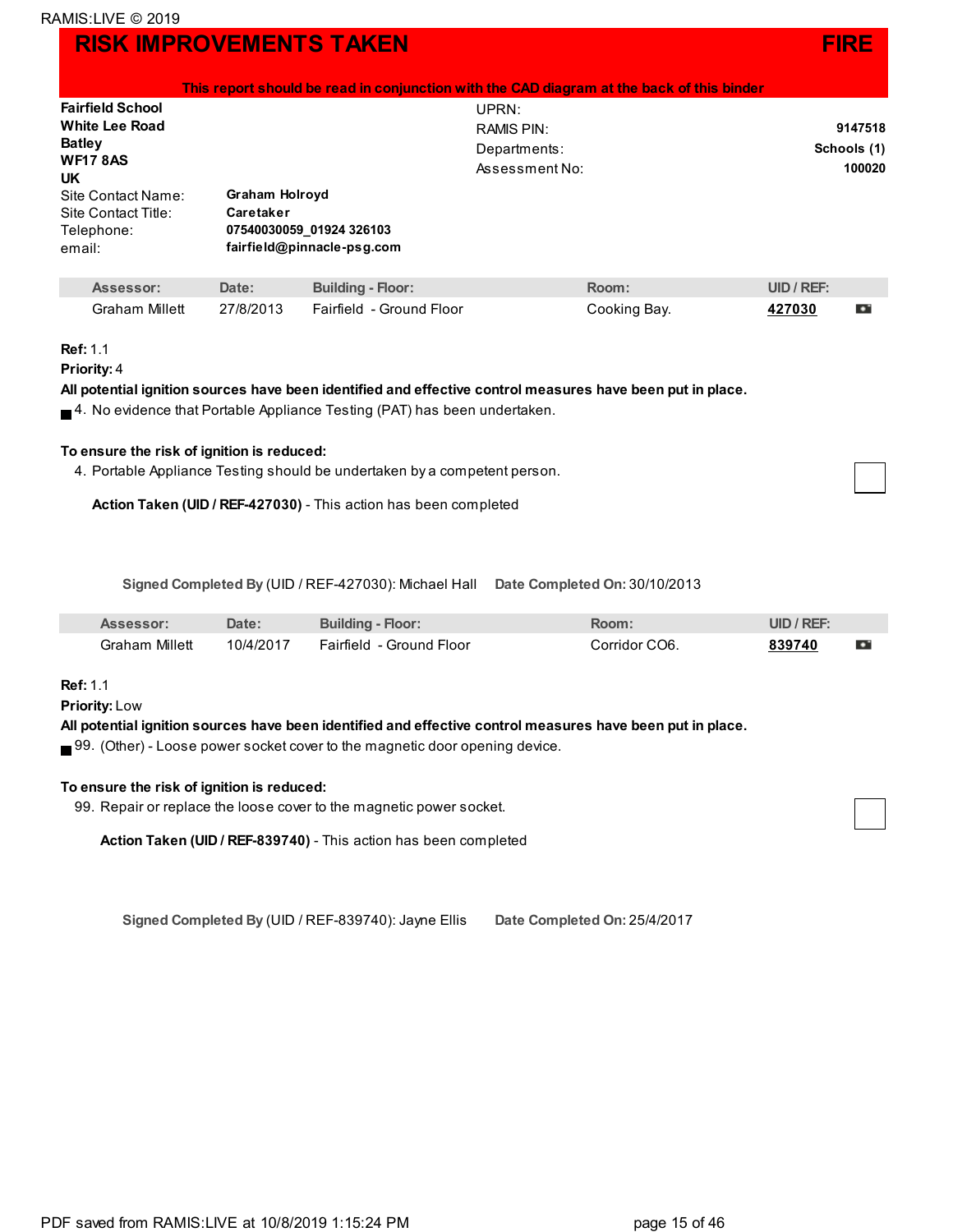|                                                                                                                                                                       |                                    | This report should be read in conjunction with the CAD diagram at the back of this binder |                                                              |               |            |                                  |
|-----------------------------------------------------------------------------------------------------------------------------------------------------------------------|------------------------------------|-------------------------------------------------------------------------------------------|--------------------------------------------------------------|---------------|------------|----------------------------------|
| <b>Fairfield School</b><br><b>White Lee Road</b><br><b>Batley</b><br><b>WF178AS</b><br><b>UK</b><br>Site Contact Name:<br>Site Contact Title:<br>Telephone:<br>email: | <b>Graham Holroyd</b><br>Caretaker | 07540030059 01924 326103<br>fairfield@pinnacle-psg.com                                    | UPRN:<br><b>RAMIS PIN:</b><br>Departments:<br>Assessment No: |               |            | 9147518<br>Schools (1)<br>100020 |
| Assessor:                                                                                                                                                             | Date:                              | <b>Building - Floor:</b>                                                                  |                                                              | Room:         | UID / REF: |                                  |
| Graham Millett                                                                                                                                                        | 10/4/2017                          | Fairfield - Ground Floor                                                                  |                                                              | Corridor CO4. | 839742     | o                                |
| <b>Ref: 1.1</b>                                                                                                                                                       |                                    |                                                                                           |                                                              |               |            |                                  |

### **Ref:** 1.1

**Priority:** Low

**All potential ignition sources have been identified and effective control measures have been put in place.**

 $\blacksquare$  99. (Other) - Loose power socket cover to the magnetic door opening device.

#### **To ensure the risk of ignition is reduced:**

99. Repair or replace the loose cover to the magnetic power socket.

**Action Taken (UID / REF-839742)** - This action has been completed

**Signed Completed By** (UID / REF-839742): Jayne Ellis **Date Completed On:** 25/4/2017

| Assessor:      | Date:     | <b>Building - Floor:</b> | २००m     | UID / REF: |
|----------------|-----------|--------------------------|----------|------------|
| Graham Millett | 10/4/2017 | Fairfield - Ground Floor | General. | 839757     |

#### **Ref:** 1.1

**Priority:** Low

**All potential ignition sources have been identified and effective control measures have been put in place.**

■ 99. (Other) - The inspection of the gas heating system is overdue.

#### **To ensure the risk of ignition is reduced:**

99. Please make arrangements to carry out the inspection of the heating system.

**Action Taken (UID / REF-839757)** - This action has been completed

**Signed Completed By** (UID / REF-839757): Jayne Ellis **Date Completed On:** 16/1/2017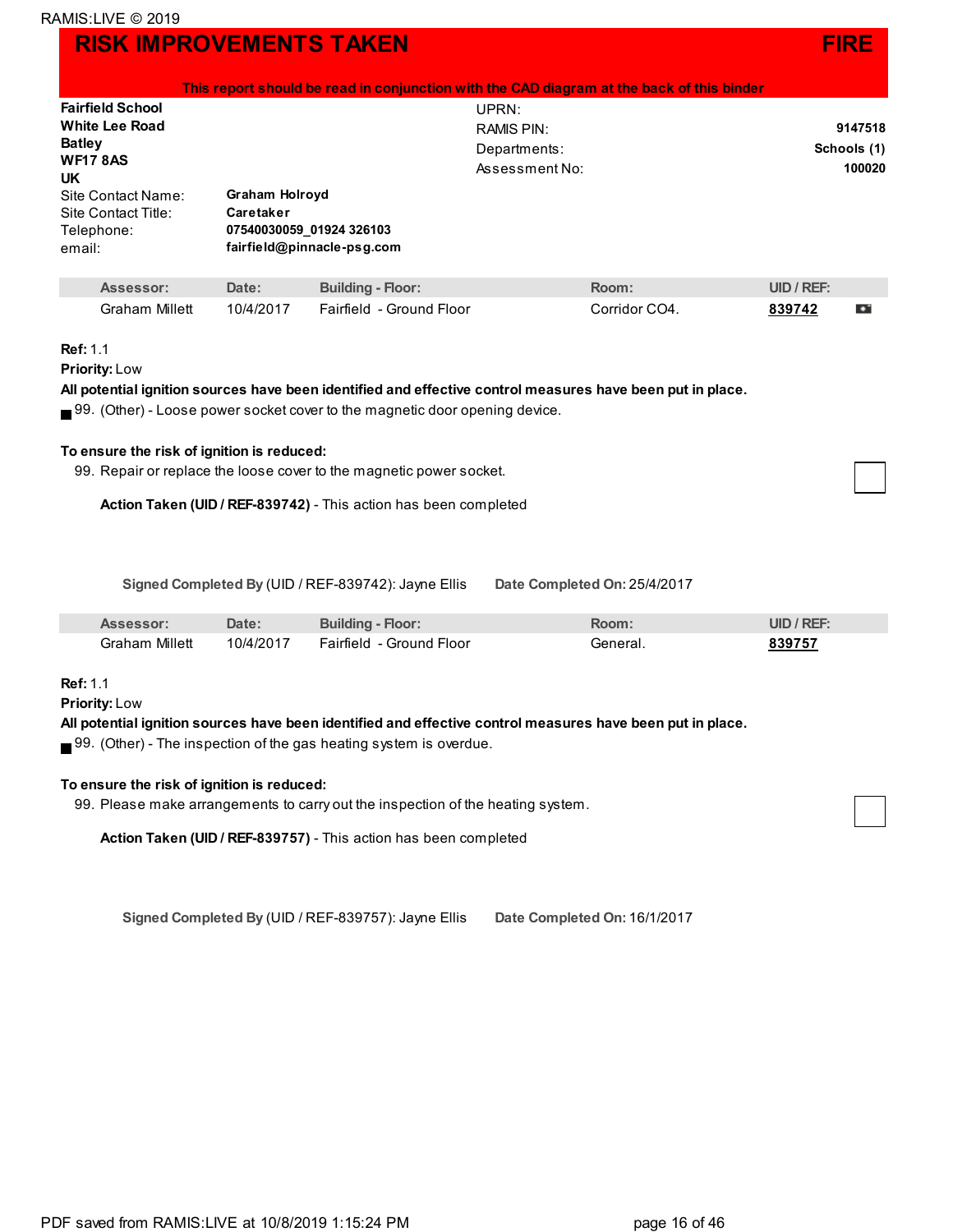|                              |                |                            | This report should be read in conjunction with the CAD diagram at the back of this binder |             |
|------------------------------|----------------|----------------------------|-------------------------------------------------------------------------------------------|-------------|
| <b>Fairfield School</b>      |                |                            | UPRN:                                                                                     |             |
| <b>White Lee Road</b>        |                |                            | RAMIS PIN:                                                                                | 9147518     |
| <b>Batley</b>                |                |                            | Departments:                                                                              | Schools (1) |
| <b>WF17 8AS</b><br><b>UK</b> |                |                            | Assessment No:                                                                            | 100020      |
| Site Contact Name:           | Graham Holroyd |                            |                                                                                           |             |
| Site Contact Title:          | Caretaker      |                            |                                                                                           |             |
| Telephone:                   |                | 07540030059 01924 326103   |                                                                                           |             |
| email:                       |                | fairfield@pinnacle-psg.com |                                                                                           |             |
| Assessor:                    | Date:          | <b>Building - Floor:</b>   | Room:                                                                                     | UID / REF:  |

| Assessor:             | Date:     | <b>Building - Floor:</b> | Room:    | UID / REF: |   |
|-----------------------|-----------|--------------------------|----------|------------|---|
| <b>Graham Millett</b> | 27/8/2013 | Fairfield - Ground Floor | General. | 427028     | Ð |
| <b>Graham Millett</b> | 27/8/2013 | Fairfield - Ground Floor | General. | 427029     | o |

#### **Ref:** 1.1

#### **Priority:** 4

**All potential ignition sources have been identified and effective control measures have been put in place.**

 $\blacksquare$  27. Whilst PAT testing is carried out, it is in excess of one year since the date of last test

#### **To ensure the risk of ignition is reduced:**

27. Review PAT testing policy, update testing as determined appropriate via risk assessment.

**Action Taken (UID / REF-427028)** - This action has been completed **Action Taken (UID / REF-427029)** - This action has been completed

| Signed Completed By (UID / REF-427028): Michael Hall | Date Completed On: 30/10/2013 |
|------------------------------------------------------|-------------------------------|
| Signed Completed By (UID / REF-427029): Michael Hall | Date Completed On: 30/10/2013 |

| Assessor:      | <b>Date:</b> | <b>Building - Floor:</b> | Room:                 | UID / REF: |           |
|----------------|--------------|--------------------------|-----------------------|------------|-----------|
| Graham Millett | 10/4/2017    | Fairfield - Ground Floor | Corridor CO6.         | 839735     | o         |
| Graham Millett | 10/4/2017    | Fairfield - Ground Floor | Wheelchair Store P16. | 839743     | $\bullet$ |

#### **Ref:** 4.1

**Priority:** Medium

#### **The fire resisting doorsets are installed and maintained to an acceptable standard.**

2. Cold smoke seals defective.

#### **To ensure the integrity of fire resisting doorsets:**

2. Replace defective cold smoke seals.

**Action Taken (UID / REF-839735)** - This action has been completed **Action Taken (UID / REF-839743)** - This action has been completed

| Signed Completed By (UID / REF-839735): Jayne Ellis | Date Completed On: 1/6/2017 |
|-----------------------------------------------------|-----------------------------|
| Signed Completed By (UID / REF-839743): Jayne Ellis | Date Completed On: 1/6/2017 |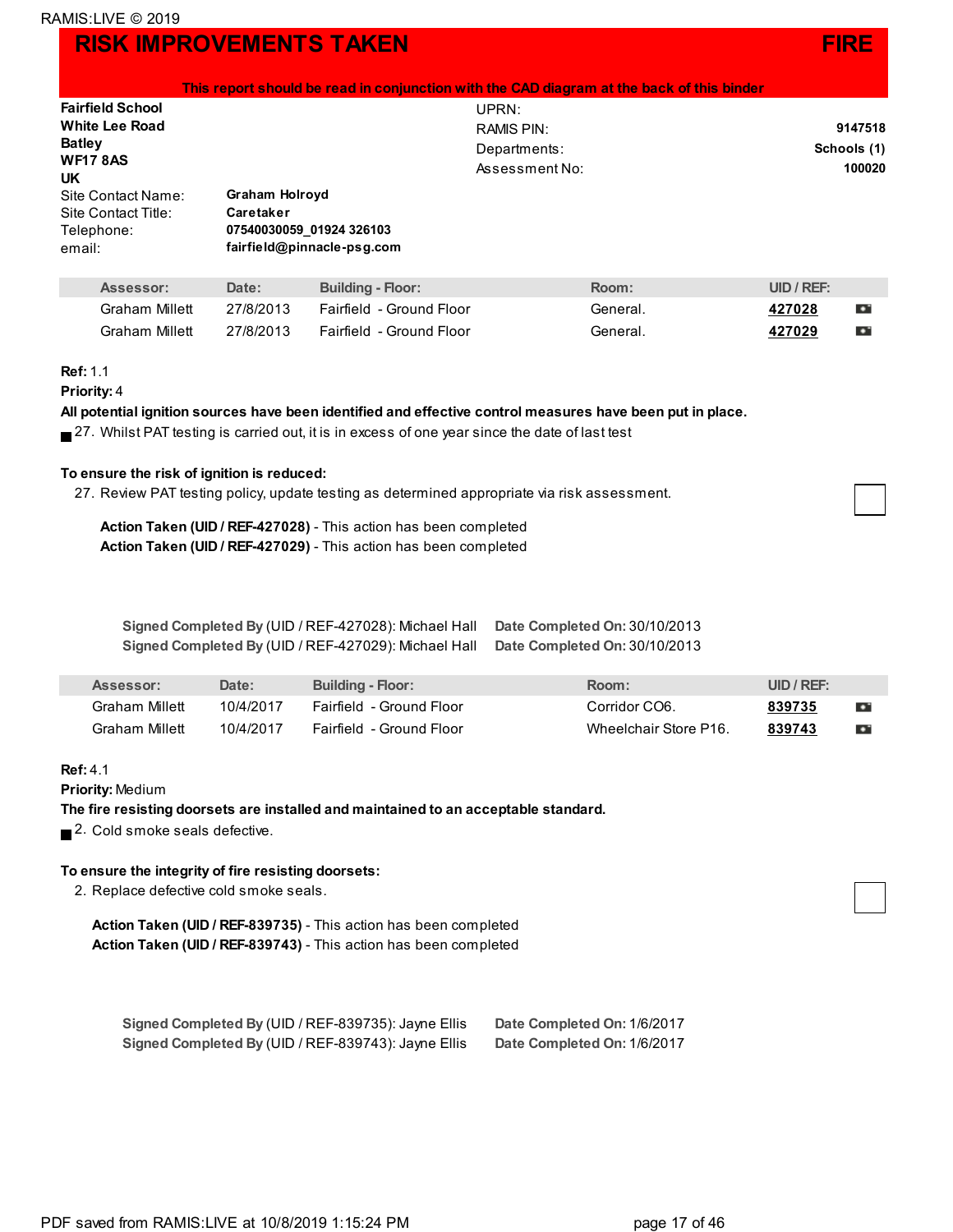|                                                                                                                                                                             |                                                                |                                                                                                                                              |  | This report should be read in conjunction with the CAD diagram at the back of this binder |                                  |   |
|-----------------------------------------------------------------------------------------------------------------------------------------------------------------------------|----------------------------------------------------------------|----------------------------------------------------------------------------------------------------------------------------------------------|--|-------------------------------------------------------------------------------------------|----------------------------------|---|
| <b>Fairfield School</b><br>UPRN:<br><b>White Lee Road</b><br><b>RAMIS PIN:</b><br><b>Batley</b><br>Departments:<br><b>WF178AS</b><br>Assessment No:<br><b>UK</b>            |                                                                |                                                                                                                                              |  |                                                                                           | 9147518<br>Schools (1)<br>100020 |   |
| Site Contact Name:<br>Site Contact Title:<br>Telephone:<br>email:                                                                                                           | <b>Graham Holroyd</b><br>Caretaker<br>07540030059_01924 326103 | fairfield@pinnacle-psg.com                                                                                                                   |  |                                                                                           |                                  |   |
| Assessor:                                                                                                                                                                   | Date:                                                          | <b>Building - Floor:</b>                                                                                                                     |  | Room:                                                                                     | UID / REF:                       |   |
| <b>Graham Millett</b>                                                                                                                                                       | 10/4/2017                                                      | Fairfield - Ground Floor                                                                                                                     |  | Room 40 - Staff Room.                                                                     | 839734                           | o |
| <b>Ref: 4.1</b><br><b>Priority: Medium</b><br>2. Cold smoke seals defective.<br>6. Ineffective self closing devices.<br>$\blacksquare$ 17. Self-closing device(s) required. |                                                                | The fire resisting doorsets are installed and maintained to an acceptable standard.                                                          |  |                                                                                           |                                  |   |
| To ensure the integrity of fire resisting doorsets:<br>2. Replace defective cold smoke seals.                                                                               |                                                                |                                                                                                                                              |  |                                                                                           |                                  |   |
|                                                                                                                                                                             |                                                                | Action Taken (UID / REF-839734) - This action has been completed                                                                             |  |                                                                                           |                                  |   |
| 6. Repair or replace the self closing device(s).                                                                                                                            |                                                                |                                                                                                                                              |  |                                                                                           |                                  |   |
|                                                                                                                                                                             |                                                                | Action Taken (UID / REF-839734) - This action has been completed<br>17. The door(s) should be fitted with a positive self closing device(s). |  |                                                                                           |                                  |   |
|                                                                                                                                                                             |                                                                | Action Taken (UID / REF-839734) - This action has been completed                                                                             |  |                                                                                           |                                  |   |

**Signed Completed By** (UID / REF-839734): Jayne Ellis **Date Completed On:** 1/6/2017

| Assessor <sup>.</sup> | Date:     | <b>Building - Floor:</b> | Room.          | UID / REF |  |
|-----------------------|-----------|--------------------------|----------------|-----------|--|
| Graham Millett        | 10/4/2017 | Fairfield - Ground Floor | $a$ undry $47$ | 839753    |  |

#### **Ref:** 4.1

**Priority:** Medium

**The fire resisting doorsets are installed and maintained to an acceptable standard.**

■ 6. Ineffective self closing devices.

17. Self-closing device(s) required.

#### **To ensure the integrity of fire resisting doorsets:**

- 6. Repair or replace the self closing device(s).
	- **Action Taken (UID / REF-839753)** This action has been completed
- 17. The door(s) should be fitted with a positive self closing device(s).

**Action Taken (UID / REF-839753)** - This action has been completed

**Signed Completed By** (UID / REF-839753): Jayne Ellis **Date Completed On:** 1/6/2017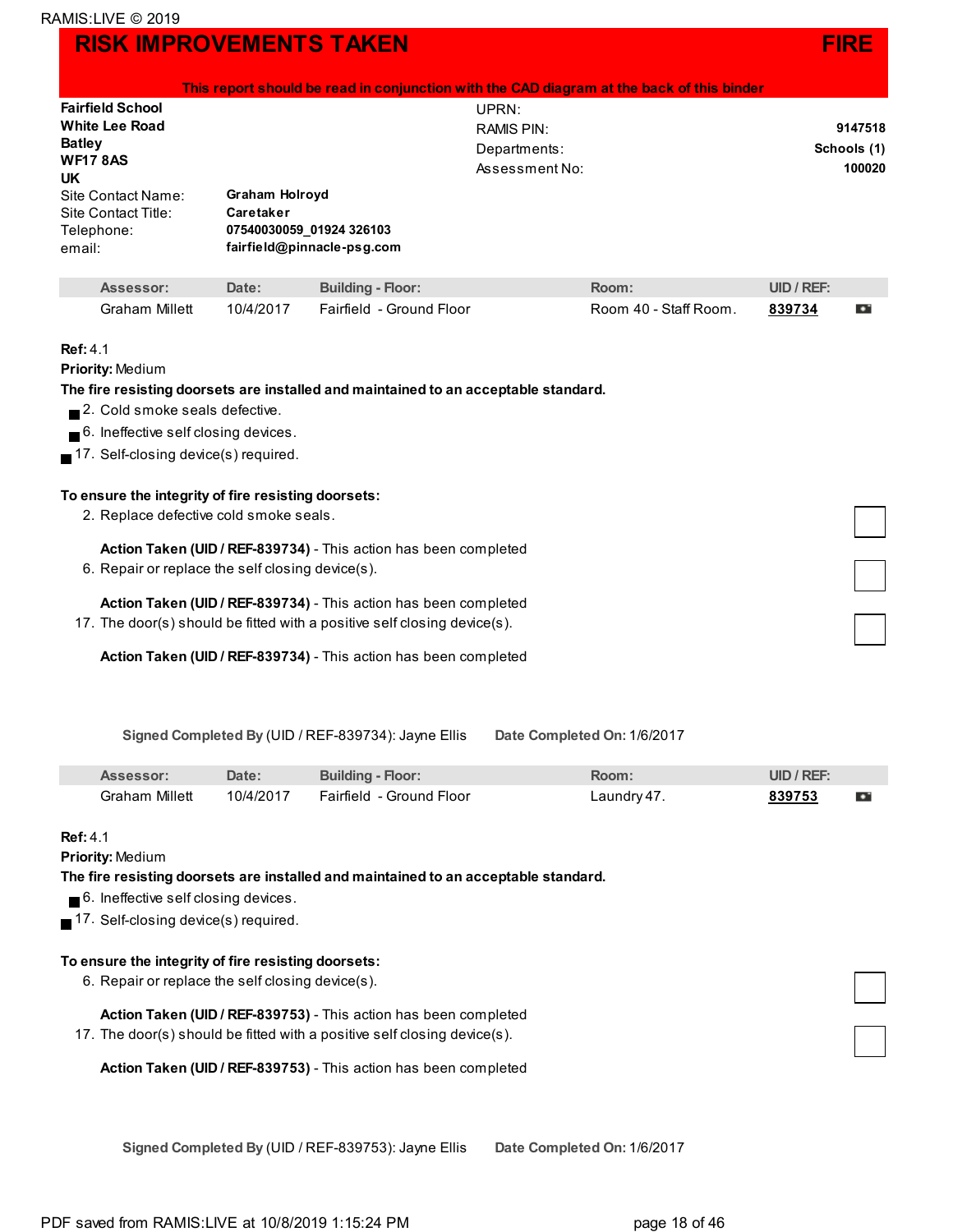|                                                                                                                                                                                                                                                                                                                                                                                                                                    |                                    |                                                                                                            | This report should be read in conjunction with the CAD diagram at the back of this binder |            |             |
|------------------------------------------------------------------------------------------------------------------------------------------------------------------------------------------------------------------------------------------------------------------------------------------------------------------------------------------------------------------------------------------------------------------------------------|------------------------------------|------------------------------------------------------------------------------------------------------------|-------------------------------------------------------------------------------------------|------------|-------------|
| <b>Fairfield School</b>                                                                                                                                                                                                                                                                                                                                                                                                            |                                    |                                                                                                            | UPRN:                                                                                     |            |             |
| <b>White Lee Road</b>                                                                                                                                                                                                                                                                                                                                                                                                              |                                    |                                                                                                            | <b>RAMIS PIN:</b>                                                                         |            | 9147518     |
| <b>Batley</b>                                                                                                                                                                                                                                                                                                                                                                                                                      |                                    |                                                                                                            | Departments:                                                                              |            | Schools (1) |
| <b>WF17 8AS</b>                                                                                                                                                                                                                                                                                                                                                                                                                    |                                    |                                                                                                            | Assessment No:                                                                            |            | 100020      |
| <b>UK</b>                                                                                                                                                                                                                                                                                                                                                                                                                          |                                    |                                                                                                            |                                                                                           |            |             |
| Site Contact Name:<br>Site Contact Title:                                                                                                                                                                                                                                                                                                                                                                                          | <b>Graham Holroyd</b><br>Caretaker |                                                                                                            |                                                                                           |            |             |
| Telephone:                                                                                                                                                                                                                                                                                                                                                                                                                         |                                    | 07540030059_01924 326103                                                                                   |                                                                                           |            |             |
| email:                                                                                                                                                                                                                                                                                                                                                                                                                             |                                    | fairfield@pinnacle-psg.com                                                                                 |                                                                                           |            |             |
|                                                                                                                                                                                                                                                                                                                                                                                                                                    |                                    |                                                                                                            |                                                                                           |            |             |
| Assessor:                                                                                                                                                                                                                                                                                                                                                                                                                          | Date:                              | <b>Building - Floor:</b>                                                                                   | Room:                                                                                     | UID / REF: |             |
| <b>Graham Millett</b>                                                                                                                                                                                                                                                                                                                                                                                                              | 27/8/2013                          | Fairfield - Ground Floor                                                                                   | Hall/PE                                                                                   | 427036     | D           |
| <b>Graham Millett</b>                                                                                                                                                                                                                                                                                                                                                                                                              | 10/4/2017                          | Fairfield - Ground Floor                                                                                   | Dining 34-2.                                                                              | 839745     | D           |
| <b>Priority: Medium</b><br>The fire resisting doorsets are installed and maintained to an acceptable standard.<br>8. Door not closing properly.<br>To ensure the integrity of fire resisting doorsets:<br>8. Door should be repaired to ensure it closes fully onto its rebates and locks.<br>Action Taken (UID / REF-427036) - This action has been completed<br>Action Taken (UID / REF-839745) - This action has been completed |                                    |                                                                                                            |                                                                                           |            |             |
|                                                                                                                                                                                                                                                                                                                                                                                                                                    |                                    | Signed Completed By (UID / REF-427036): Jayne Ellis<br>Signed Completed By (UID / REF-839745): Jayne Ellis | Date Completed On: 5/9/2013<br>Date Completed On: 27/4/2017                               |            |             |
| Assessor:                                                                                                                                                                                                                                                                                                                                                                                                                          | Date:                              | <b>Building - Floor:</b>                                                                                   | Room:                                                                                     | UID / REF: |             |
| <b>Graham Millett</b>                                                                                                                                                                                                                                                                                                                                                                                                              | 10/4/2017                          | Fairfield - Ground Floor                                                                                   | Hall/PE 32-1.                                                                             | 839746     | o           |
| <b>Ref: 4.1</b><br><b>Priority: Medium</b>                                                                                                                                                                                                                                                                                                                                                                                         |                                    |                                                                                                            |                                                                                           |            |             |

#### **The fire resisting doorsets are installed and maintained to an acceptable standard.**

■ 25. The fire resisting door is sticking on the floor on its bottom edge.

#### **To ensure the integrity of fire resisting doorsets:**

25. The door should receive suitable attention to enable it to swing freely. Ensure the maximum gap at the base of the door is not excessive and does not compromise its purpose. **Action Taken (UID / REF-839746)** - This action has been completed

**Signed Completed By** (UID / REF-839746): Jayne Ellis **Date Completed On:** 1/6/2017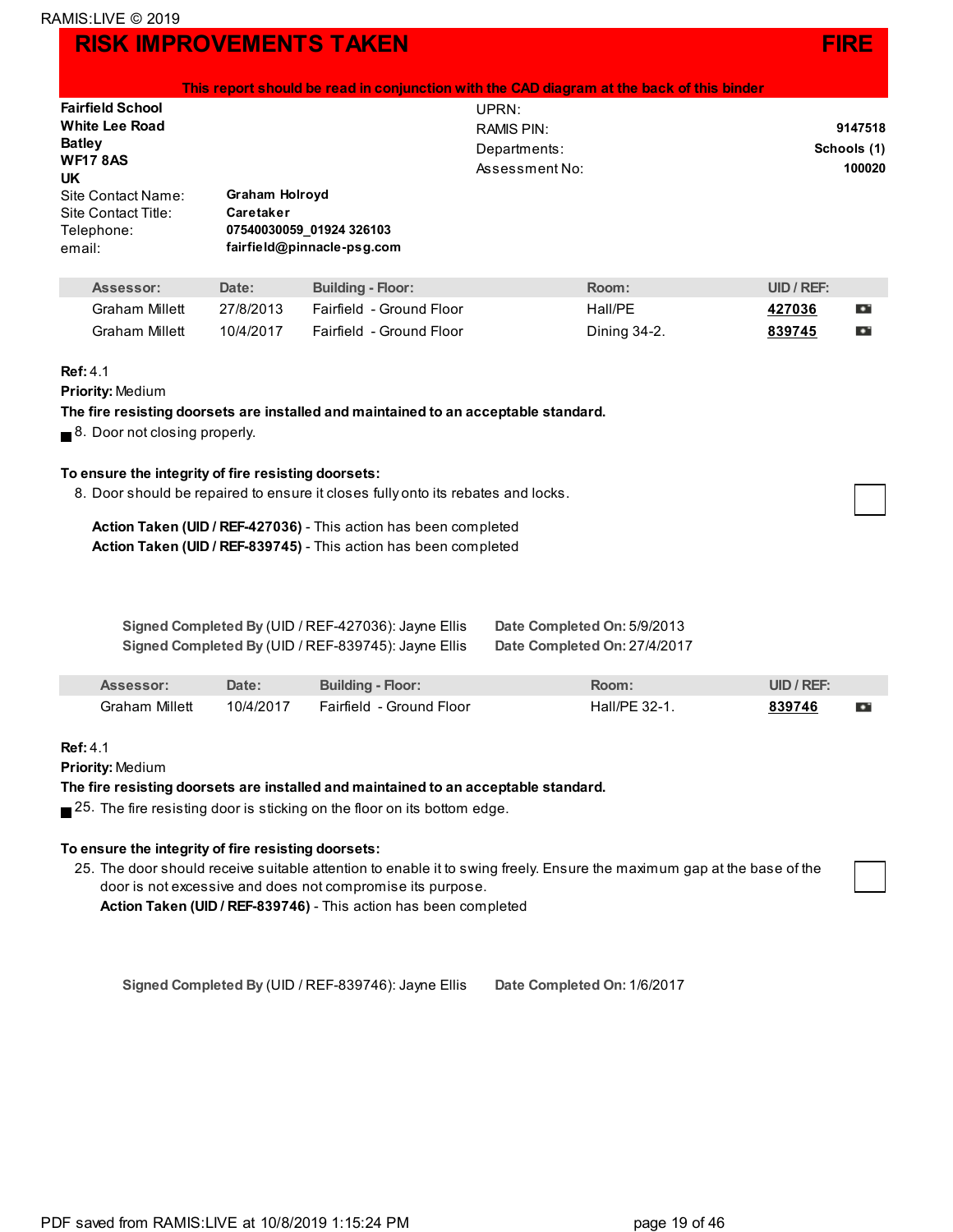|                                                                   |                                    |                                                        |                | This report should be read in conjunction with the CAD diagram at the back of this binder |               |             |
|-------------------------------------------------------------------|------------------------------------|--------------------------------------------------------|----------------|-------------------------------------------------------------------------------------------|---------------|-------------|
| <b>Fairfield School</b>                                           |                                    |                                                        | UPRN:          |                                                                                           |               |             |
| White Lee Road                                                    |                                    |                                                        | RAMIS PIN:     |                                                                                           |               | 9147518     |
| <b>Batley</b>                                                     |                                    |                                                        | Departments:   |                                                                                           |               | Schools (1) |
| <b>WF17 8AS</b><br>UK                                             |                                    |                                                        | Assessment No: |                                                                                           |               | 100020      |
| Site Contact Name:<br>Site Contact Title:<br>Telephone:<br>email: | <b>Graham Holroyd</b><br>Caretaker | 07540030059 01924 326103<br>fairfield@pinnacle-psg.com |                |                                                                                           |               |             |
| Assessor:                                                         | Date:                              | <b>Building - Floor:</b>                               |                | Room:                                                                                     | $UID / REF$ : |             |
| <b>Graham Millett</b>                                             | 27/8/2013                          | Fairfield - Ground Floor                               |                | Staff Room & Kitchenette.                                                                 | 427033        | o           |

#### **Ref:** 4.3

#### **Priority:** 4

#### **All doors on escape routes are capable of being used effectively.**

99. (Other) - The blinds across the exit door are of an inappropriate type and potential trip hazard should this door be used in an emergency.

#### **To ensure escape route doors can be safely and effectively used in the event of an emergency:**

99. Remove the blinds or replace with an appropriate type.

**Action Taken (UID / REF-427033)** - The school are to be made aware that when this room is in use, the blinds may present a trip hazard and that school staff need to be aware of this when using the room

**Signed Completed By** (UID / REF-427033): Jayne Ellis **Date Completed On:** 10/12/2013

| <b>Assessor</b> : | Date:     | <b>Building - Floor:</b> | Room:       | $UID / REF$ : |   |
|-------------------|-----------|--------------------------|-------------|---------------|---|
| Graham Millett    | 27/8/2013 | Fairfield - Ground Floor | Primary ASD | +27045        | o |

#### **Ref:** 4.3

**Priority:** 4

#### **All doors on escape routes are capable of being used effectively.**

99. (Other) - The blinds across the exit door are of an inappropriate type should this door be required in an emergency.

#### **To ensure escape route doors can be safely and effectively used in the event of an emergency:**

99. Remove the blinds or replace with an appropriate type.

**Action Taken (UID / REF-427045)** - This action has been completed

**Signed Completed By** (UID / REF-427045): Jayne Ellis **Date Completed On:** 13/1/2015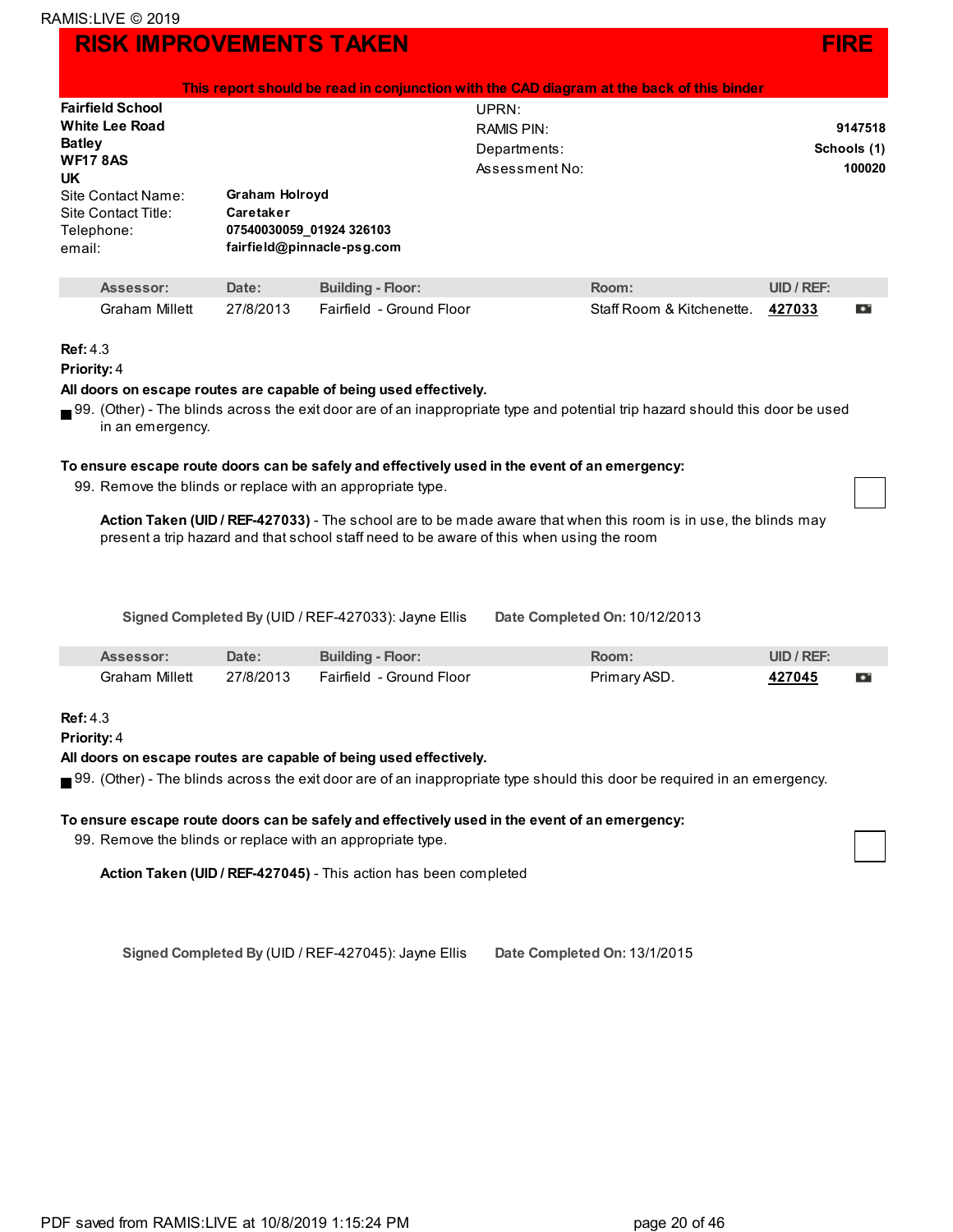| <b>Fairfield School</b> |                            | UPRN:          |             |
|-------------------------|----------------------------|----------------|-------------|
| <b>White Lee Road</b>   |                            | RAMIS PIN:     | 9147518     |
| <b>Batley</b>           |                            | Departments:   | Schools (1) |
| <b>WF17 8AS</b><br>UK   |                            | Assessment No: | 100020      |
| Site Contact Name:      | <b>Graham Holroyd</b>      |                |             |
| Site Contact Title:     | Caretaker                  |                |             |
| Telephone:              | 07540030059 01924 326103   |                |             |
| email:                  | fairfield@pinnacle-psg.com |                |             |

| Assessor:      | Date:     | <b>Building - Floor:</b> | Room∶    | UID / REF: |
|----------------|-----------|--------------------------|----------|------------|
| Graham Millett | 26/5/2015 | Fairfield - Ground Floor | Laundry. | 580502     |

#### **Ref:** 5.1

**Priority:** Medium

**Signs and notices are provided to the appropriate standard.**

 $\blacksquare$  1. Fire door(s) not provided with "Fire Door Keep Shut" sign.

#### **To ensure preventive and proactive fire safety measures are adequately indicated:**

1. Fire door(s) should be provided with a "Fire Door Keep Shut" sign. Signs to comply with the Health and Safety (Safety Signs and Signals) Regulations 1996 and BS 5499.

**Action Taken (UID / REF-580502)** - This action has been completed

**Signed Completed By** (UID / REF-580502): Jayne Ellis **Date Completed On:** 29/6/2015

| Assessor:             | Date:     | <b>Building - Floor:</b> | Room:                                         | <b>UID / REF:</b> |           |
|-----------------------|-----------|--------------------------|-----------------------------------------------|-------------------|-----------|
| <b>Graham Millett</b> | 26/5/2015 | Fairfield - Ground Floor | Art & Clay - Room 19.                         | 580504            |           |
| <b>Graham Millett</b> | 26/5/2015 | Fairfield - Ground Floor | Secondary ASD - Room 15. 580507               |                   |           |
| Graham Millett        | 10/4/2017 | Fairfield - Ground Floor | Hydrotherapy Pool Corridor. 839750            |                   | $\bullet$ |
| <b>Graham Millett</b> | 10/4/2017 | Fairfield - Ground Floor | Purple Class 11.                              | 839754            |           |
| <b>Graham Millett</b> | 27/8/2013 | Fairfield - Ground Floor | General - Doors Indicated<br>"S22".           | 427037            |           |
| Graham Millett        | 26/5/2015 | Fairfield - Ground Floor | Primary ICT/Library -<br>Room <sub>11</sub> . | 580501            |           |

#### **Ref:** 5.1

**Priority:** Medium

**Signs and notices are provided to the appropriate standard.**

5. Door(s) not provided with "Fire Exit" sign.

#### **To ensure preventive and proactive fire safety measures are adequately indicated:**

- 5. Fire exit door(s) should be provided with a "Fire Exit" sign. Signs to comply with the Health and Safety (Safety Signs and Signals) Regulations 1996 and BS 5499.
	- **Action Taken (UID / REF-580504)** This action has been completed
	- **Action Taken (UID / REF-580507)** This action has been completed
	- **Action Taken (UID / REF-839750)** This action has been completed
	- **Action Taken (UID / REF-839754)** This action has been completed
	- **Action Taken (UID / REF-427037)** This action has been completed
	- **Action Taken (UID / REF-580501)** This action has been completed

| Signed Completed By (UID / REF-580504): Jayne Ellis | Date Completed On: 29/6/2015 |
|-----------------------------------------------------|------------------------------|
| Signed Completed By (UID / REF-580507): Jayne Ellis | Date Completed On: 29/6/2015 |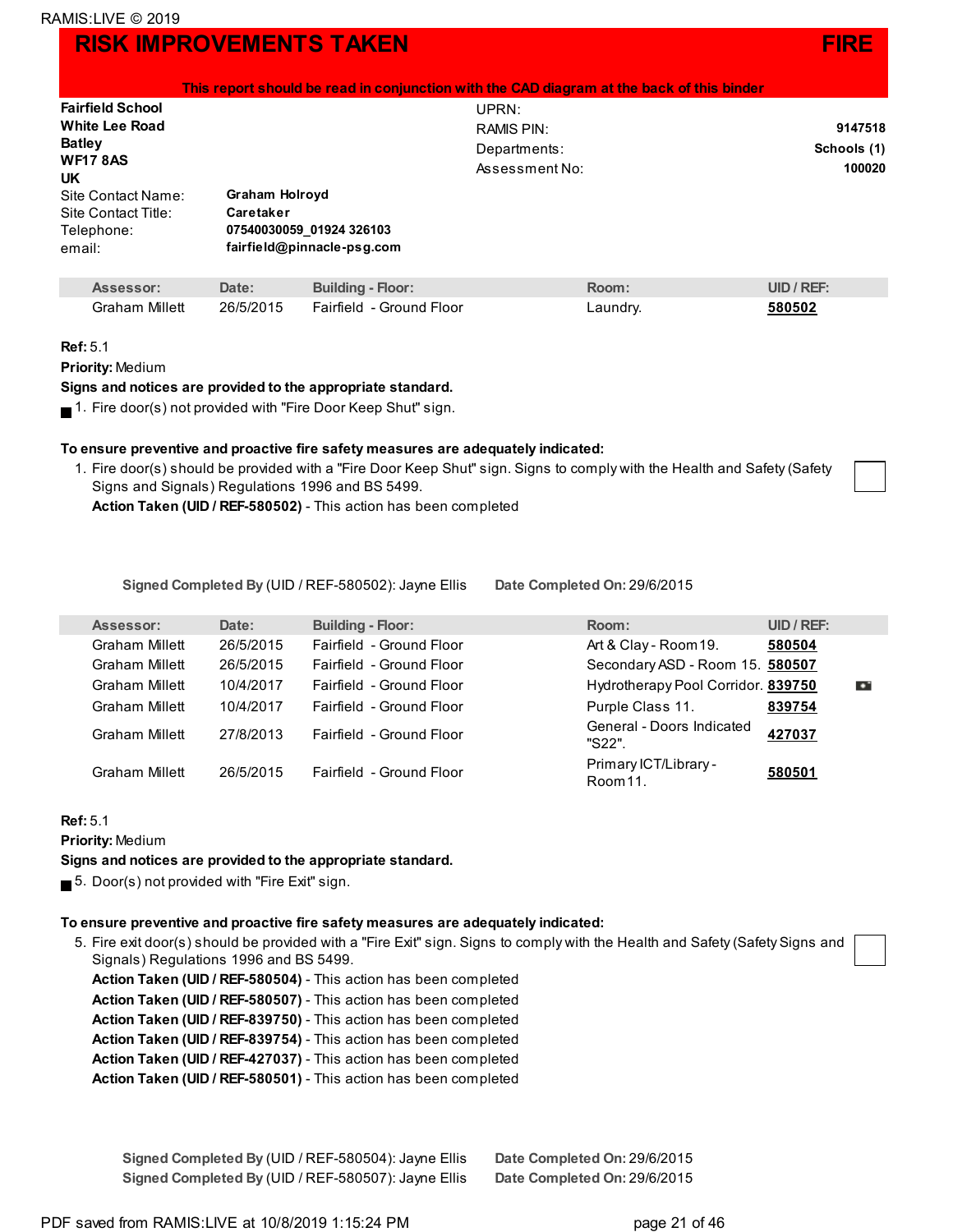**Signed Completed By** (UID / REF-839750): Jayne Ellis **Date Completed On:** 2/6/2017 **Signed Completed By** (UID / REF-839754): Jayne Ellis **Date Completed On:** 2/6/2017 **Signed Completed By** (UID / REF-427037): Jayne Ellis **Date Completed On:** 4/3/2014 **Signed Completed By** (UID / REF-580501): Jayne Ellis **Date Completed On:** 10/7/2015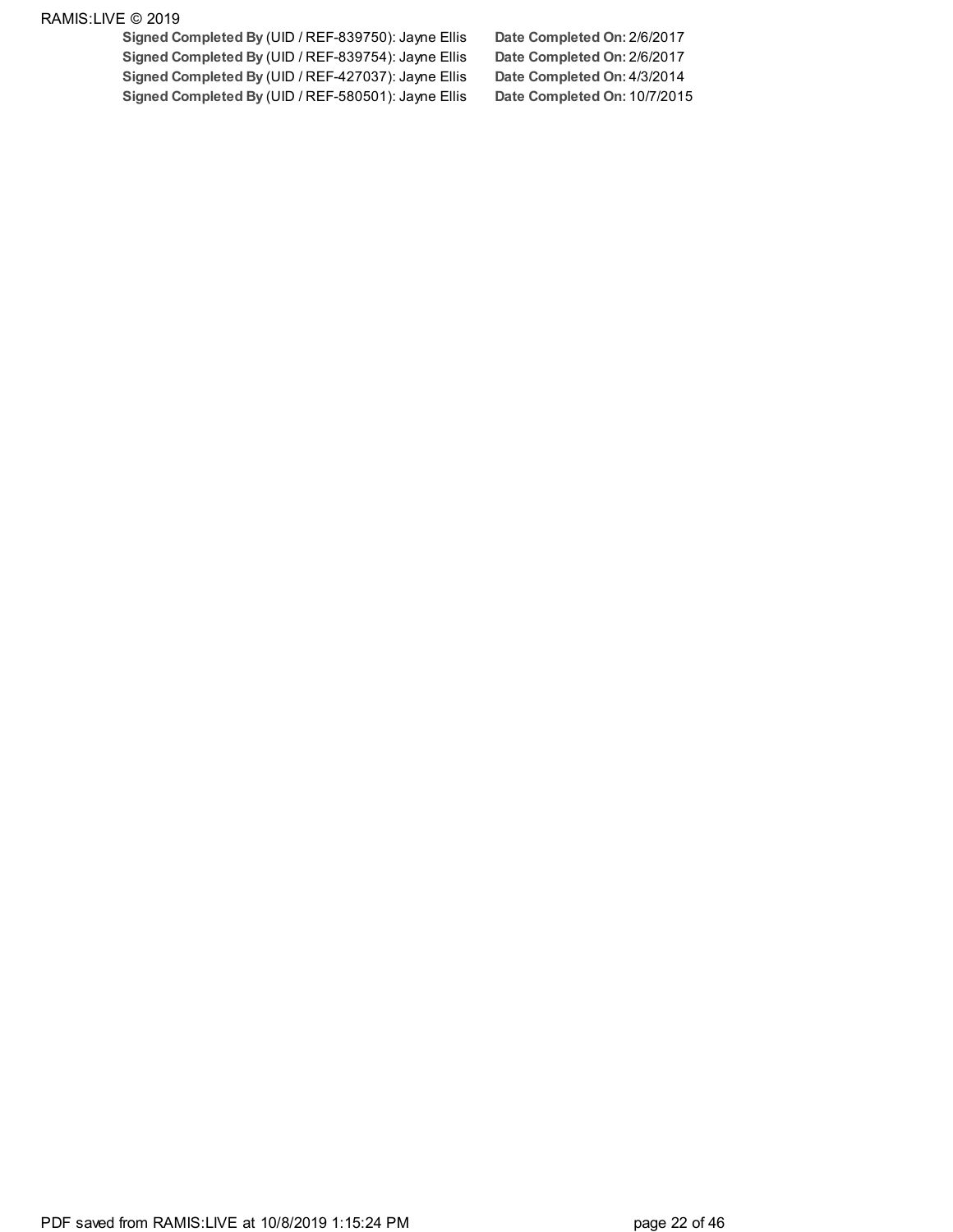### **RISK IMPROVEMENTS TAKEN FIRE AND INSTALLER IN THE RESERVE EXAMPLE ASSESSED FIRE**

| <b>Fairfield School</b><br><b>White Lee Road</b><br><b>Batley</b><br><b>WF178AS</b><br><b>UK</b><br>Site Contact Name:<br>Site Contact Title:<br>Telephone:<br>email: | Graham Holroyd<br>Caretaker | This report should be read in conjunction with the CAD diagram at the back of this binder<br>07540030059_01924 326103<br>fairfield@pinnacle-psg.com | UPRN:<br><b>RAMIS PIN:</b><br>Departments:<br>Assessment No: |              |                   | 9147518<br>Schools (1)<br>100020 |
|-----------------------------------------------------------------------------------------------------------------------------------------------------------------------|-----------------------------|-----------------------------------------------------------------------------------------------------------------------------------------------------|--------------------------------------------------------------|--------------|-------------------|----------------------------------|
| Assessor:                                                                                                                                                             | Date:                       | <b>Building - Floor:</b>                                                                                                                            |                                                              | Room:        | <b>UID / REF:</b> |                                  |
| Graham Millett                                                                                                                                                        | 27/8/2013                   | Fairfield - Ground Floor                                                                                                                            |                                                              | Key Stage 2. | 427040            |                                  |
| Ref: 5.1<br><b>Priority: 4</b><br>$\blacksquare$ 7. Fire routine notice(s) not provided.                                                                              |                             | Signs and notices are provided to the appropriate standard.                                                                                         |                                                              |              |                   |                                  |

#### **To ensure preventive and proactive fire safety measures are adequately indicated:**

7. Fire routine notice(s) should be provided at the locations shown on the plan.

**Action Taken (UID / REF-427040)** - This action has been completed

**Signed Completed By** (UID / REF-427040): Jayne Ellis **Date Completed On:** 4/3/2014

| Assessor:      | Date:     | <b>Building - Floor:</b> | Room:                                                                    | UID / REF |  |
|----------------|-----------|--------------------------|--------------------------------------------------------------------------|-----------|--|
| Graham Millett | 10/4/2017 | Fairfield - Ground Floor | On the External Face of the<br>final Exit Doors from the<br>Dining Area. | 839744    |  |
| Graham Millett | 10/4/2017 | Fairfield - Ground Floor | External Face of the Doors<br>Indicated [S20] in Red.                    | 839747    |  |

#### **Ref:** 5.1

**Priority:** Medium

#### **Signs and notices are provided to the appropriate standard.**

13. Exit door not provided with "Fire Exit Keep Clear" sign.

#### **To ensure preventive and proactive fire safety measures are adequately indicated:**

13. The door(s) should be provided with "Fire Exit Keep Clear" sign in accordance with the Health and Safety (Safety Signs and Signals) Regulations 1996.

**Action Taken (UID / REF-839744)** - This action has been completed

**Action Taken (UID / REF-839747)** - This action has been completed

| Signed Completed By (UID / REF-839744): Jayne Ellis | Date Completed On: 2/6/2017 |
|-----------------------------------------------------|-----------------------------|
| Signed Completed By (UID / REF-839747): Jayne Ellis | Date Completed On: 2/6/2017 |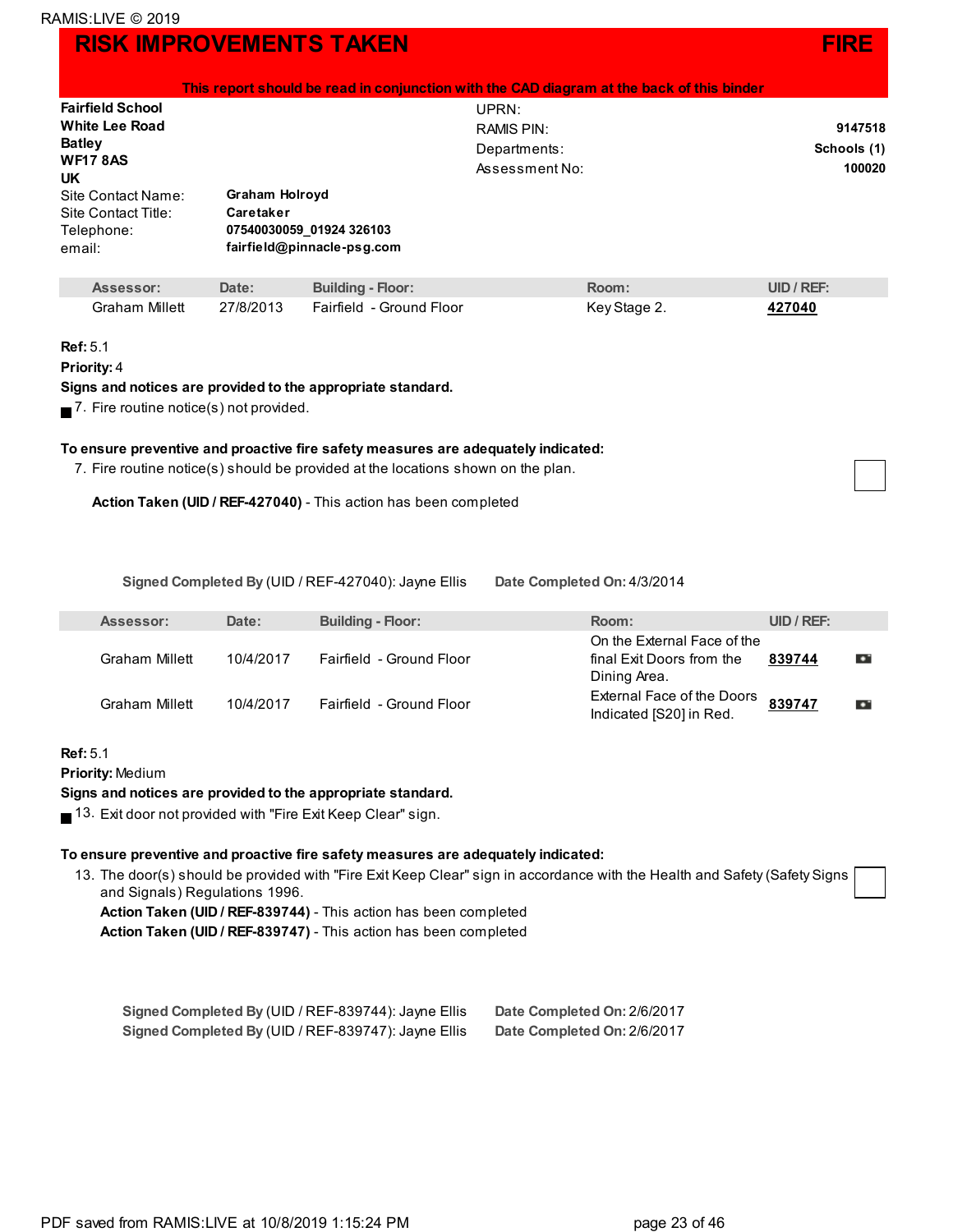|                                                                   |                                    | This report should be read in conjunction with the CAD diagram at the back of this binder                                                                                  |                   |                       |                   |             |
|-------------------------------------------------------------------|------------------------------------|----------------------------------------------------------------------------------------------------------------------------------------------------------------------------|-------------------|-----------------------|-------------------|-------------|
| <b>Fairfield School</b>                                           |                                    |                                                                                                                                                                            | UPRN:             |                       |                   |             |
| <b>White Lee Road</b>                                             |                                    |                                                                                                                                                                            | <b>RAMIS PIN:</b> |                       |                   | 9147518     |
| <b>Batley</b>                                                     |                                    |                                                                                                                                                                            | Departments:      |                       |                   | Schools (1) |
| <b>WF178AS</b><br><b>UK</b>                                       |                                    |                                                                                                                                                                            | Assessment No:    |                       |                   | 100020      |
| Site Contact Name:<br>Site Contact Title:<br>Telephone:<br>email: | <b>Graham Holroyd</b><br>Caretaker | 07540030059_01924 326103<br>fairfield@pinnacle-psg.com                                                                                                                     |                   |                       |                   |             |
| Assessor:                                                         | Date:                              | <b>Building - Floor:</b>                                                                                                                                                   |                   | Room:                 | <b>UID / REF:</b> |             |
| <b>Graham Millett</b>                                             | 10/4/2017                          | Fairfield - Ground Floor                                                                                                                                                   |                   | Hydrotherapy Pool 31. | 839749            | o           |
| <b>Ref: 5.1</b>                                                   |                                    |                                                                                                                                                                            |                   |                       |                   |             |
| <b>Priority: Medium</b>                                           |                                    |                                                                                                                                                                            |                   |                       |                   |             |
| Signs and notices are provided to the appropriate standard.       |                                    |                                                                                                                                                                            |                   |                       |                   |             |
|                                                                   |                                    | $\blacksquare$ 99. (Other) - The "Fire Exit" sign appears to be inadequately secured.<br>To ensure preventive and proactive fire safety measures are adequately indicated: |                   |                       |                   |             |

99. Please ensure that the "Fire Exit" sign is adequately secured to the panel above the door.

**Action Taken (UID / REF-839749)** - This action has been completed

**Signed Completed By** (UID / REF-839749): Jayne Ellis **Date Completed On:** 28/4/2017

| Assessor:      | <b>Date:</b> | Building - Floor:        | Room:                                     | UID / REF: |  |
|----------------|--------------|--------------------------|-------------------------------------------|------------|--|
| Graham Millett | 10/4/2017    | Fairfield - Ground Floor | Final Exit Doors - Corridor 839756<br>CO1 |            |  |

#### **Ref:** 5.1

T

**Priority:** Medium

#### **Signs and notices are provided to the appropriate standard.**

99. (Other) - The door thumb-turn security device is not provided with a "Turn to Open" sign.

#### **To ensure preventive and proactive fire safety measures are adequately indicated:**

99. Door should be provided with a "Turn to Open" sign similar to those already provided or with one complying with th[e](http://live.ramis.com/task_items.asp?fra=100020&comp_id=119404&type=0&task_id=1083036) Health and Safety (Safety Signs and Signals) Regulations 1996 and BS 5499. **Action Taken (UID / REF-839756)** - This action has been completed

**Signed Completed By** (UID / REF-839756): Jayne Ellis **Date Completed On:** 2/6/2017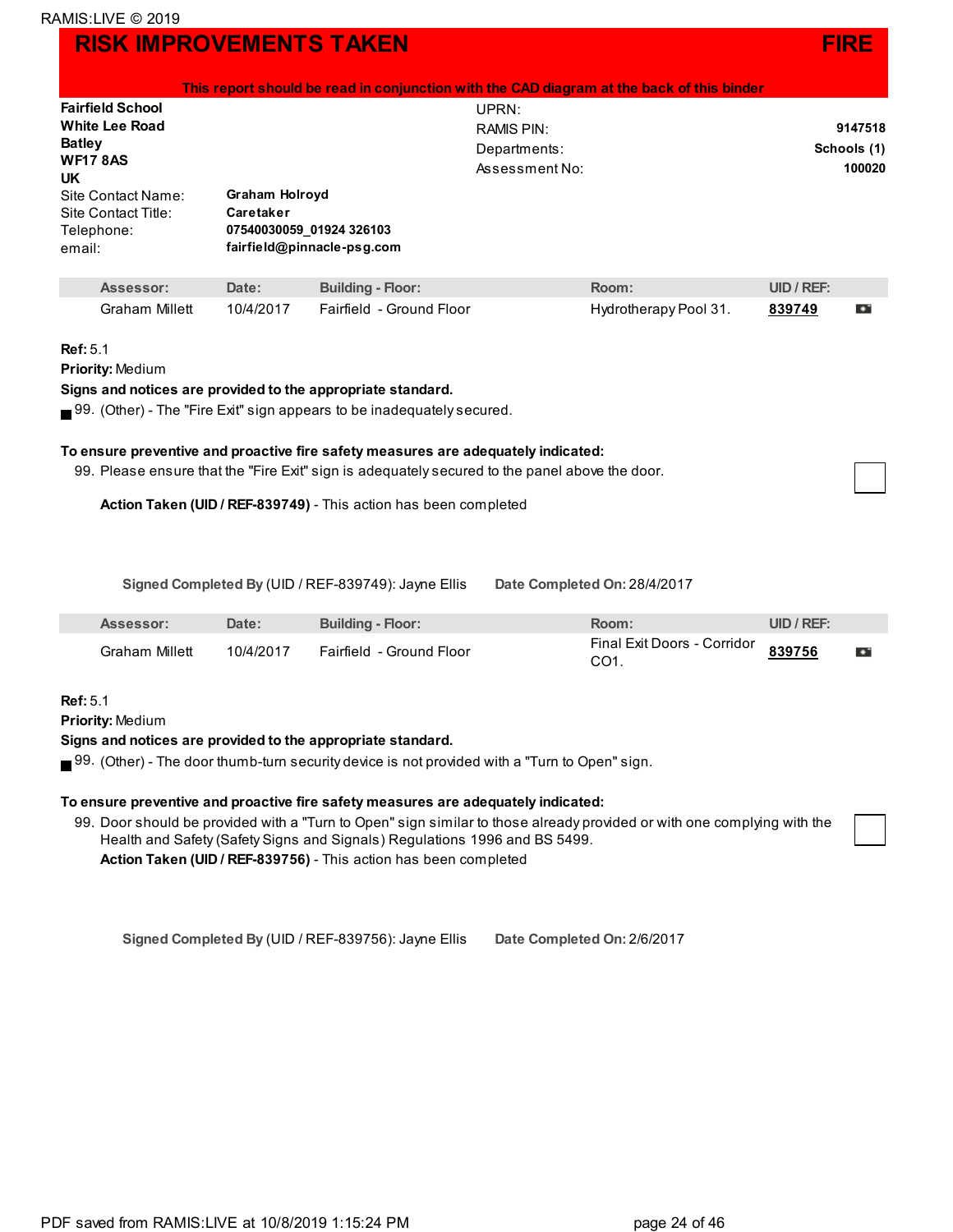|                                                                                                                    |                                    |                                                        | This report should be read in conjunction with the CAD diagram at the back of this binder |                       |
|--------------------------------------------------------------------------------------------------------------------|------------------------------------|--------------------------------------------------------|-------------------------------------------------------------------------------------------|-----------------------|
| <b>Fairfield School</b><br><b>White Lee Road</b>                                                                   |                                    |                                                        | UPRN:<br>RAMIS PIN:                                                                       | 9147518               |
| <b>Batley</b><br><b>WF17 8AS</b><br><b>UK</b><br>Site Contact Name:<br>Site Contact Title:<br>Telephone:<br>email: | <b>Graham Holroyd</b><br>Caretaker | 07540030059 01924 326103<br>fairfield@pinnacle-psg.com | Departments:<br>Assessment No:                                                            | Schools (1)<br>100020 |
| Accoccor:                                                                                                          | $D2$ to ·                          | <b>Ruilding - Floor:</b>                               | $D_{\Omega}$                                                                              | IID / DFE·            |

| Assessor:      | Date:     | <b>Building - Floor:</b>  | Room:    | UID / REF: |  |
|----------------|-----------|---------------------------|----------|------------|--|
| Graham Millett | 15/4/2019 | Fairfield  - Ground Floor | General. | 1083036    |  |

#### **Ref:** 5.1

**Priority:** Medium

#### **Signs and notices are provided to the appropriate standard.**

99. (Other) - There are a number of "Fire Action" notices that require specific emergency plan information to be written onto them

#### **To ensure preventive and proactive fire safety measures are adequately indicated:**

99. Complete detail information in the relevant position on the "Fire Action" notices.

**Action Taken (UID / REF-1083036)** - This action has been completed

**Signed Completed By** (UID / REF-1083036): Chris Hitchen

**Date Completed On:** 17/4/2019

| Assessor:             | Date:     | <b>Building - Floor:</b> | Room:                              | $UID / REF$ : |
|-----------------------|-----------|--------------------------|------------------------------------|---------------|
| <b>Graham Millett</b> | 27/8/2013 | Fairfield - Ground Floor | Food Technology.                   | 427042        |
| <b>Graham Millett</b> | 27/8/2013 | Fairfield - Ground Floor | Science & Technology.              | 427043        |
| <b>Graham Millett</b> | 27/8/2013 | Fairfield - Ground Floor | Laundry.                           | 427044        |
| <b>Graham Millett</b> | 26/5/2015 | Fairfield - Ground Floor | Sever Room.                        | 580503        |
| <b>Graham Millett</b> | 26/5/2015 | Fairfield - Ground Floor | Science & Technology -<br>Room 18. | 580505        |
| Graham Millett        | 27/8/2013 | Fairfield - Ground Floor | Sever Room.                        | 427038        |
|                       |           |                          |                                    |               |

#### **Ref:** 6.1

**Priority:** Low

**The provision, siting and maintenance of extinguishers is in accordance with appropriate standard.**

 $\blacksquare$  1. Insufficient equipment provided.

#### **To ensure the installation and maintenance of portable fire fighting equipment is acceptable:**

1. Additional extinguishers should be provided in the position indicated on plan.

| Action Taken (UID / REF-427042) - This action has been completed |
|------------------------------------------------------------------|
| Action Taken (UID / REF-427043) - This action has been completed |
| Action Taken (UID / REF-427044) - This action has been completed |
| Action Taken (UID / REF-580503) - This action has been completed |
| Action Taken (UID / REF-580505) - This action has been completed |
| Action Taken (UID / REF-427038) - This action has been completed |

| Signed Completed By (UID / REF-427042): Jayne Ellis | Date Completed On: 15/3/2014 |
|-----------------------------------------------------|------------------------------|
| Signed Completed By (UID / REF-427043): Jayne Ellis | Date Completed On: 15/3/2014 |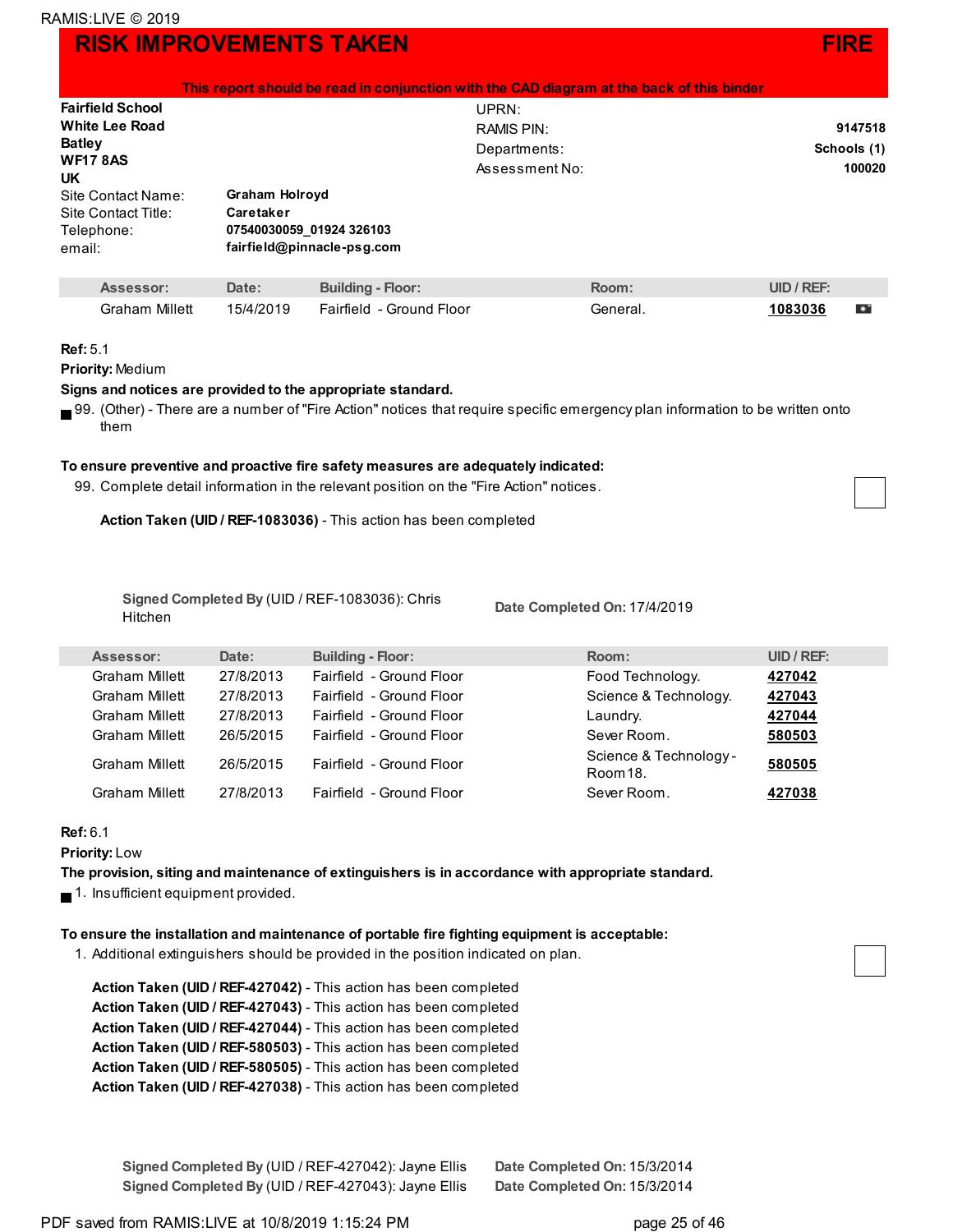**Signed Completed By** (UID / REF-427044): Jayne Ellis **Date Completed On:** 4/2/2014 **Signed Completed By** (UID / REF-580503): Jayne Ellis **Date Completed On:** 29/6/2015 **Signed Completed By** (UID / REF-580505): Jayne Ellis **Date Completed On:** 24/6/2015 **Signed Completed By** (UID / REF-427038): Jayne Ellis **Date Completed On:** 4/2/2014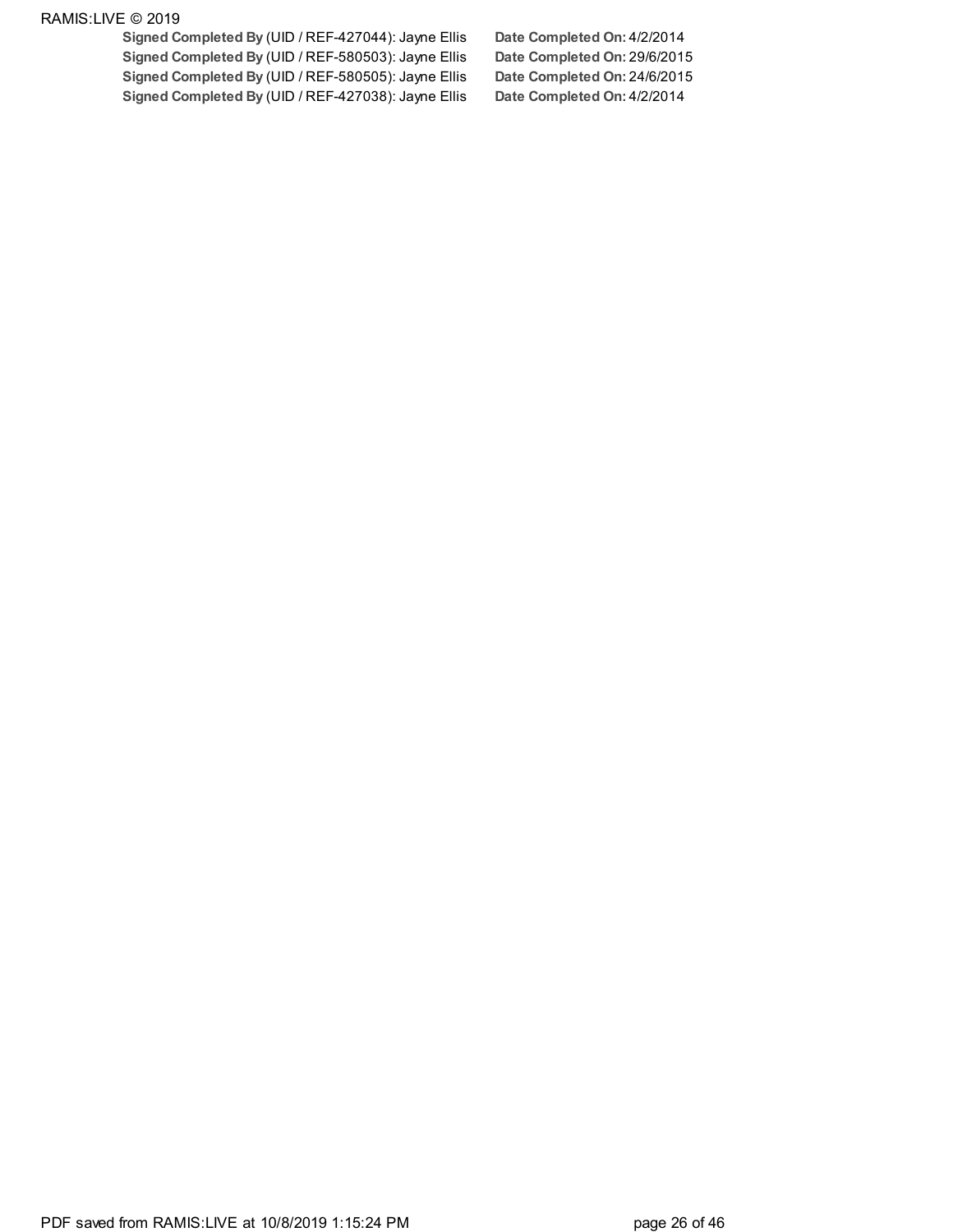|                                                  |                |                                                                    | This report should be read in conjunction with the CAD diagram at the back of this binder             |            |             |
|--------------------------------------------------|----------------|--------------------------------------------------------------------|-------------------------------------------------------------------------------------------------------|------------|-------------|
| <b>Fairfield School</b>                          |                |                                                                    | UPRN:                                                                                                 |            |             |
| <b>White Lee Road</b>                            |                |                                                                    | <b>RAMIS PIN:</b>                                                                                     |            | 9147518     |
| <b>Batley</b>                                    |                |                                                                    | Departments:                                                                                          |            | Schools (1) |
| <b>WF178AS</b>                                   |                |                                                                    | Assessment No:                                                                                        |            | 100020      |
| UK.                                              |                |                                                                    |                                                                                                       |            |             |
| <b>Site Contact Name:</b>                        | Graham Holroyd |                                                                    |                                                                                                       |            |             |
| Site Contact Title:                              | Caretaker      |                                                                    |                                                                                                       |            |             |
| Telephone:                                       |                | 07540030059_01924 326103                                           |                                                                                                       |            |             |
| email:                                           |                | fairfield@pinnacle-psg.com                                         |                                                                                                       |            |             |
| Assessor:                                        | Date:          | <b>Building - Floor:</b>                                           | Room:                                                                                                 | UID / REF: |             |
| <b>Graham Millett</b>                            | 27/8/2013      | Fairfield - Ground Floor                                           | Food Technology.                                                                                      | 427041     | D           |
|                                                  |                |                                                                    |                                                                                                       |            |             |
| Ref: 6.1<br>Priority: 4                          |                |                                                                    |                                                                                                       |            |             |
|                                                  |                |                                                                    |                                                                                                       |            |             |
|                                                  |                |                                                                    | The provision, siting and maintenance of extinguishers is in accordance with appropriate standard.    |            |             |
| $\blacksquare$ 3. Equipment not correctly sited. |                |                                                                    |                                                                                                       |            |             |
|                                                  |                |                                                                    | To ensure the installation and maintenance of portable fire fighting equipment is acceptable:         |            |             |
|                                                  |                | 3. Extinguishers should be re-sited to position indicated on plan. |                                                                                                       |            |             |
|                                                  |                |                                                                    |                                                                                                       |            |             |
|                                                  |                | Action Taken (UID / REF-427041) - This action has been completed   |                                                                                                       |            |             |
|                                                  |                |                                                                    |                                                                                                       |            |             |
|                                                  |                |                                                                    |                                                                                                       |            |             |
|                                                  |                |                                                                    |                                                                                                       |            |             |
|                                                  |                | Signed Completed By (UID / REF-427041): Jayne Ellis                | Date Completed On: 15/3/2014                                                                          |            |             |
|                                                  |                |                                                                    |                                                                                                       |            |             |
| Assessor:                                        | Date:          | <b>Building - Floor:</b>                                           | Room:                                                                                                 | UID / REF: |             |
| <b>Graham Millett</b>                            | 27/8/2013      | Fairfield - Ground Floor                                           | Cooking Bay.                                                                                          | 427032     | D           |
|                                                  |                |                                                                    |                                                                                                       |            |             |
| Ref: 6.1                                         |                |                                                                    |                                                                                                       |            |             |
| <b>Priority: 4</b>                               |                |                                                                    |                                                                                                       |            |             |
|                                                  |                |                                                                    | The provision, siting and maintenance of extinguishers is in accordance with appropriate standard.    |            |             |
| $\blacksquare$ 3. Equipment not correctly sited. |                |                                                                    |                                                                                                       |            |             |
|                                                  |                |                                                                    |                                                                                                       |            |             |
|                                                  |                |                                                                    | 99. (Other) - Portable fire fighting equipment should be easily accessible and free from obstruction. |            |             |
|                                                  |                |                                                                    | To ensure the installation and maintenance of portable fire fighting equipment is acceptable:         |            |             |
|                                                  |                | 3. Extinguishers should be re-sited to position indicated on plan. |                                                                                                       |            |             |
|                                                  |                |                                                                    |                                                                                                       |            |             |
|                                                  |                | Action Taken (UID / REF-427032) - This action has been completed   |                                                                                                       |            |             |
|                                                  |                |                                                                    | 99. Maintain portable fire fighting equipment free from obstruction and easily accessible.            |            |             |
|                                                  |                |                                                                    |                                                                                                       |            |             |
|                                                  |                | Action Taken (UID / REF-427032) - This action has been completed   |                                                                                                       |            |             |
|                                                  |                |                                                                    |                                                                                                       |            |             |
|                                                  |                |                                                                    |                                                                                                       |            |             |
|                                                  |                |                                                                    |                                                                                                       |            |             |

**Signed Completed By** (UID / REF-427032): Jayne Ellis **Date Completed On:** 15/3/2014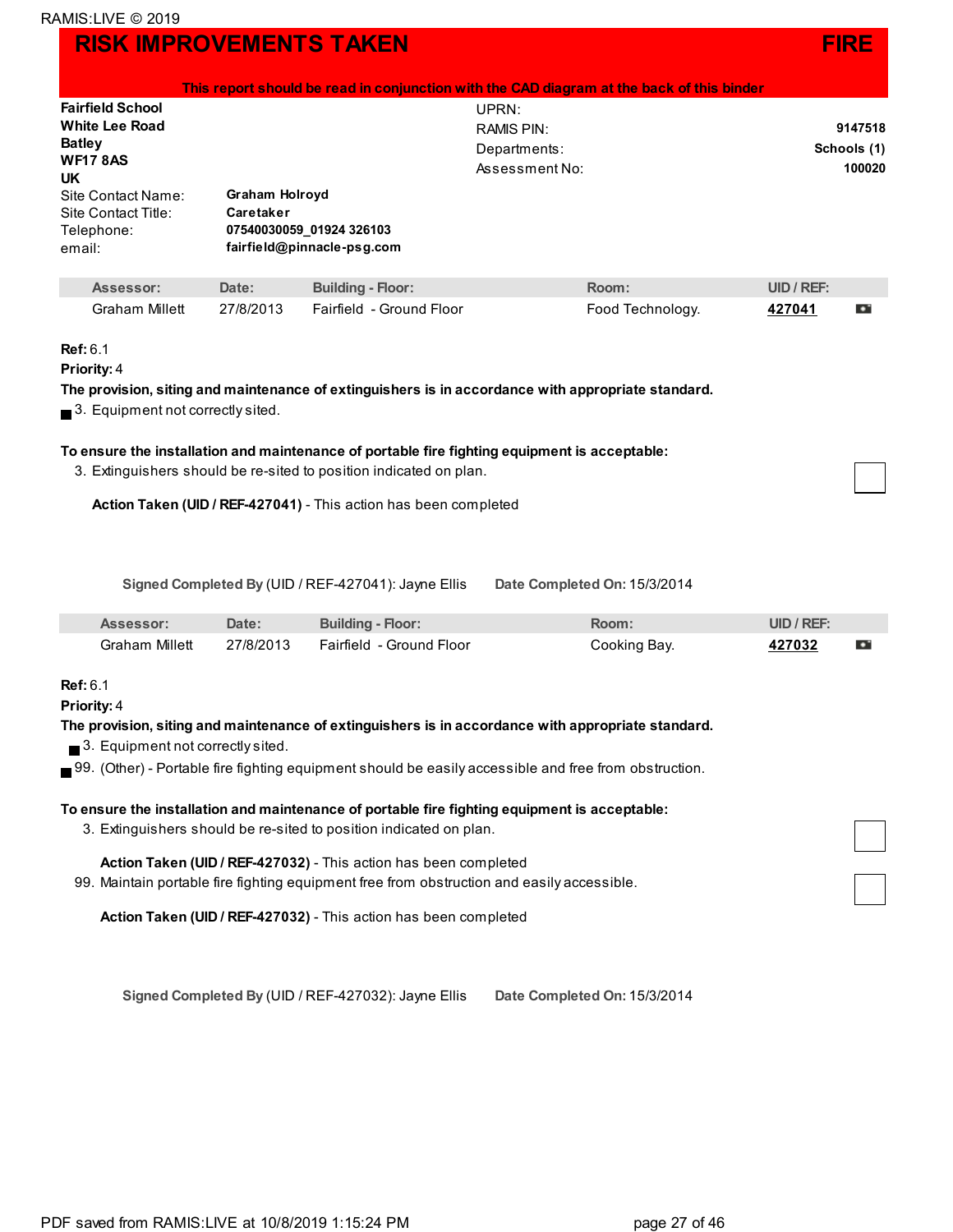|                              | This report should be read in conjunction with the CAD diagram at the back of this binder |                |             |  |  |  |
|------------------------------|-------------------------------------------------------------------------------------------|----------------|-------------|--|--|--|
| <b>Fairfield School</b>      |                                                                                           | UPRN:          |             |  |  |  |
| <b>White Lee Road</b>        |                                                                                           | RAMIS PIN:     | 9147518     |  |  |  |
| <b>Batley</b>                |                                                                                           | Departments:   | Schools (1) |  |  |  |
| <b>WF17 8AS</b><br><b>UK</b> |                                                                                           | Assessment No: | 100020      |  |  |  |
| Site Contact Name:           | <b>Graham Holroyd</b>                                                                     |                |             |  |  |  |
| Site Contact Title:          | Caretaker                                                                                 |                |             |  |  |  |
| Telephone:                   | 07540030059 01924 326103                                                                  |                |             |  |  |  |
| email:                       | fairfield@pinnacle-psg.com                                                                |                |             |  |  |  |
|                              |                                                                                           |                |             |  |  |  |

| Assessor:      | Date: I | <b>Building - Floor:</b>           | Room:        | UID / REF |  |
|----------------|---------|------------------------------------|--------------|-----------|--|
| Graham Millett |         | 27/8/2013 Fairfield - Ground Floor | Cooking Bay. | 427031    |  |

#### **Ref:** 6.1

```
Priority: 4
```
**The provision, siting and maintenance of extinguishers is in accordance with appropriate standard.**

 $\blacksquare$  4. Equipment not adequately secured.

#### **To ensure the installation and maintenance of portable fire fighting equipment is acceptable:**

4. Extinguishers should be fixed against the wall with the base of the extinguishers approximately 160mm from floor level.

**Action Taken (UID / REF-427031)** - This action has been completed

**Signed Completed By** (UID / REF-427031): Jayne Ellis **Date Completed On:** 10/10/2013

| Assessor:      | Date:     | <b>Building - Floor:</b> | <b>Room:</b>                 | UID / REF: |  |
|----------------|-----------|--------------------------|------------------------------|------------|--|
| Graham Millett | 26/5/2015 | Fairfield - Ground Floor | Food Technology -<br>Room 17 | 580506     |  |

#### **Ref:** 6.1

**Priority:** Low

#### **The provision, siting and maintenance of extinguishers is in accordance with appropriate standard.**

 $\blacksquare$  99. (Other) - The fire blankets are not adequately secured.

#### **To ensure the installation and maintenance of portable fire fighting equipment is acceptable:**

99. The fire blankets should be fixed against the wall with the handling tabs hanging down.

**Action Taken (UID / REF-580506)** - This action has been completed

**Signed Completed By** (UID / REF-580506): Jayne Ellis **Date Completed On:** 4/6/2015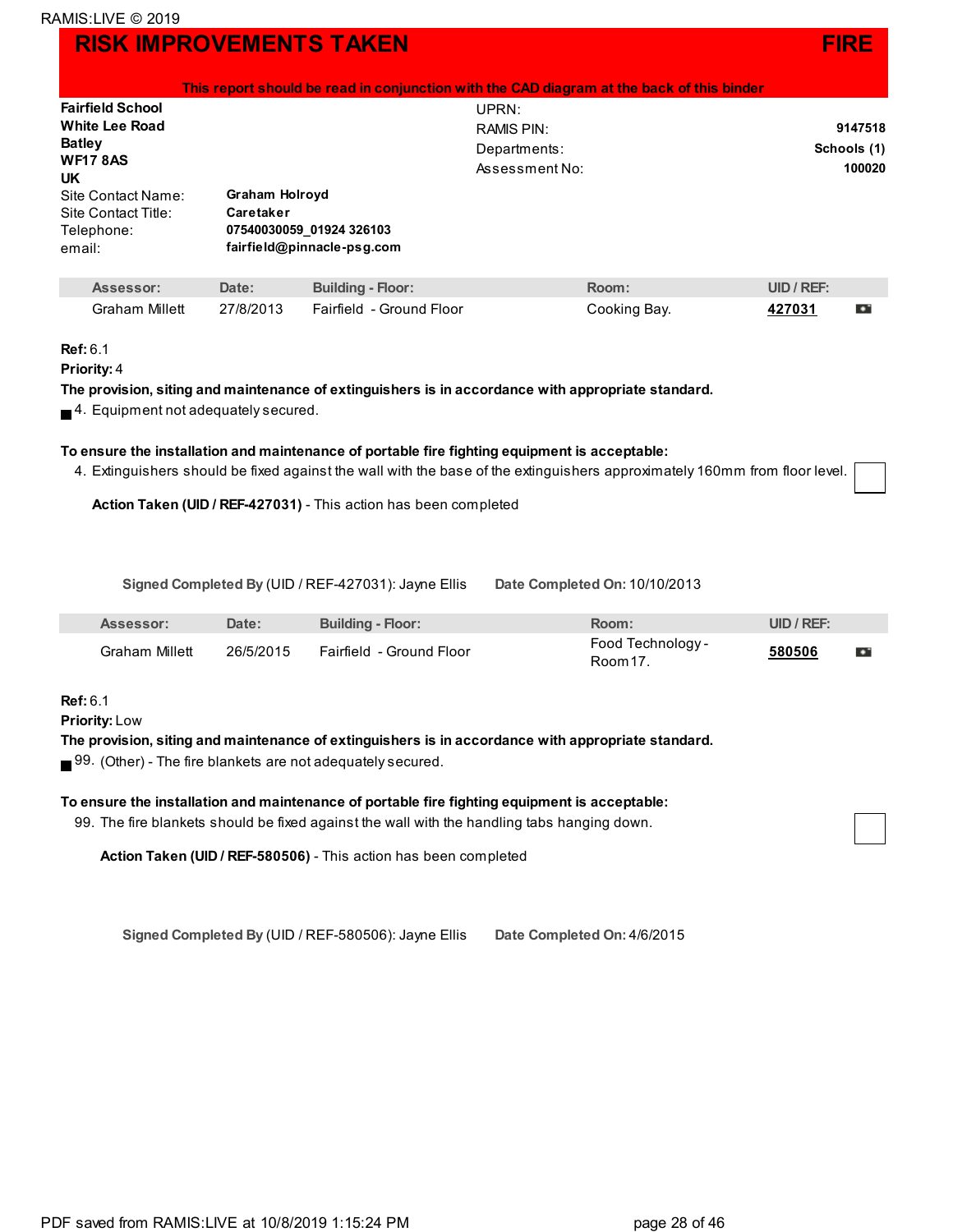|                                                                                                                                                                                                                                                                        |                    |                                                                                                                                                                                                                                                                                                                                                                         |  | This report should be read in conjunction with the CAD diagram at the back of this binder                               |                                  |   |
|------------------------------------------------------------------------------------------------------------------------------------------------------------------------------------------------------------------------------------------------------------------------|--------------------|-------------------------------------------------------------------------------------------------------------------------------------------------------------------------------------------------------------------------------------------------------------------------------------------------------------------------------------------------------------------------|--|-------------------------------------------------------------------------------------------------------------------------|----------------------------------|---|
| <b>Fairfield School</b><br><b>White Lee Road</b><br><b>Batley</b><br><b>WF17 8AS</b><br><b>UK</b><br><b>Graham Holroyd</b><br>Site Contact Name:<br>Caretaker<br>Site Contact Title:<br>07540030059 01924 326103<br>Telephone:<br>fairfield@pinnacle-psg.com<br>email: |                    | UPRN:<br><b>RAMIS PIN:</b><br>Departments:<br>Assessment No:                                                                                                                                                                                                                                                                                                            |  |                                                                                                                         | 9147518<br>Schools (1)<br>100020 |   |
| Assessor:<br><b>Graham Millett</b>                                                                                                                                                                                                                                     | Date:<br>26/5/2015 | <b>Building - Floor:</b><br>Fairfield - Ground Floor                                                                                                                                                                                                                                                                                                                    |  | Room:<br>Cook Bay - Room 25.                                                                                            | $UID / REF$ :<br>580508          | О |
| Ref: 6.1<br><b>Priority: Low</b><br>handling tabs hanging down.                                                                                                                                                                                                        |                    | The provision, siting and maintenance of extinguishers is in accordance with appropriate standard.<br>$\blacksquare$ 99. (Other) - The fire blanket is not correctly sited nor adequately secured.<br>To ensure the installation and maintenance of portable fire fighting equipment is acceptable:<br>Action Taken (UID / REF-580508) - This action has been completed |  | 99. The fire blanket should be located near to, but not too near, the risk (cooker) and fixed against the wall with the |                                  |   |

**Signed Completed By** (UID / REF-580508): Jayne Ellis **Date Completed On:** 4/6/2015

|                | <b>Date:</b> | <b>Building - Floor:</b>      | <b>Room:</b> | UID / REF |
|----------------|--------------|-------------------------------|--------------|-----------|
| Graham Millett | 10/4/2017    | L - Ground Floor<br>Fairfield | ∃eneral      | 39758     |

**Ref:** 7.2

**Priority:** Medium

#### **The fire alarm system is adequately maintained and tested.**

■ 99. (Other) - The inspection of the automatic fire detection and alarm system is overdue.

#### **To ensure alarm systems operate in an emergency:**

99. Please make arrangements to carry out the inspection of the automatic fire detection and alarm system.

**Action Taken (UID / REF-839758)** - This action has been completed

**Signed Completed By** (UID / REF-839758): Jayne Ellis **Date Completed On:** 20/4/2017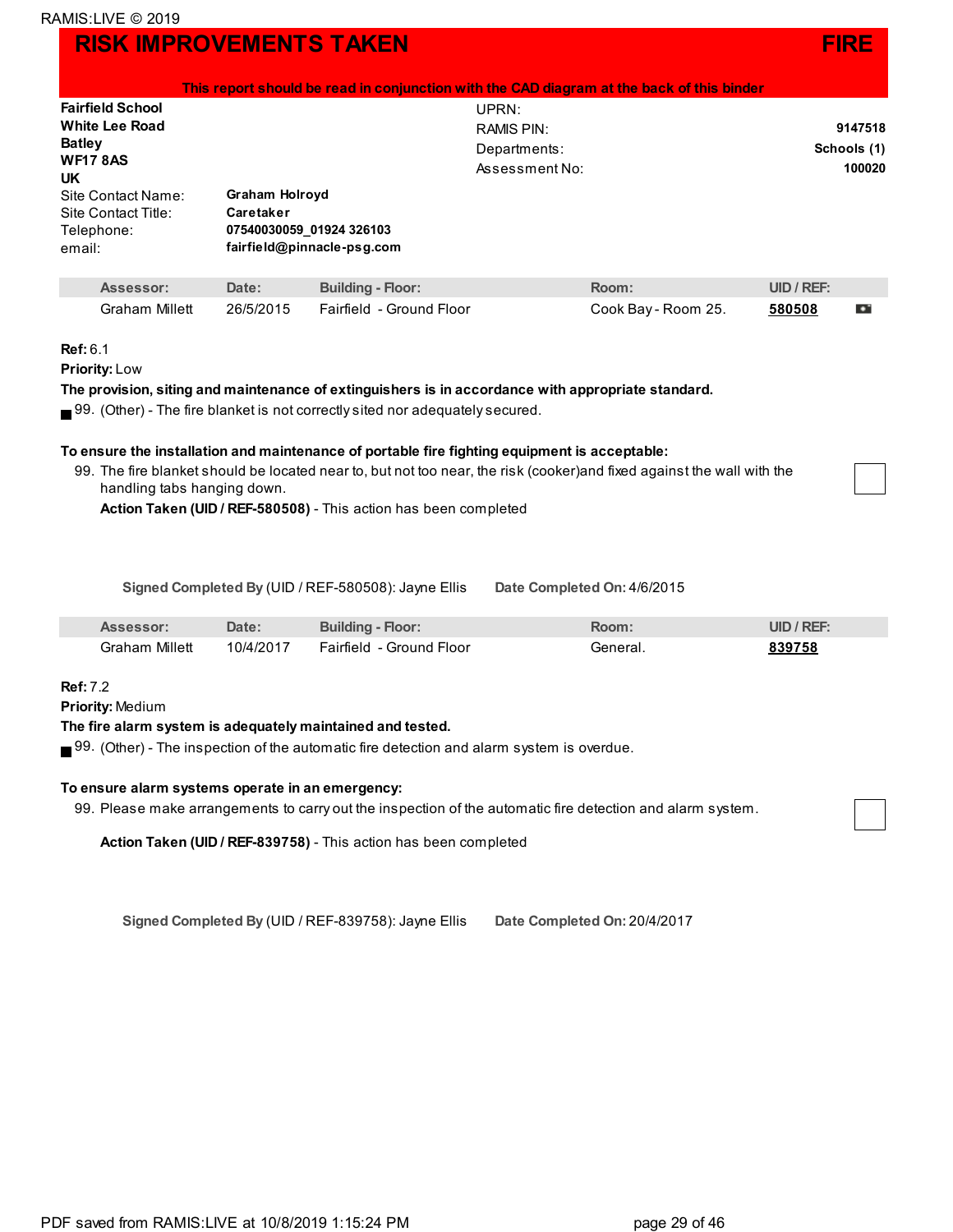|                                                            |                             |                                                                                          | This report should be read in conjunction with the CAD diagram at the back of this binder                                        |                   |                        |  |
|------------------------------------------------------------|-----------------------------|------------------------------------------------------------------------------------------|----------------------------------------------------------------------------------------------------------------------------------|-------------------|------------------------|--|
| <b>Fairfield School</b><br><b>White Lee Road</b>           |                             |                                                                                          | UPRN:<br><b>RAMIS PIN:</b>                                                                                                       |                   |                        |  |
| <b>Batley</b>                                              |                             |                                                                                          | Departments:                                                                                                                     |                   | 9147518<br>Schools (1) |  |
| <b>WF17 8AS</b>                                            |                             |                                                                                          | Assessment No:                                                                                                                   |                   | 100020                 |  |
| UK                                                         |                             |                                                                                          |                                                                                                                                  |                   |                        |  |
| Site Contact Name:<br>Site Contact Title:                  | Graham Holroyd<br>Caretaker |                                                                                          |                                                                                                                                  |                   |                        |  |
| Telephone:                                                 |                             | 07540030059_01924 326103                                                                 |                                                                                                                                  |                   |                        |  |
| email:                                                     |                             | fairfield@pinnacle-psg.com                                                               |                                                                                                                                  |                   |                        |  |
|                                                            |                             |                                                                                          |                                                                                                                                  |                   |                        |  |
| Assessor:                                                  | Date:                       | <b>Building - Floor:</b>                                                                 | Room:                                                                                                                            | <b>UID / REF:</b> |                        |  |
| <b>Graham Millett</b>                                      | 15/4/2019                   | Fairfield - Ground Floor                                                                 | General.                                                                                                                         | 1083051           |                        |  |
| <b>Ref: 7.2</b>                                            |                             |                                                                                          |                                                                                                                                  |                   |                        |  |
| Priority: Medium                                           |                             |                                                                                          |                                                                                                                                  |                   |                        |  |
| The fire alarm system is adequately maintained and tested. |                             |                                                                                          |                                                                                                                                  |                   |                        |  |
|                                                            |                             | $\blacksquare$ 99. (Other) - The fire detection and alarm system maintenance is overdue. |                                                                                                                                  |                   |                        |  |
|                                                            |                             |                                                                                          |                                                                                                                                  |                   |                        |  |
| To ensure alarm systems operate in an emergency:           |                             |                                                                                          |                                                                                                                                  |                   |                        |  |
|                                                            |                             | 99. Please make arrangements to carryout the fire detection and alarm maintenance.       |                                                                                                                                  |                   |                        |  |
|                                                            |                             |                                                                                          |                                                                                                                                  |                   |                        |  |
|                                                            |                             | Action Taken (UID / REF-1083051) - This action has been completed                        |                                                                                                                                  |                   |                        |  |
|                                                            |                             |                                                                                          |                                                                                                                                  |                   |                        |  |
|                                                            |                             |                                                                                          |                                                                                                                                  |                   |                        |  |
| Hitchen                                                    |                             | Signed Completed By (UID / REF-1083051): Chris                                           | Date Completed On: 16/4/2019                                                                                                     |                   |                        |  |
|                                                            |                             |                                                                                          |                                                                                                                                  |                   |                        |  |
| Assessor:                                                  | Date:                       | <b>Building - Floor:</b>                                                                 | Room:                                                                                                                            | UID / REF:        |                        |  |
| <b>Graham Millett</b>                                      | 27/8/2013                   | Fairfield - Ground Floor                                                                 | General.                                                                                                                         | 427046            | D                      |  |
|                                                            |                             |                                                                                          |                                                                                                                                  |                   |                        |  |
| <b>Ref: 8.1</b><br>Priority: 4                             |                             |                                                                                          |                                                                                                                                  |                   |                        |  |
|                                                            |                             | There is sufficient general lighting provided throughout the premises.                   |                                                                                                                                  |                   |                        |  |
|                                                            |                             |                                                                                          | 99. (Other) - Beware of storing combustible materials on top of cabinets thereby becoming too close to light fittings and        |                   |                        |  |
| therefore, a potential fire risk.                          |                             |                                                                                          |                                                                                                                                  |                   |                        |  |
|                                                            |                             |                                                                                          |                                                                                                                                  |                   |                        |  |
| To ensure people can safely use escape routes:             |                             |                                                                                          |                                                                                                                                  |                   |                        |  |
|                                                            |                             |                                                                                          | 00 little access of a substitution of contractivity and sensitive construction and the term of the statute of contract functions |                   |                        |  |

99. It is recommended that no combustible materials are place or stored with the immediate vicinity of any light fittings.

**Action Taken (UID / REF-427046)** - This action has been completed

**Signed Completed By** (UID / REF-427046): Jayne Ellis **Date Completed On:** 1/2/2014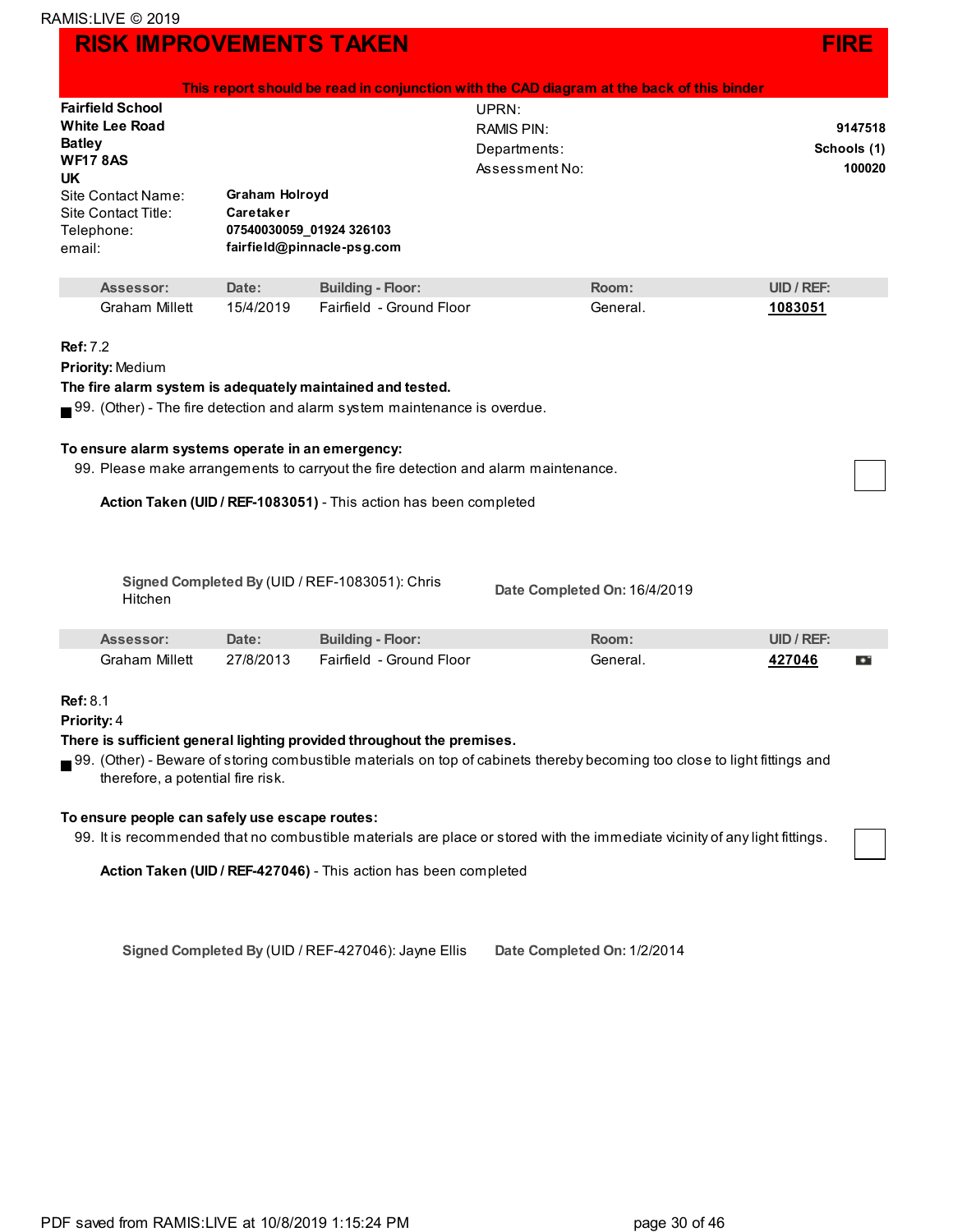| This report should be read in conjunction with the CAD diagram at the back of this binder |                            |                |             |  |
|-------------------------------------------------------------------------------------------|----------------------------|----------------|-------------|--|
| <b>Fairfield School</b>                                                                   |                            | UPRN:          |             |  |
| <b>White Lee Road</b>                                                                     |                            | RAMIS PIN:     | 9147518     |  |
| <b>Batley</b>                                                                             |                            | Departments:   | Schools (1) |  |
| <b>WF17 8AS</b><br><b>UK</b>                                                              |                            | Assessment No: | 100020      |  |
| Site Contact Name:                                                                        | <b>Graham Holroyd</b>      |                |             |  |
| Site Contact Title:                                                                       | Caretaker                  |                |             |  |
| Telephone:                                                                                | 07540030059 01924 326103   |                |             |  |
| email:                                                                                    | fairfield@pinnacle-psg.com |                |             |  |

| Assessor:      | Date: | <b>Building - Floor:</b>           | Room:                  | UID / REF: |  |
|----------------|-------|------------------------------------|------------------------|------------|--|
| Graham Millett |       | 27/8/2013 Fairfield - Ground Floor | Play Room off Hall/PE. | 427034     |  |

#### **Ref:** 8.2

**Priority:** 3

#### **The emergency lighting system is provided and maintained in accordance with the appropriate standard.**

 $\blacksquare$  2. The existing system does not appear to provide the requisite levels of illumination.

#### **To ensure people can safely use escape routes:**

2. The existing system requires to be checked by a competent person as it does not appear to provide the requisite levels of illumination.

**Action Taken (UID / REF-427034)** - This action has been completed

**Signed Completed By** (UID / REF-427034): Jayne Ellis **Date Completed On:** 4/3/2014

| <b>Assessor:</b> | Date:     | <b>Building - Floor:</b> | Room∶          | UID / REF: |
|------------------|-----------|--------------------------|----------------|------------|
| Graham Millett   | 27/8/2013 | Fairfield - Ground Floor | <b>Reneral</b> | 427047     |

#### **Ref:** 8.2

**Priority:** 3

#### **The emergency lighting system is provided and maintained in accordance with the appropriate standard.**

■ 10. The existing escape lighting system damaged/defective.

#### **To ensure people can safely use escape routes:**

10. The emergency lighting system requires examination by a competent person.

**Action Taken (UID / REF-427047)** - This action has been completed

**Signed Completed By** (UID / REF-427047): Jayne Ellis **Date Completed On:** 4/3/2014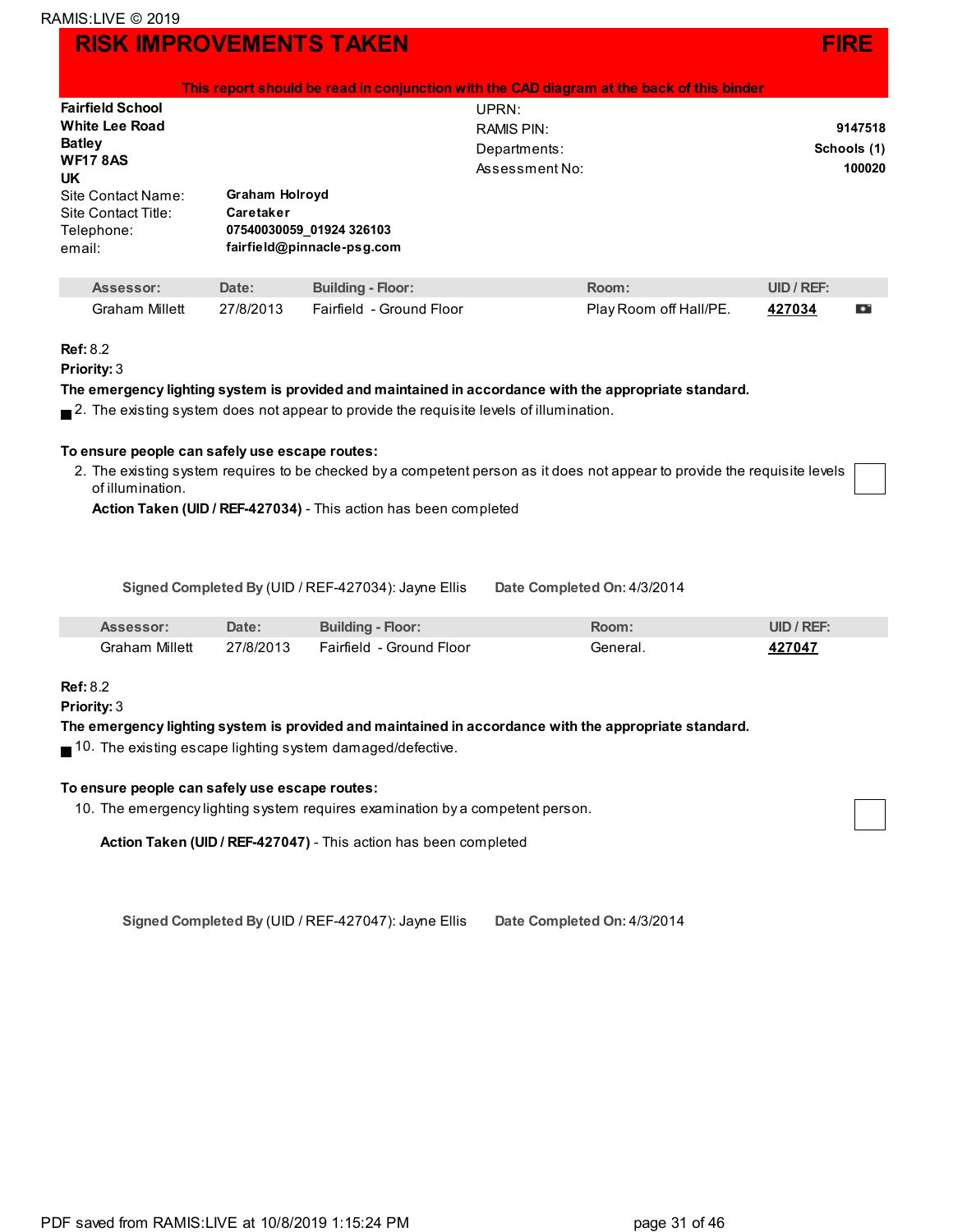|                              |                       |                            | This report should be read in conjunction with the CAD diagram at the back of this binder |               |
|------------------------------|-----------------------|----------------------------|-------------------------------------------------------------------------------------------|---------------|
| <b>Fairfield School</b>      |                       |                            | UPRN:                                                                                     |               |
| <b>White Lee Road</b>        |                       |                            | RAMIS PIN:                                                                                | 9147518       |
| <b>Batley</b>                |                       |                            | Departments:                                                                              | Schools (1)   |
| <b>WF17 8AS</b><br><b>UK</b> |                       |                            | Assessment No:                                                                            | 100020        |
| Site Contact Name:           | <b>Graham Holroyd</b> |                            |                                                                                           |               |
| Site Contact Title:          | Caretaker             |                            |                                                                                           |               |
| Telephone:                   |                       | 07540030059 01924 326103   |                                                                                           |               |
| email:                       |                       | fairfield@pinnacle-psg.com |                                                                                           |               |
| Assessor:                    | Date:                 | <b>Building - Floor:</b>   | Room:                                                                                     | $UID / REF$ : |
|                              |                       |                            |                                                                                           |               |

```
Priority: 4
```
#### **The emergency lighting system is provided and maintained in accordance with the appropriate standard.**

14. The LED which denotes the emergency lighting unit(s) is not visible in all cases, we are therefore unable to confirm the systems compliance.

Graham Millett 27/8/2013 Fairfield - Ground Floor **Dining/Hall/PE.** 427035

#### **To ensure people can safely use escape routes:**

14. The system should be checked by a competent person to ensure its compliance with BS 5266 Pt1/BSEN1838

**Action Taken (UID / REF-427035)** - This action has been completed

**Signed Completed By** (UID / REF-427035): Jayne Ellis **Date Completed On:** 12/9/2013

| Assessor:      | Date: I   | <b>Building - Floor:</b> | Room∶    | UID / REF |
|----------------|-----------|--------------------------|----------|-----------|
| Graham Millett | 27/8/2013 | Fairfield - Ground Floor | General. | 427048    |

#### **Ref:** 8.3

**Priority:** 4

#### **The emergency lighting system is adequately maintained and tested.**

■ 2. Log Book not available/up to date.

#### **To ensure emergency lighting systems operate in an emergency:**

2. The Log Book should be kept on site and maintained up to date.

**Action Taken (UID / REF-427048)** - This action has been completed

**Signed Completed By** (UID / REF-427048): Jayne Ellis **Date Completed On:** 1/2/2014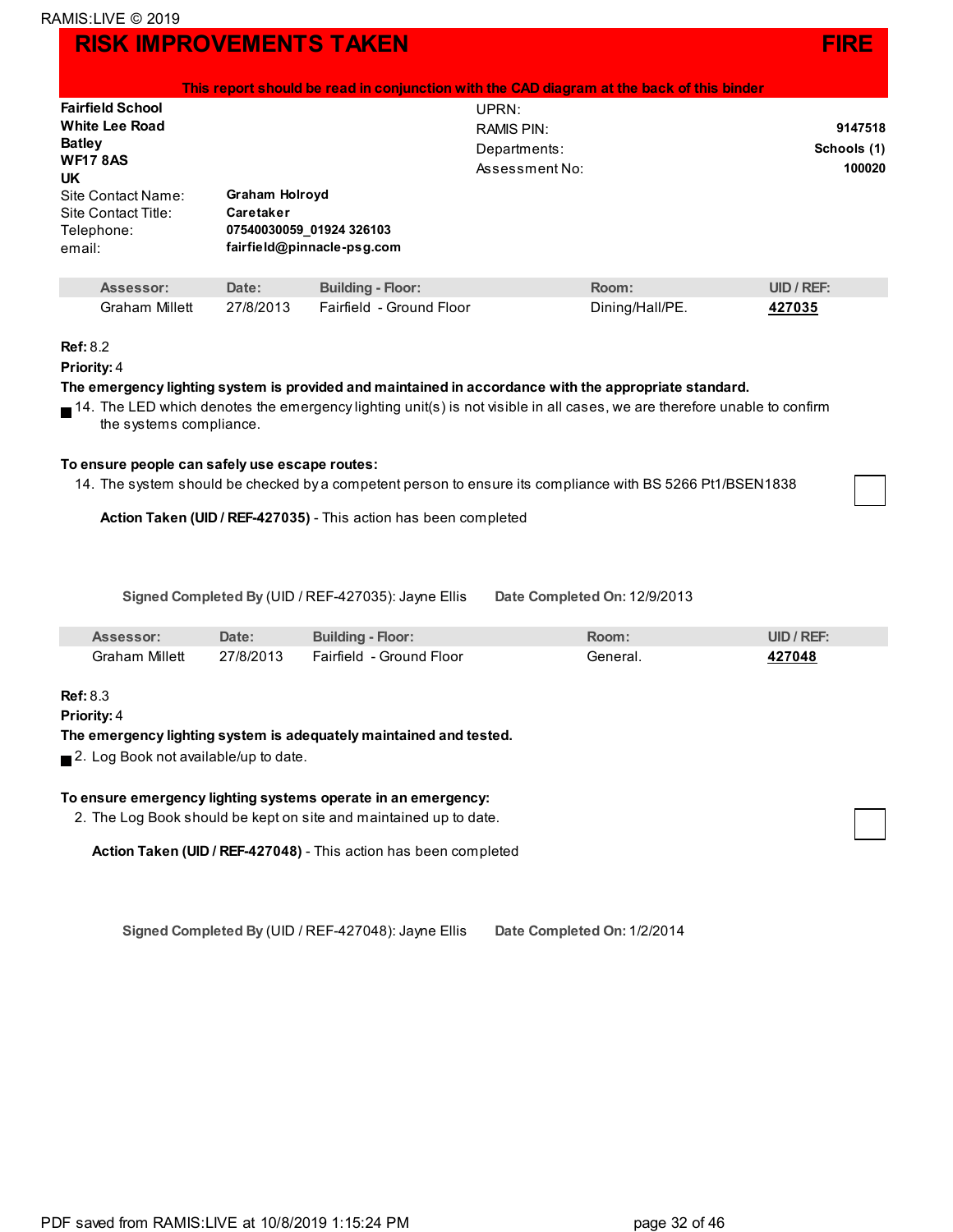|                         |                            | This report should be read in conjunction with the CAD diagram at the back of this binder |             |
|-------------------------|----------------------------|-------------------------------------------------------------------------------------------|-------------|
| <b>Fairfield School</b> |                            | UPRN:                                                                                     |             |
| <b>White Lee Road</b>   |                            | RAMIS PIN:                                                                                | 9147518     |
| <b>Batley</b>           | Departments:               |                                                                                           | Schools (1) |
| <b>WF17 8AS</b><br>UK.  |                            | Assessment No:                                                                            | 100020      |
| Site Contact Name:      | Graham Holroyd             |                                                                                           |             |
| Site Contact Title:     | Caretaker                  |                                                                                           |             |
| Telephone:              | 07540030059 01924 326103   |                                                                                           |             |
| email:                  | fairfield@pinnacle-psg.com |                                                                                           |             |
|                         |                            |                                                                                           |             |

| Assessor <sup>®</sup> | Date:     | <b>Building - Floor:</b> | Room:  | UID / REF: |
|-----------------------|-----------|--------------------------|--------|------------|
| Graham Millett        | 26/5/2015 | Fairfield - Ground Floor | Genera | 580509     |

#### **Ref:** 9.1

**Priority:** Low

#### Management and staff are fully aware of the fire safety features of the premises and their responsibilities in law.

99. (Other) - The routine inspections for the Fire Detection and Alarm system, the Heating system and the Fire Engineered system (smoke control vents) are overdue.

#### To raise management and staff awareness of the fire safety features of the premises and their responsibilities in law:

99. Please make arrangements to carry out the routing inspections of the Fire Detection and Alarm system, the Heating system and the Fire Engineered system (smoke control vents).

**Action Taken (UID / REF-580509)** - This action has been completed

**Signed Completed By** (UID / REF-580509): Jayne Ellis **Date Completed On:** 26/5/2015

| Assessor:             | Date:     | <b>Building - Floor:</b> | Room:    | JID / REF |
|-----------------------|-----------|--------------------------|----------|-----------|
| <b>Graham Millett</b> | 27/8/2013 | Fairfield - Ground Floor | General. | 427049    |

#### **Ref:** 9.2

**Priority:** 4

#### **All staff have received the appropriate fire awareness training.**

- 2. No appropriate ongoing fire awareness training given.
- $\blacksquare$  8. No records kept on site of fire training given.

#### To ensure staff are aware of what to do in an emergency and how to reduce the risk of fire to a minimum:

2. Fire awareness training should be given at regular intervals or immediately when there is a material change to the r[isk](http://live.ramis.com/task_items.asp?fra=100020&comp_id=119404&type=0&task_id=1069196) assessment.

**Action Taken (UID / REF-427049)** - This action has been completed

8. Arecord of all fire safety training should be kept on site.

**Action Taken (UID / REF-427049)** - This action has been completed

**Signed Completed By** (UID / REF-427049): Jayne Ellis **Date Completed On:** 30/10/2013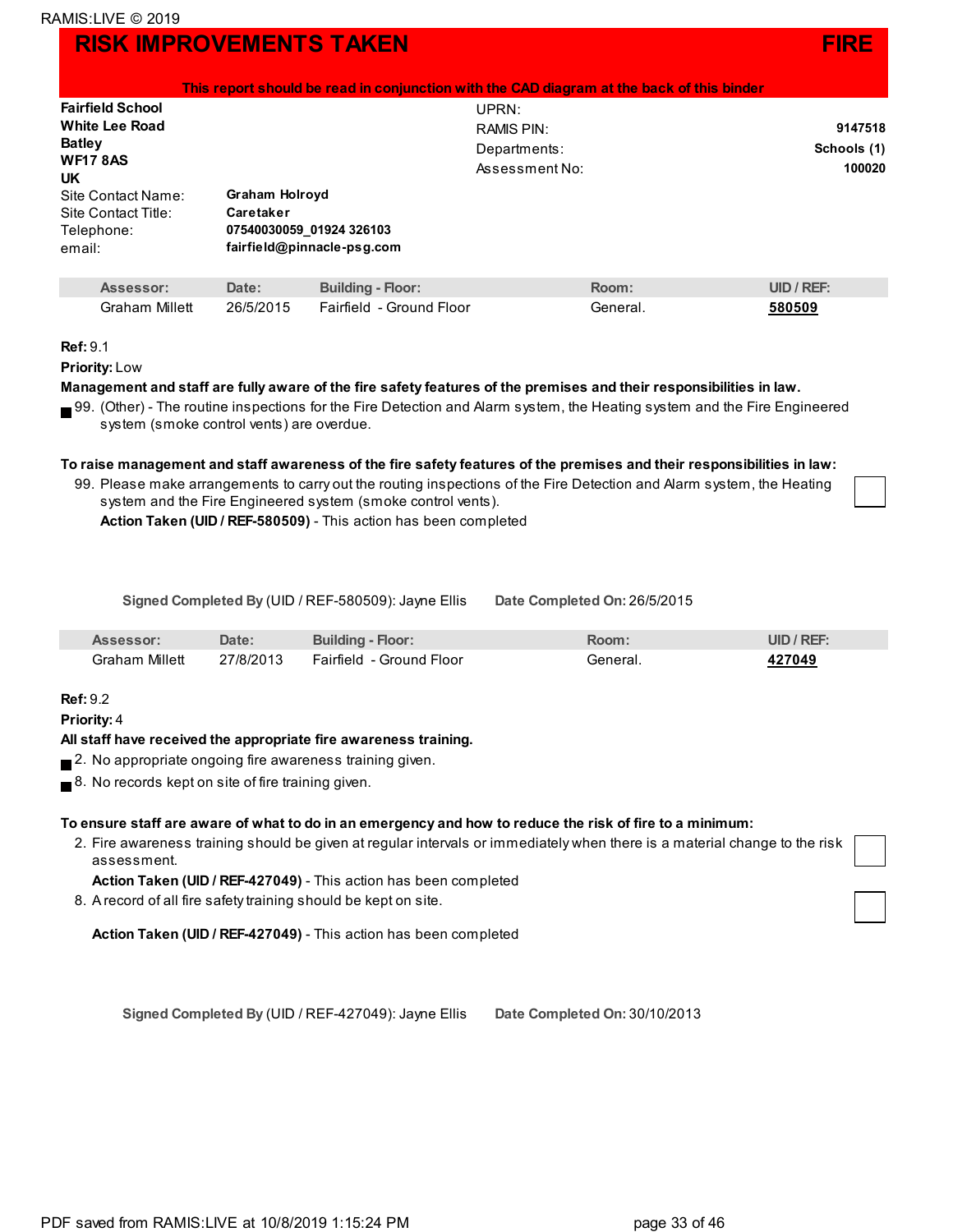

| $\,$ This report should be read in conjunction with the CAD diagram at the back of this binder $\,$ |
|-----------------------------------------------------------------------------------------------------|
|-----------------------------------------------------------------------------------------------------|

| <b>Fairfield School</b> |                            | UPRN:          |             |
|-------------------------|----------------------------|----------------|-------------|
| <b>White Lee Road</b>   |                            | RAMIS PIN:     | 9147518     |
| <b>Batley</b>           |                            | Departments:   | Schools (1) |
| <b>WF17 8AS</b><br>UK   |                            | Assessment No: | 100020      |
| Site Contact Name:      | <b>Graham Holroyd</b>      |                |             |
| Site Contact Title:     | Caretaker                  |                |             |
| Telephone:              | 07540030059 01924 326103   |                |             |
| email:                  | fairfield@pinnacle-psg.com |                |             |

| Assessor:      | Date:     | <b>Building - Floor:</b>   | Room:          | $UID / REF$ : |           |
|----------------|-----------|----------------------------|----------------|---------------|-----------|
| Graham Millett | 27/8/2013 | - Fairfield - Ground Floor | Sever Room.    | 427039        | Ð         |
| Graham Millett | 10/4/2017 | Fairfield - Ground Floor   | Sever Room 61. | 839748        | $\bullet$ |

#### **Ref:** 9.3

**Priority:** Medium

#### **Housekeeping arrangements were satisfactory.**

- $\blacksquare$  1. No arrangements for safe disposal of flammable/combustible materials.
- 8. Inappropriate use of room/space.

#### **To reduce the risk of fire:**

1. Suitable arrangements must be made for the safe disposal of flammable/combustible materials.

#### **Action Taken (UID / REF-427039)** - This action has been completed **Action Taken (UID / REF-839748)** - This action has been completed

8. The room/space should be utilised for the purpose for which it was designed.

**Action Taken (UID / REF-427039)** - This action has been completed **Action Taken (UID / REF-839748)** - This action has been completed

| Signed Completed By (UID / REF-427039): Jayne Ellis | Date Completed On: 10/12/2013 |
|-----------------------------------------------------|-------------------------------|
| Signed Completed By (UID / REF-839748): Jayne Ellis | Date Completed On: 22/5/2017  |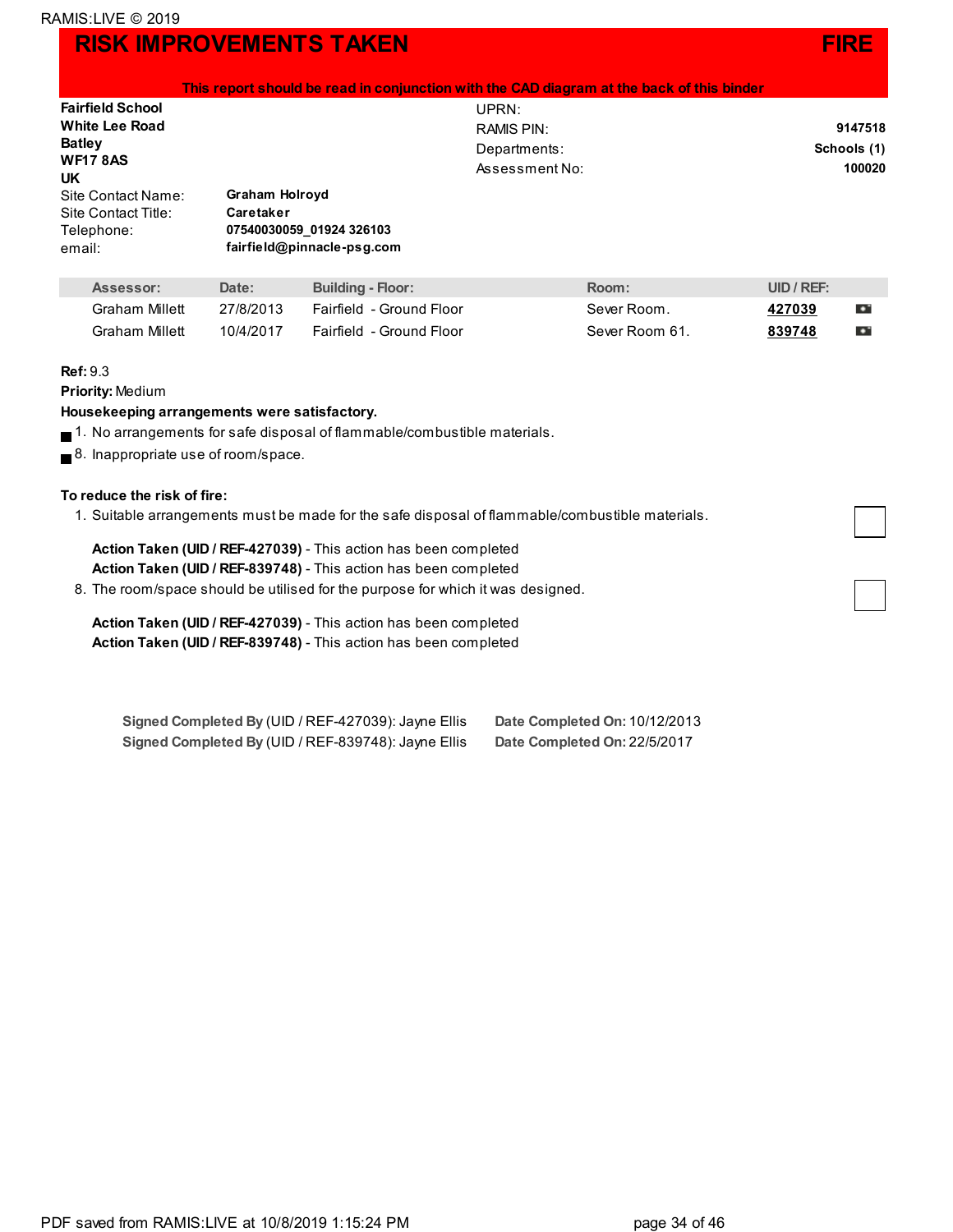### **FIRE PHOTOGRAPH**

**Fairfield School White Lee Road Batley WF17 8AS UK** Site Contact Name: **Graham Holroyd** Site Contact Title: **Caretaker**

**Building:** Fairfield

Telephone: **07540030059\_01924 326103** email: **fairfield@pinnacle-psg.com**

**UID / REF:** 1083038 Floor: **Ground Floor Room:** Cooking Bay. **Section:** 4. DOORS AND PARTITIONS **Sub Section:** 1. Fire Resisting Doors **Cause for Concern:** Self-closing device(s) required. UPRN: RAMIS PIN: **9147518** Departments: **Schools (1)** Assessment No: **100020** Assessment Date: **15/4/2019** Assessor: **Graham Millett**

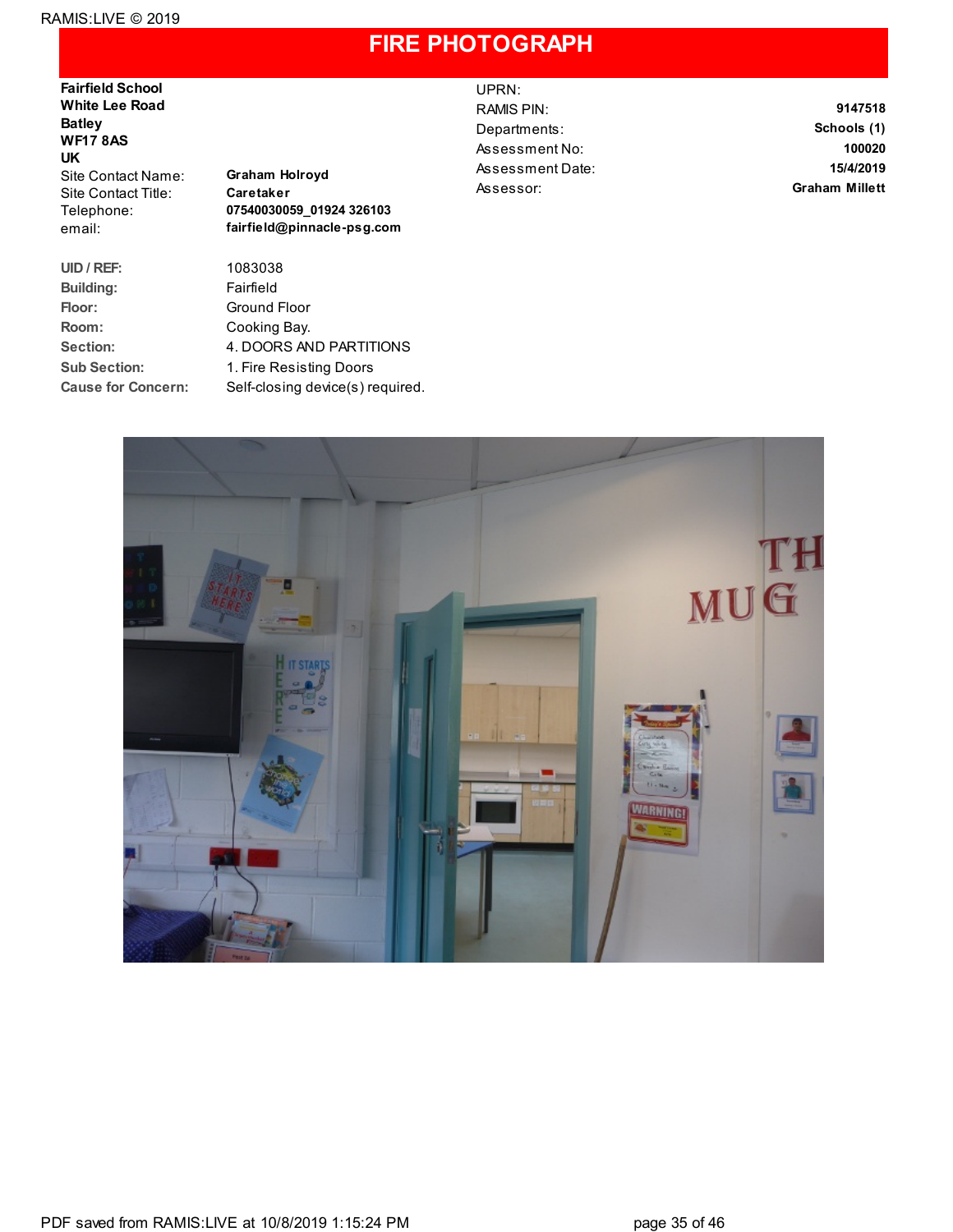### **FIRE PHOTOGRAPH**

**Fairfield School White Lee Road Batley WF17 8AS UK** Site Contact Name: **Graham Holroyd** Site Contact Title: **Caretaker**

**UID / REF:** 1083041 **Building:** Fairfield Floor: **Ground Floor Room:** Dining.

Telephone: **07540030059\_01924 326103** email: **fairfield@pinnacle-psg.com**

**Section:** 4. DOORS AND PARTITIONS **Sub Section:** 1. Fire Resisting Doors **Cause for Concern:** Ineffective self closing devices. UPRN:

RAMIS PIN: **9147518** Departments: **Schools (1)** Assessment No: **100020** Assessment Date: **15/4/2019** Assessor: **Graham Millett**

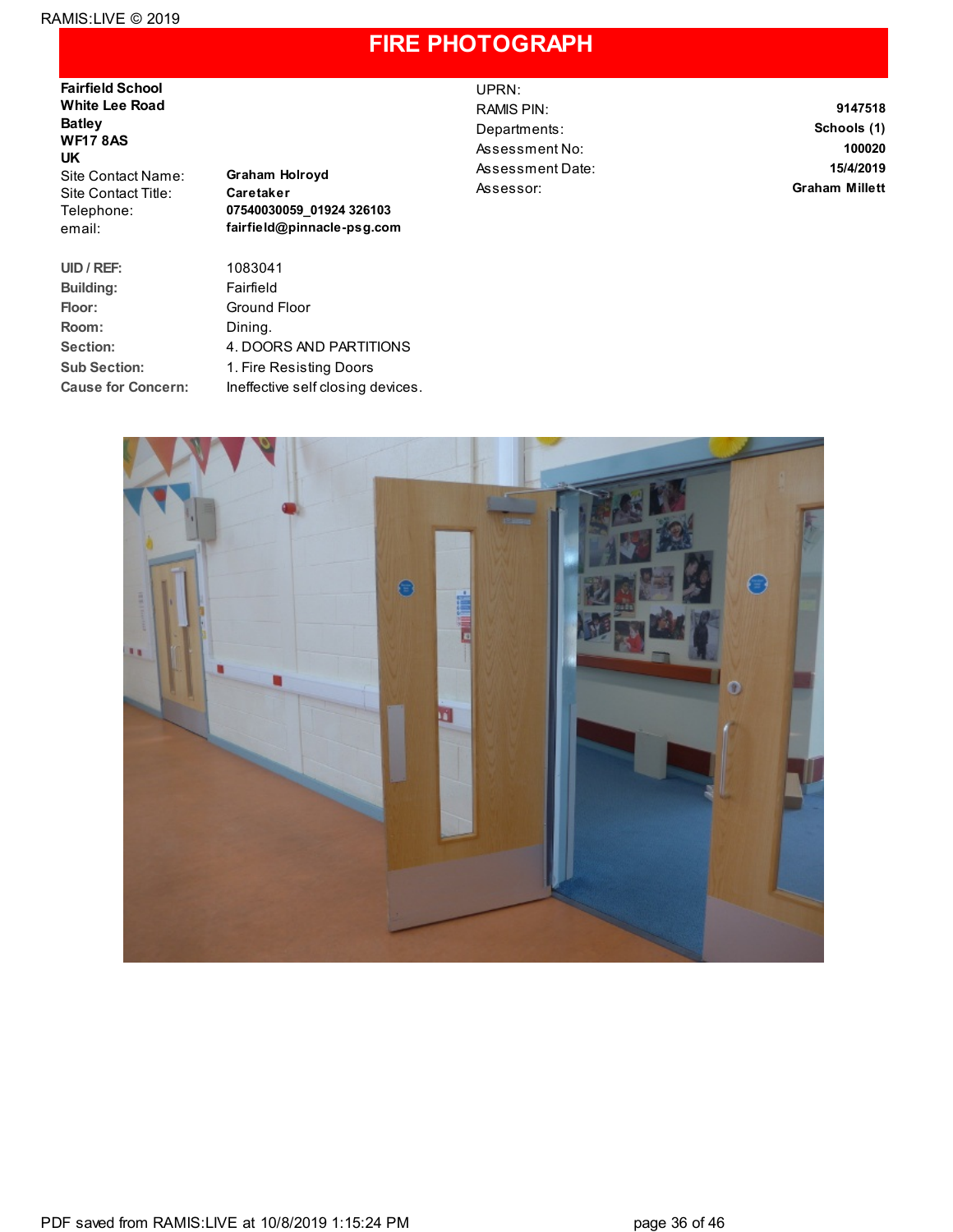### **FIRE PHOTOGRAPH**

**Fairfield School White Lee Road Batley WF17 8AS UK** Site Contact Name: **Graham Holroyd** Site Contact Title: **Caretaker**

Telephone: **07540030059\_01924 326103** email: **fairfield@pinnacle-psg.com** UPRN:

RAMIS PIN: **9147518** Departments: **Schools (1)** Assessment No: **100020** Assessment Date: **15/4/2019** Assessor: **Graham Millett**

**UID / REF:** 1083046 **Building:** Fairfield Floor: **Ground Floor Room:** Hall/PE **Section:** 4. DOORS AND PARTITIONS **Sub Section:** 1. Fire Resisting Doors **Cause for Concern:** (Other). Missing lock. The hole will affect the integrity of the fire door set.

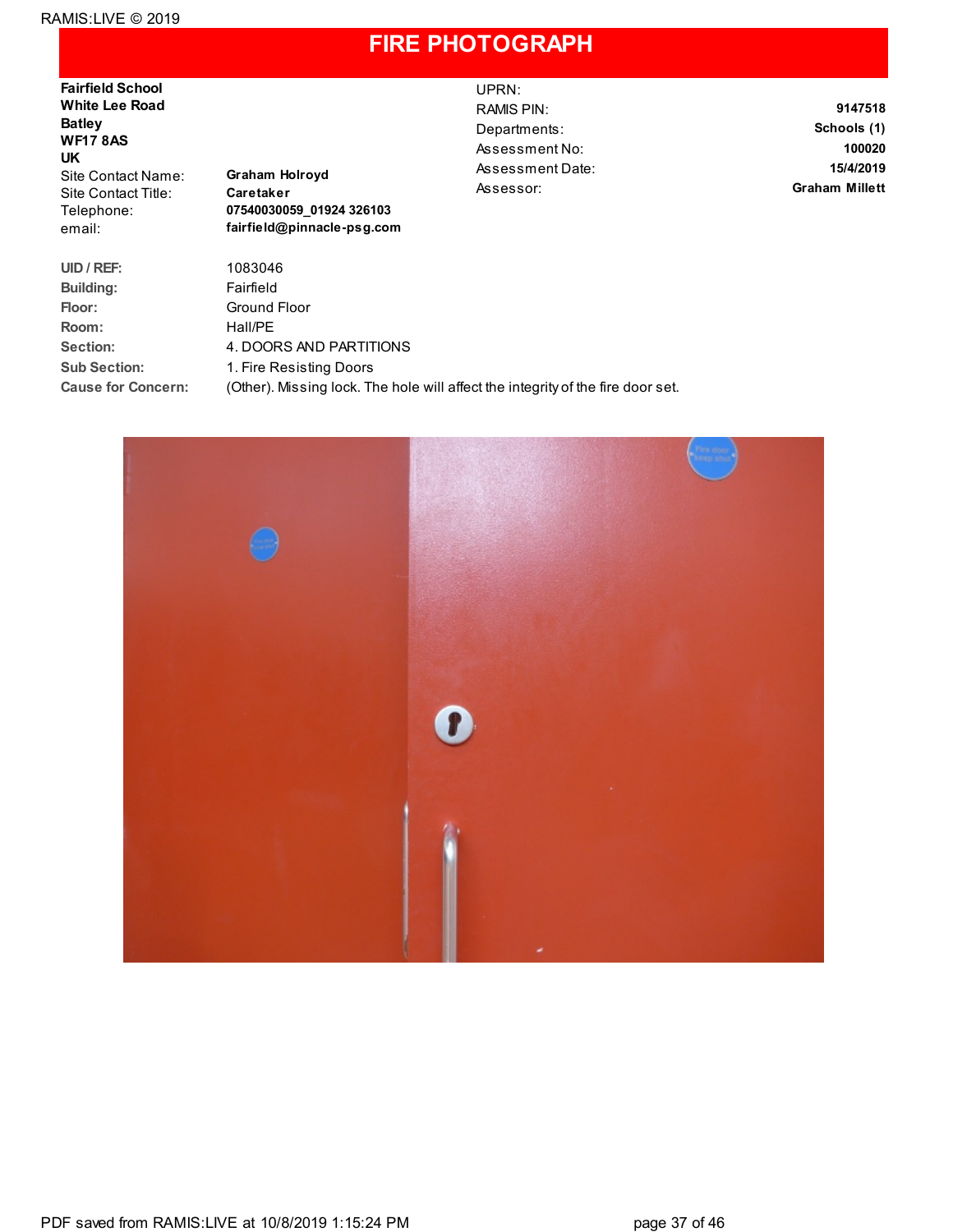### **FIRE PHOTOGRAPH**

**Fairfield School White Lee Road Batley WF17 8AS UK** Site Contact Name: **Graham Holroyd** Site Contact Title: **Caretaker**

Telephone: **07540030059\_01924 326103** email: **fairfield@pinnacle-psg.com** UPRN:

RAMIS PIN: **9147518** Departments: **Schools (1)** Assessment No: **100020** Assessment Date: **15/4/2019** Assessor: **Graham Millett**

| UID / REF:                | 1083039                                                    |
|---------------------------|------------------------------------------------------------|
| <b>Building:</b>          | Fairfield                                                  |
| Floor:                    | Ground Floor                                               |
| Room:                     | Cooking Bay.                                               |
| Section:                  | 5. SIGNS AND NOTICES                                       |
| <b>Sub Section:</b>       | 1. Provision of Signs and Notices                          |
| <b>Cause for Concern:</b> | Fire door(s) not provided with "Fire Door Keep Shut" sign. |

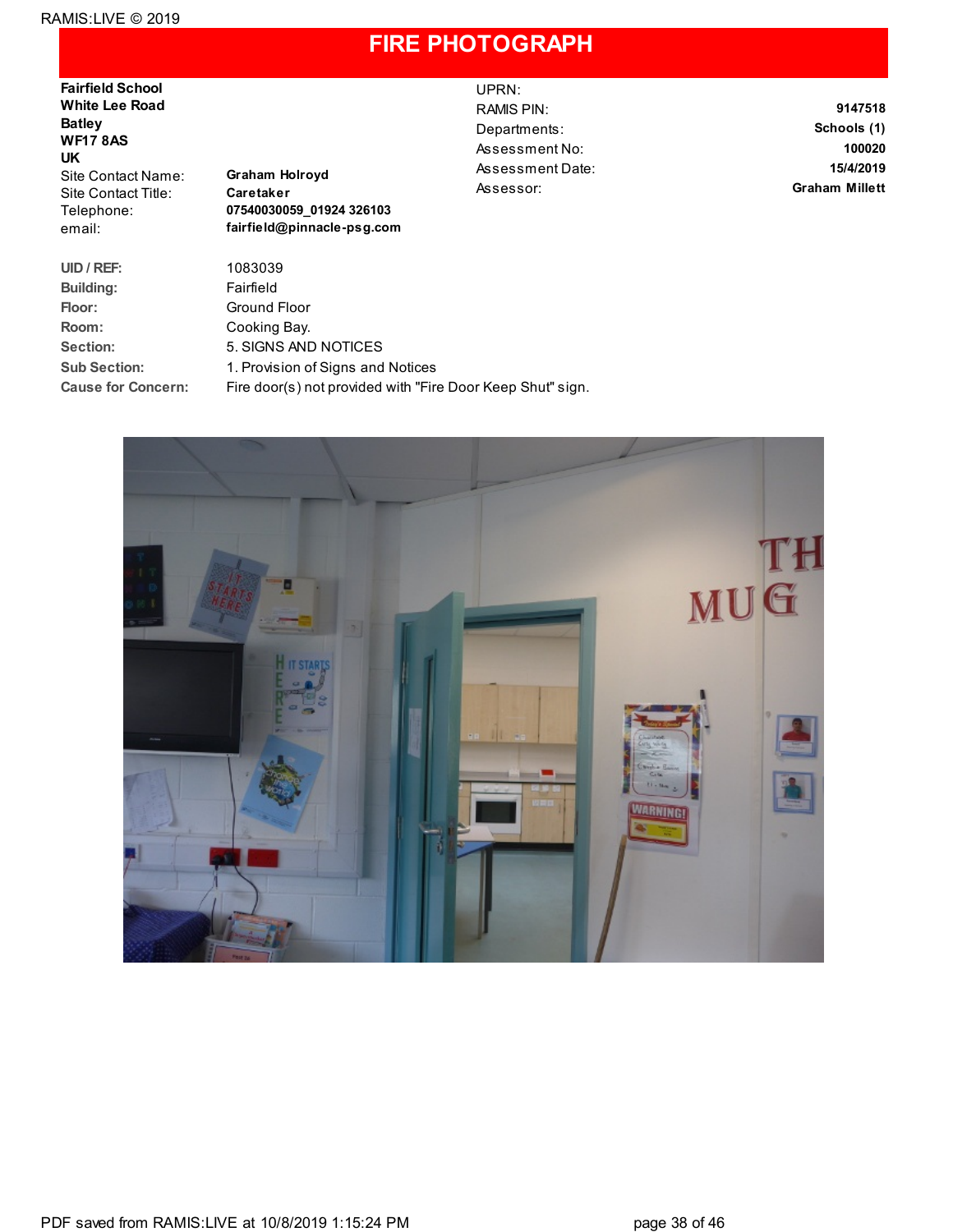### **FIRE LOG BOOK**

| <b>Fairfield School</b>                                                               |                            | UPRN:                 |             |
|---------------------------------------------------------------------------------------|----------------------------|-----------------------|-------------|
| <b>White Lee Road</b>                                                                 |                            | RAMIS PIN:            | 9147518     |
| <b>Batley</b><br><b>WF17 8AS</b><br>UK<br><b>Graham Holroyd</b><br>Site Contact Name: |                            | Departments:          | Schools (1) |
|                                                                                       |                            | Assessment No:        | 100020      |
|                                                                                       |                            | Assessment Date:      | 15/4/2019   |
| Caretaker<br>Site Contact Title:                                                      | Assessor:                  | <b>Graham Millett</b> |             |
| Telephone:                                                                            | 07540030059 01924 326103   |                       |             |
| email:                                                                                | fairfield@pinnacle-psg.com |                       |             |

|                                     | <b>Next Due Date</b>     | <b>Last Completed</b> |  |  |  |
|-------------------------------------|--------------------------|-----------------------|--|--|--|
| <b>Escape Routes</b>                | <b>Not</b><br>Applicable | N/A                   |  |  |  |
| <b>Actions Taken</b>                |                          |                       |  |  |  |
| <b>Fire Training</b>                | 9/4/2020                 | 10/4/2017             |  |  |  |
| <b>Actions Taken</b>                |                          |                       |  |  |  |
| <b>Fire Drill</b>                   | 30/12/2019               | 3/7/2019              |  |  |  |
| <b>Actions Taken</b>                |                          |                       |  |  |  |
| <b>Fire Fighting Equipment</b>      | 28/8/2020                | 29/8/2019             |  |  |  |
| <b>Actions Taken</b>                |                          |                       |  |  |  |
| <b>Sprinkler/Suppression System</b> | 26/8/2020                | 27/8/2019             |  |  |  |
| <b>Actions Taken</b>                |                          |                       |  |  |  |
| <b>PAT Tests</b>                    | 11/8/2020                | 12/8/2019             |  |  |  |
| <b>Actions Taken</b>                |                          |                       |  |  |  |
| <b>Electrical Wiring Tests</b>      | 26/8/2020                | 28/8/2015             |  |  |  |
| <b>Actions Taken</b>                |                          |                       |  |  |  |
| <b>Fire Detection and Alarm</b>     | 23/4/2020                | 24/4/2019             |  |  |  |
| <b>Actions Taken</b>                |                          |                       |  |  |  |
| <b>Emergency Lighting</b>           | 16/5/2020                | 17/5/2019             |  |  |  |
| <b>Actions Taken</b>                |                          |                       |  |  |  |
| <b>Fire Engineered System</b>       | 15/4/2020                | 16/4/2019             |  |  |  |
| <b>Actions Taken</b>                |                          |                       |  |  |  |
| <b>Heating System</b>               | 22/1/2020                | 22/1/2019             |  |  |  |
| <b>Actions Taken</b>                |                          |                       |  |  |  |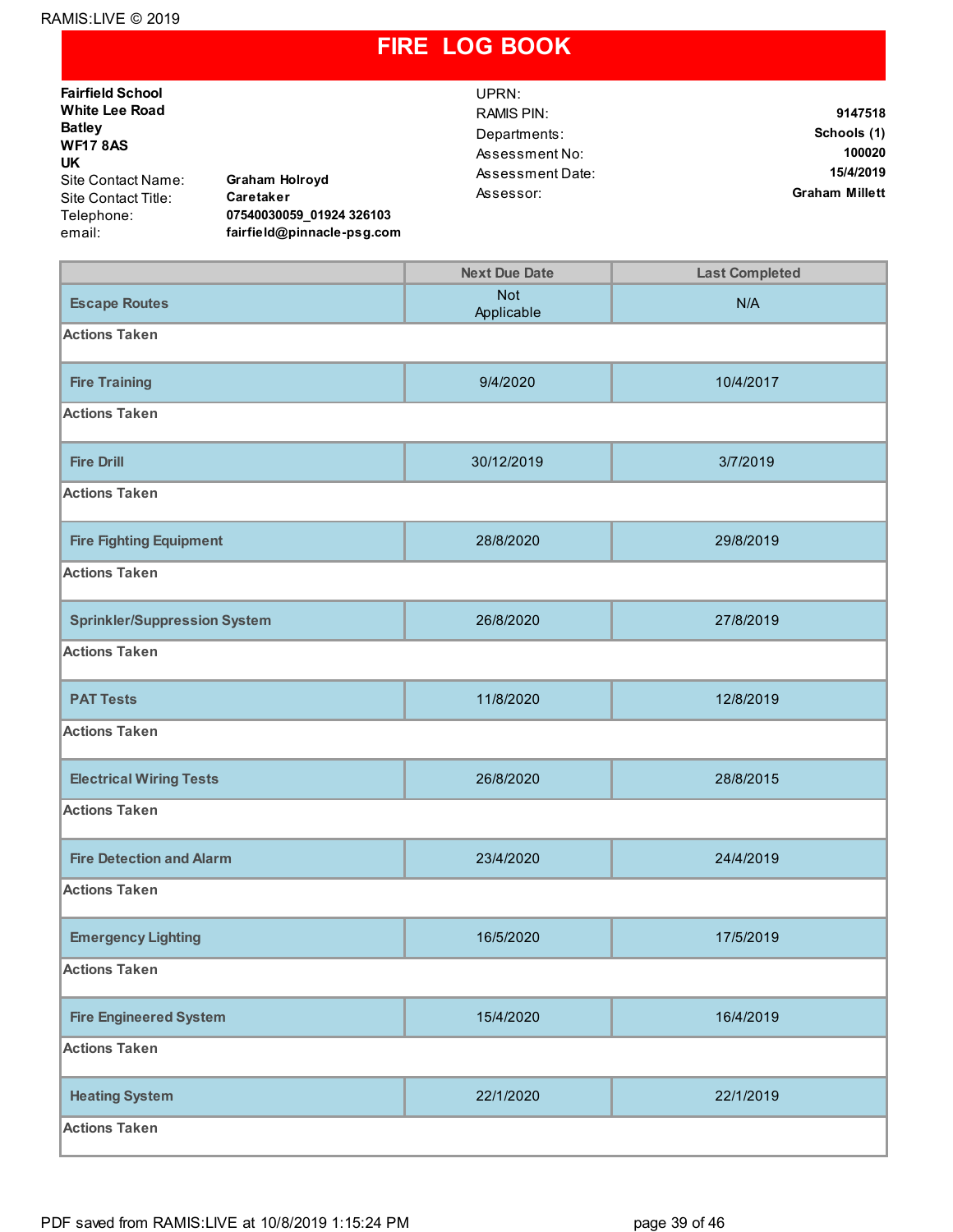### **EMPLOYEE SUMMARY FOR FIRE**

**Fairfield School White Lee Road Batley WF17 8AS UK**

**MODERATE RISK**





#### 90 DAY NOTICE

Re-inspection Date: **15/4/2021** Client:

Departments: **Schools (1)** Building PIN: **9147518** Date of Audit: **15/4/2019 Building Type:** Teaching Establishments Name of Auditor: **Graham Millett** Audit No: **100020** Published Date: **15/5/2019** Site Contact: **Graham Holroyd**

#### **RISK RATING**

**Every defect or non-compliance contributes towards your overall risk value. For simplicity the assessment uses a traffic light system :-**

**Green - Minimal risk Amber - Moderate risk Red - Substantial risk Override red - Intolerable risk Your building is currently, AMBER - MODERATE RISK**

#### **SITE DESCRIPTION**

A single storey building of steel frame construction, it has brick and glazed external walls, brick/block/plaster **internal walls, concrete floors and shallow pitched panel roofs. The site is secured by a boundary fence.**

#### **PREVIOUS HISTORY OF FIRE INCIDENCE-**

**None.**

| Floors in Building                  | 1           |
|-------------------------------------|-------------|
| <b>Floors Occupied by Client</b>    | 1           |
| Maximum Number of Staff             | 152         |
| Floor Area (Audited) m <sup>2</sup> | 3257 (3257) |
| <b>Total Occupancy</b>              | 285         |
| <b>Outstanding Enforcement</b>      | No          |
| <b>Notices</b>                      |             |
| Occupants with Disabilities         | 133         |
| <b>Sleeping Occupants</b>           | <b>None</b> |
| Multi-occupied building             | No          |
| Alarm Type                          | L1          |
| Persons specifically at risk?       | No          |

#### **PREMISES DETAILS LOG BOOK INSPECTION SUMMARY**

|                                | <b>Next Due Date</b> |
|--------------------------------|----------------------|
| Sprinkler/Suppression System   | 26/8/2020            |
| Emergency Lighting             | 16/5/2020            |
| <b>Fire Fighting Equipment</b> | 28/8/2020            |
| Fire Detection and Alarm       | 23/4/2020            |
| Fire Drill                     | 30/12/2019           |
| <b>Electrical Wiring Tests</b> | 26/8/2020            |
| <b>Heating System</b>          | 22/1/2020            |
| Fire Training                  | 9/4/2020             |
| <b>PAT Tests</b>               | 11/8/2020            |
| Fire Engineered System         | 15/4/2020            |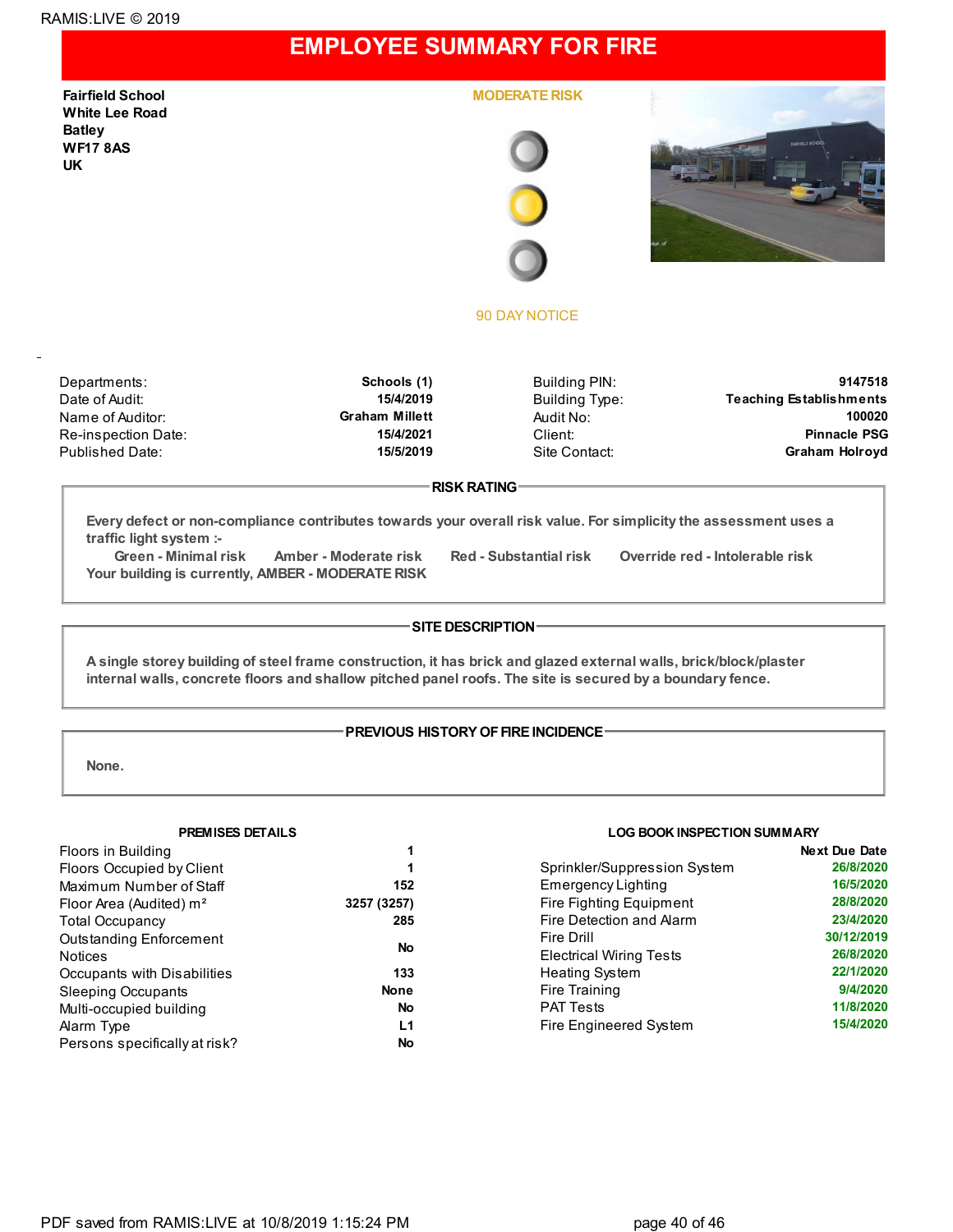### **EMPLOYEE SUMMARY FOR FIRE**

| <b>Fairfield School</b>                                                 |                                                                     | UPRN:            |                       |
|-------------------------------------------------------------------------|---------------------------------------------------------------------|------------------|-----------------------|
| <b>White Lee Road</b>                                                   |                                                                     | RAMIS PIN:       | 9147518               |
| <b>Batley</b>                                                           |                                                                     | Departments:     | Schools (1)           |
| <b>WF17 8AS</b>                                                         |                                                                     | Assessment No:   | 100020                |
| UK<br>Site Contact Name:<br>Site Contact Title:<br>Telephone:<br>email: | <b>Graham Holroyd</b>                                               | Assessment Date: | 15/4/2019             |
|                                                                         | Caretaker<br>07540030059 01924 326103<br>fairfield@pinnacle-psg.com | Assessor:        | <b>Graham Millett</b> |

#### **Ref Areas Assessed STATUS**

#### **1. HAZARDS**

Identification of hazards and their removal or effective control is an integral part of a fire risk assessment. *Hazards in this assessment are related to ignition sources and the presence of flammable, combustible and other dangerous materials as defined in the Chemicals (Hazard Information and Packaging for Supply) Regulation 2002.*

|        | All potential ignition sources have been identified and effective control measures have been put in place. | COM |
|--------|------------------------------------------------------------------------------------------------------------|-----|
| $-1.2$ | All flammable, combustible and other dangerous substances have been identified and effective control       | COM |

#### **2. CONSTRUCTION**

measures put in place.

Structural fire protection is intended to ensure that the building will not collapse prematurely in a fire and that the means of escape for the occupants can be utilized without undue risk. It will not, however, necessarily avoid the material loss of the property. The structural protection is also intended to reduce the potential of fire *spread from one building to another.*

| $\blacksquare$ 2.1 | The fire resisting separating floors and or walls of the building are acceptable.                        | COM        |
|--------------------|----------------------------------------------------------------------------------------------------------|------------|
| $\blacksquare$ 2.2 | There are no lifts present.                                                                              | N/A        |
| $\blacksquare$ 2.3 | There are no shafts for hoists and services present in the building.                                     | N/A        |
| $\blacksquare$ 2.4 | The surface spread of flame classifications for materials covering the walls and ceilings is acceptable. | <b>COM</b> |
| $\blacksquare$ 2.5 | The fire separation of ancillary accommodation is acceptable.                                            | <b>COM</b> |
| $\blacksquare$ 2.6 | Assessment of the provision of cavity barriers is deemed not necessary at this time.                     | N/A        |

#### **3. MEANS OFESCAPE**

#### *To facilitate escape it is necessary to ensure that protected escape routes are safeguarded against the* ingress of smoke to regulate the distance people have to travel before they reach a storey exit or final exit.

| $\blacksquare$ <sup>3.1</sup>  | The travel distance to the nearest storey exit is acceptable.                                                               | <b>COM</b> |
|--------------------------------|-----------------------------------------------------------------------------------------------------------------------------|------------|
| $\blacksquare$ <sup>3.2</sup>  | The number of escape routes from a room or storey is acceptable.                                                            | <b>COM</b> |
| $\blacksquare$ <sup>3.3</sup>  | No inner room situations present.                                                                                           | N/A        |
| $\blacksquare$ <sup>3.4</sup>  | All corridors are provided with adequate fire resistance and facilities to allow persons to reach a storey<br>exit safely.  | <b>COM</b> |
| $\blacksquare$ <sup>3.5</sup>  | Premises in single occupancy.                                                                                               | N/A        |
| $\blacksquare$ <sup>3.6</sup>  | Flat roofs do not form part of the escape route.                                                                            | N/A        |
| $\blacksquare$ <sup>3.7</sup>  | No accommodation stairways and or lifts are present.                                                                        | N/A        |
| $\blacksquare$ <sup>3.8</sup>  | No stairways were present.                                                                                                  | N/A        |
| $\blacksquare$ <sup>3.9</sup>  | External routes are acceptable and external stairways are sufficiently protected to ensure the safe escape<br>of occupants. | <b>COM</b> |
| $\blacksquare$ <sup>3.10</sup> | The arrangements for the evacuation of disabled people is considered adequate.                                              | <b>COM</b> |
| $\blacksquare$ 3.11            | The engineered systems are correctly installed and maintained to the appropriate standard.                                  | <b>COM</b> |
|                                |                                                                                                                             |            |

#### **4. DOORS AND PARTITIONS**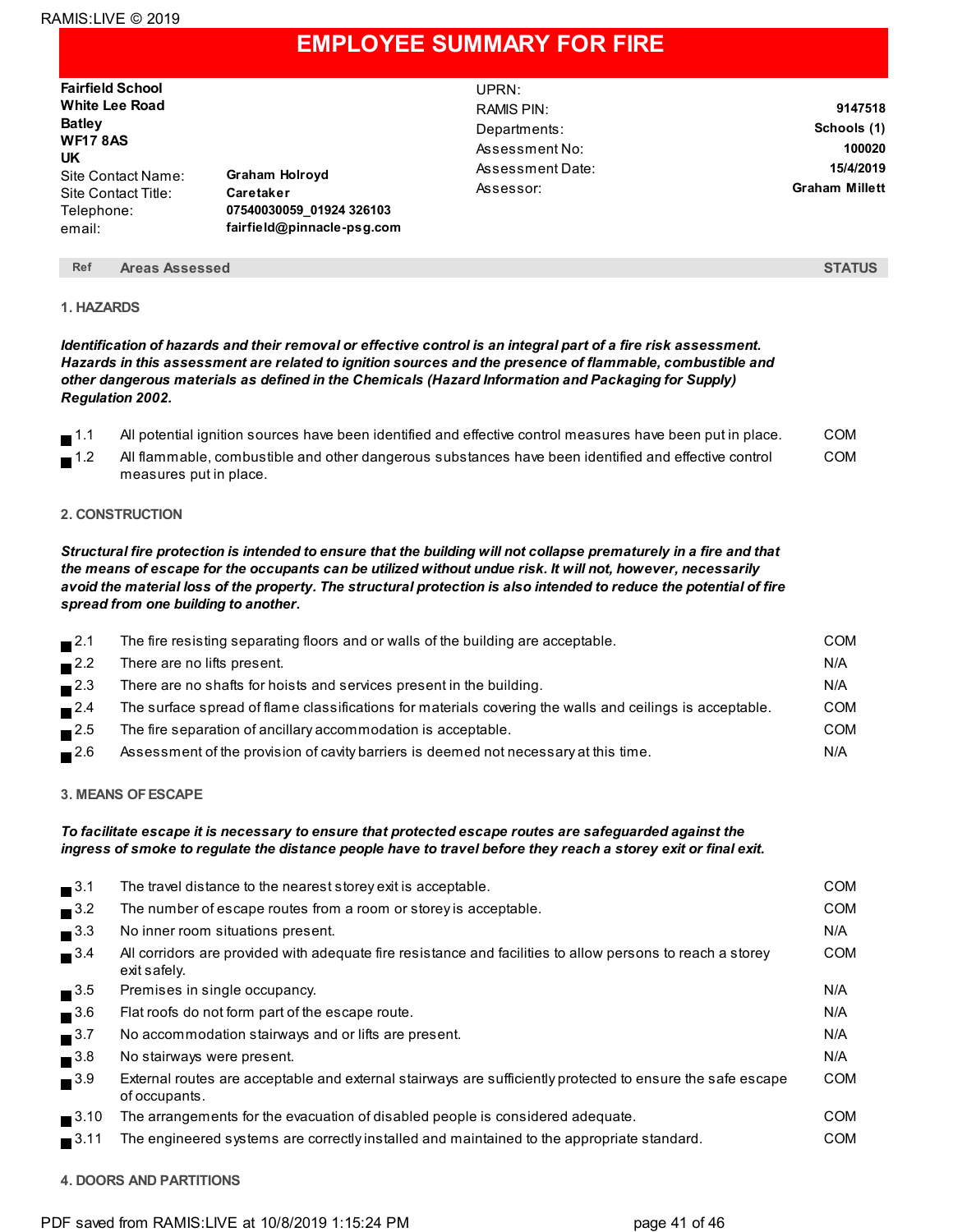| resistance.                   | safety of the occupants during an escape, some doors and partitions may need to provide a degree of fire                                                                                                                                                                                                                                                                                                                                      |               |
|-------------------------------|-----------------------------------------------------------------------------------------------------------------------------------------------------------------------------------------------------------------------------------------------------------------------------------------------------------------------------------------------------------------------------------------------------------------------------------------------|---------------|
| $\blacksquare$ <sup>4.1</sup> | The installation and maintenance of fire resisting doorsets is unacceptable.                                                                                                                                                                                                                                                                                                                                                                  | <b>NONCOM</b> |
| 4.2                           | All fire resisting partitions are constructed and maintained to an appropriate standard.                                                                                                                                                                                                                                                                                                                                                      | <b>COM</b>    |
| $\blacksquare$ <sup>4.3</sup> | All doors on escape routes are capable of being used effectively.                                                                                                                                                                                                                                                                                                                                                                             | COM           |
|                               | <b>5. SIGNS AND NOTICES</b>                                                                                                                                                                                                                                                                                                                                                                                                                   |               |
|                               | Research into the public comprehension of the layout and ease of finding destinations in a building has<br>revealed significant way-finding problems. Such confusion can jeopardise peoples' ability to escape in an<br>emergency situation. Careful attention is needed in positioning, content and presentation of all safety signs.                                                                                                        |               |
| $\blacksquare$ 5.1            | Signs and notices are unacceptable.                                                                                                                                                                                                                                                                                                                                                                                                           | <b>NONCOM</b> |
|                               | <b>6. FIRE FIGHTING EQUIPMENT</b>                                                                                                                                                                                                                                                                                                                                                                                                             |               |
|                               | Portable and Fixed fire fighting equipment can be used to good effect if a fire is detected in the early stages.<br>Early attack on the fire will inhibit its growth and so reduce life hazard and financial loss.                                                                                                                                                                                                                            |               |
| $\blacksquare$ <sup>6.1</sup> | The provision, siting and maintenance of extinguishers is in accordance with appropriate standard.                                                                                                                                                                                                                                                                                                                                            | <b>COM</b>    |
| $\blacksquare$ <sup>6.2</sup> | The fire suppression system is provided to the appropriate standard.                                                                                                                                                                                                                                                                                                                                                                          | COM           |
|                               | 7. FIRE ALARMS                                                                                                                                                                                                                                                                                                                                                                                                                                |               |
|                               | Irrespective of any other devices that may be installed in a building it is imperative the occupants are made<br>aware of a fire as soon as practically possible. As well as providing this function an effective fire alarm<br>system allows the occupier to make contact with the local fire brigade whilst the fire is still in its early stages.                                                                                          |               |
| $\blacksquare$ 7.1            | The fire alarm system is provided and maintained in accordance with the appropriate standard.                                                                                                                                                                                                                                                                                                                                                 | <b>COM</b>    |
| $\blacksquare$ <sup>7.2</sup> | The fire alarm system is adequately maintained and tested.                                                                                                                                                                                                                                                                                                                                                                                    | <b>COM</b>    |
| 8. LIGHTING                   |                                                                                                                                                                                                                                                                                                                                                                                                                                               |               |
|                               | The premises must be provided with sufficient general lighting to ensure the occupants can utilize escape<br>routes safely in an emergency. If the supply of normal lighting fails emergency lighting may also be required.<br>This form of lighting will also indicate escape routes to allow safe movement towards and through exits as<br>well as ensuring that fire alarm call points and fire fighting equipment can be readily located. |               |
| $\blacksquare$ <sup>8.1</sup> | There is sufficient general lighting provided throughout the premises.                                                                                                                                                                                                                                                                                                                                                                        | <b>COM</b>    |
| $\blacksquare$ <sup>8.2</sup> | The emergency lighting system is provided and maintained in accordance with the appropriate standard.                                                                                                                                                                                                                                                                                                                                         | <b>COM</b>    |
| $\blacksquare$ <sup>8.3</sup> | The emergency lighting system is adequately maintained and tested.                                                                                                                                                                                                                                                                                                                                                                            | COM           |
|                               | 9. MANAGEMENT                                                                                                                                                                                                                                                                                                                                                                                                                                 |               |
|                               | If all foregoing elements are followed the fire safety provisions are likely to be such that in the event of fire,<br>the occupants of a building will be able to reach a place of safety. However, these fire safety provisions can<br>be seriously compromised by a lack of fire safety management.                                                                                                                                         |               |
| $\blacksquare$ <sup>9.1</sup> | Management and staff are fully aware of the fire safety features of the premises and their responsibilities<br>in law.                                                                                                                                                                                                                                                                                                                        | <b>COM</b>    |
| $\blacksquare$ 9.2            | All staff have received the appropriate fire awareness training.                                                                                                                                                                                                                                                                                                                                                                              | <b>COM</b>    |
| $\blacksquare$ <sup>9.3</sup> | Housekeeping arrangements were satisfactory.                                                                                                                                                                                                                                                                                                                                                                                                  | <b>COM</b>    |
|                               | <b>KEY TO STATUS:- COM - Compliant</b><br><b>NONCOM - Non Compliant</b><br><b>REC - Recommendation</b>                                                                                                                                                                                                                                                                                                                                        |               |

Doors and partitions are one of the most important links in the chain of fire safety precautions. To ensure the

PDF saved from RAMIS:LIVE at 10/8/2019 1:15:24 PM page 42 of 46

**N/A - Not Applicable**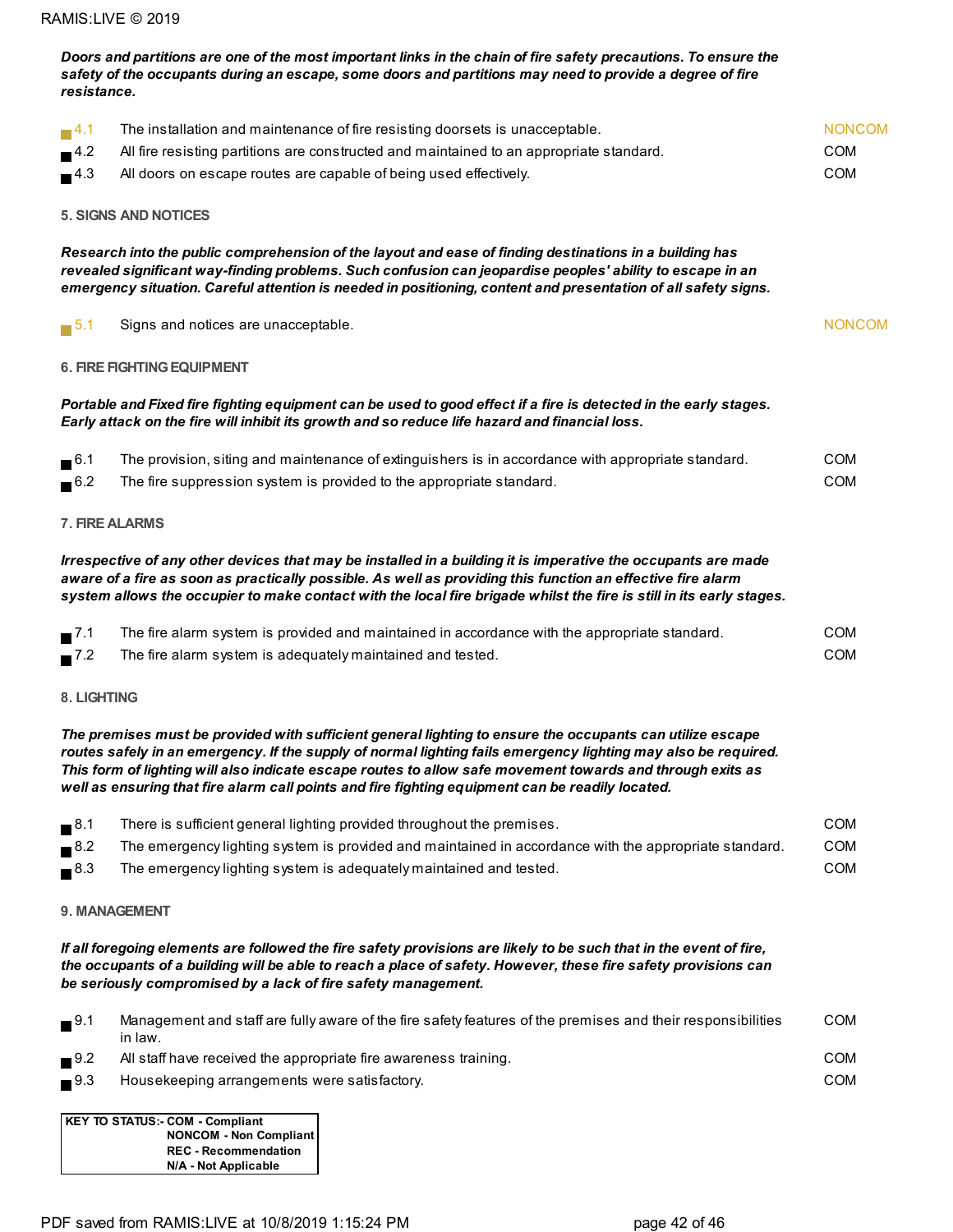## **MITIGATION AGAINST THE EFFECTS OF FIRE**

**Fairfield School White Lee Road Batley WF17 8AS UK**



| Departments:        | Schools (1)           | Building PIN:  | 9147518                        |
|---------------------|-----------------------|----------------|--------------------------------|
| Date of Audit:      | 15/4/2019             | Building Type: | <b>Teaching Establishments</b> |
| Name of Auditor:    | <b>Graham Millett</b> | Audit No:      | 100020                         |
| Re-inspection Date: | 15/4/2021             | Client:        | <b>Pinnacle PSG</b>            |
| Published Date:     | 15/5/2019             | Site Contact:  | Graham Holroyd                 |

This detail will assist both you and the local authority fire brigade to mitigate the effects of fire should one occur.

| <b>Detail</b>                                            | Location    |                       |  |  |  |  |
|----------------------------------------------------------|-------------|-----------------------|--|--|--|--|
|                                                          | Floor       | Room                  |  |  |  |  |
| <b>Main Electrical Intake</b>                            | Ground      | LV Switch Room.       |  |  |  |  |
| Main Gas Intake                                          | Ground      | Plant Room.           |  |  |  |  |
| Fire Alarm Indicator Panel                               | Ground      | Entrance Lobby.       |  |  |  |  |
| Sprinkler Stop Valve                                     | Ground      | Sprinkler Pump House. |  |  |  |  |
| <b>Fire Fighting Switches</b>                            | $N/A$ .     |                       |  |  |  |  |
| Nature and Location of Hazardous Process/Contents        |             |                       |  |  |  |  |
| Sodium Bisulphate                                        | Ground      | Pool Plant Room.      |  |  |  |  |
| Calcium Chloride                                         | Ground      | Pool Plant Room.      |  |  |  |  |
| <b>Nature and Location of Hazards in construction</b>    |             |                       |  |  |  |  |
| None specified.                                          | <b>None</b> |                       |  |  |  |  |
| Nature and Location of any Business Critical Areas       |             |                       |  |  |  |  |
| None specified.                                          | <b>None</b> |                       |  |  |  |  |
| - Fire Fighting Shafts and Risers <sup>-</sup>           |             |                       |  |  |  |  |
| $N/A$ .                                                  |             |                       |  |  |  |  |
|                                                          |             |                       |  |  |  |  |
|                                                          |             |                       |  |  |  |  |
| <b>Emergency Access for Fire Service Vehicles -</b>      |             |                       |  |  |  |  |
| White Lee Road via the main car park.                    |             |                       |  |  |  |  |
|                                                          |             |                       |  |  |  |  |
| - Location of Fire Hydrants                              |             |                       |  |  |  |  |
|                                                          |             |                       |  |  |  |  |
| Unable to locate within the immediate vicinity.          |             |                       |  |  |  |  |
|                                                          |             |                       |  |  |  |  |
| -Location of nearest open water                          |             |                       |  |  |  |  |
| Pond in Wilton Park but this is around 1.5 - 2km distant |             |                       |  |  |  |  |
|                                                          |             |                       |  |  |  |  |
|                                                          |             |                       |  |  |  |  |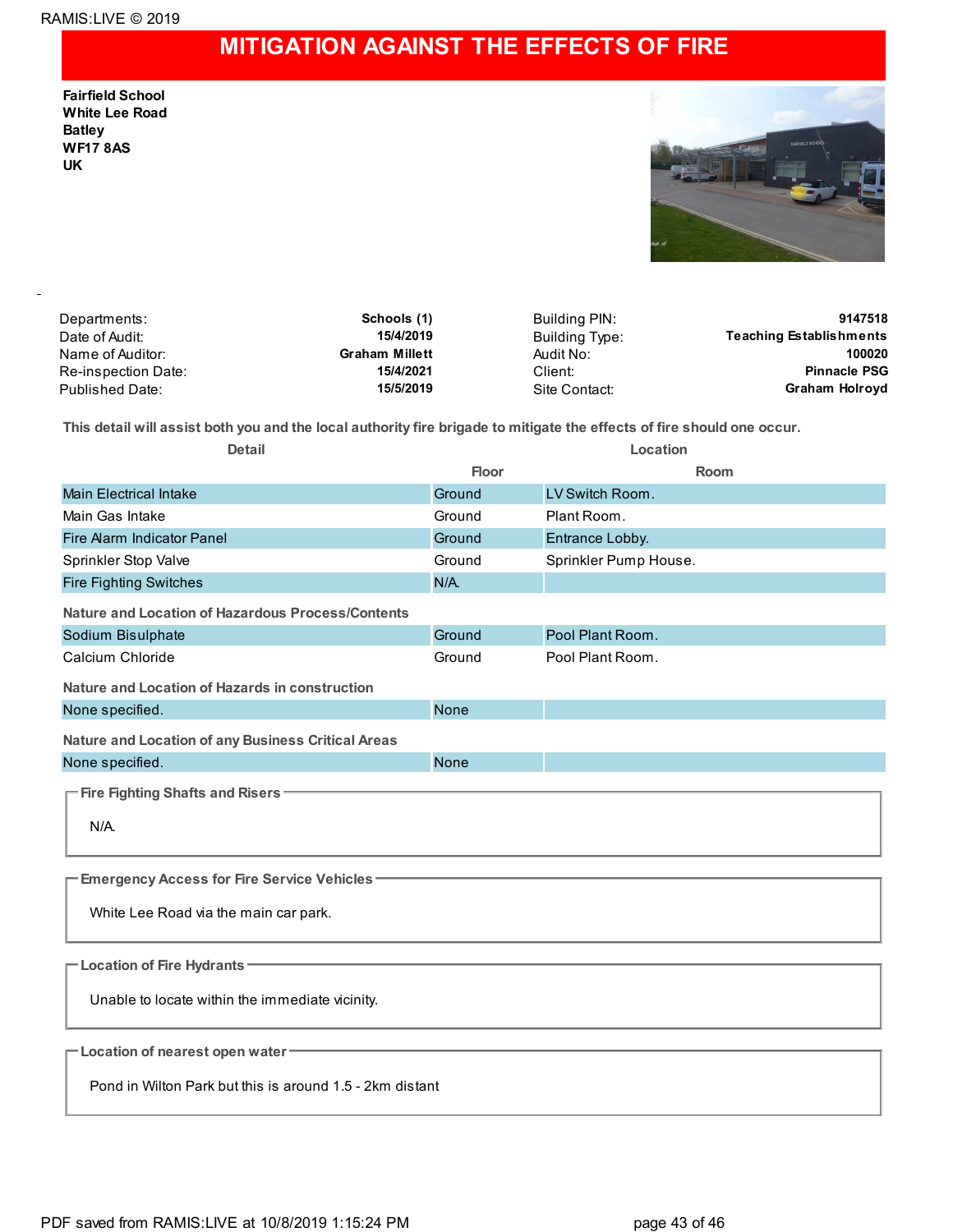### **POTENTIAL FOR IGNITION PROFILE**

**Fairfield School White Lee Road Batley WF17 8AS UK**

# UPRN:

RAMIS PIN: **9147518** Site Contact Name: **Graham Holroyd** Site Contact Title: **Caretaker** Telephone: **07540030059\_01924 326103** email: **fairfield@pinnacle-psg.com**

|                                      | The following significant ignition sources were found in the premises: |                                         |                                                  |                                                                                                                                          |  |  |  |
|--------------------------------------|------------------------------------------------------------------------|-----------------------------------------|--------------------------------------------------|------------------------------------------------------------------------------------------------------------------------------------------|--|--|--|
| Description of Material.             | <b>Present</b>                                                         | Location                                | Quantity                                         | <b>Control Measures in Place</b>                                                                                                         |  |  |  |
| <b>Smokers Materials</b>             | ✔                                                                      | Ground<br>Floor,<br>General             |                                                  | Smoking is not permitted in the premises. Appropriate<br>signage is in place.                                                            |  |  |  |
| Fixed electrical equipment           | ✔                                                                      | Ground<br>Floor,<br>General             | Number                                           | Within current test period.                                                                                                              |  |  |  |
| Portable electrical<br>equipment     | ✔                                                                      | Ground<br>Floor.<br>General             | Number                                           | None. Review PAT testing policy, update testing as<br>determined appropriate via risk assessment. This action<br>has been completed.     |  |  |  |
| Portable electrical<br>equipment     | ✔                                                                      | Ground<br>Floor,<br>Cooking<br>Bay      | Several<br>domestic<br>electrical<br>appliances. | None. Portable Appliance Testing should be undertaken<br>by a competent person. This action has been completed.                          |  |  |  |
| Portable electrical<br>equipment     | ✔                                                                      | Ground<br>Floor,<br>General             | Number.                                          | Within current test period. Tested on 14/8/2018 by Fused<br>UK.                                                                          |  |  |  |
| Mains electricity supply             | ✔                                                                      | Ground<br>Floor.<br>General             | $\mathbf{1}$                                     | Within current five year test period. Inspected on<br>28/8/2015 by T Clarke.                                                             |  |  |  |
| Electrical extension leads           | ✔                                                                      | Ground<br>Floor,<br>General             | Number                                           | None. Review PAT testing policy, update testing as<br>determined appropriate via risk assessment. This action<br>has been completed.     |  |  |  |
| Electrical adaptors                  | ×                                                                      |                                         |                                                  |                                                                                                                                          |  |  |  |
| Electrical heating system            | ×                                                                      |                                         |                                                  |                                                                                                                                          |  |  |  |
| Electric portable heating<br>system  | ×                                                                      |                                         |                                                  |                                                                                                                                          |  |  |  |
| Gas heating system                   | ✔                                                                      | Ground<br>Floor,<br>General             | Number                                           | Within current test period. Inspected on 22/1/2019 by the<br>PDM Team.                                                                   |  |  |  |
| Gas heating system                   | ✔                                                                      | Ground<br>Floor,<br>General             | 1.                                               | None. Please make arrangements to carry out the<br>inspection of the heating system. This action has been<br>completed.                  |  |  |  |
| Portable gas heating<br>appliances   | ×                                                                      |                                         |                                                  |                                                                                                                                          |  |  |  |
| Cooking appliances                   | ✔                                                                      | Ground<br>Floor,<br>Catering<br>Kitchen | Number                                           | Installed, serviced and maintained in accordance with the<br>manufacturer's instructions.                                                |  |  |  |
| Cooking appliances                   | ✔                                                                      | Ground<br>Floor,<br>Catering<br>Kitchen | 1                                                | Extraction system is deep cleaned during the school<br>holidays.                                                                         |  |  |  |
| Hot work processes                   | ×                                                                      |                                         |                                                  |                                                                                                                                          |  |  |  |
| Potential for deliberate<br>ignition | ✔                                                                      | Ground<br>Floor,<br>External<br>Area    | 1                                                | Waste materials regularly removed and placed in suitable<br>waste containers located in an external bin store away<br>from the premises. |  |  |  |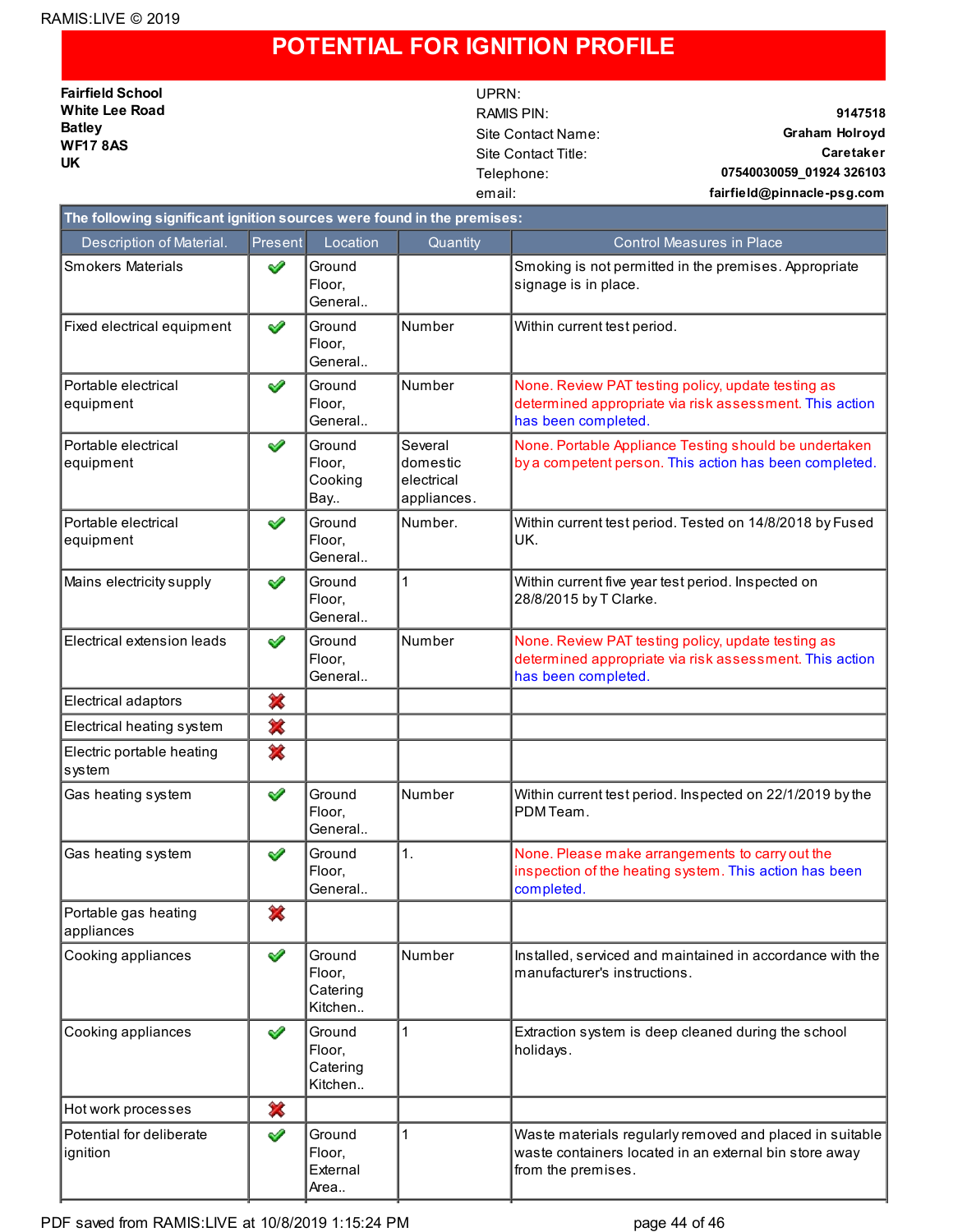| RAMIS:LIVE © 2019                    |   |                                      |    |                                                                                                                          |
|--------------------------------------|---|--------------------------------------|----|--------------------------------------------------------------------------------------------------------------------------|
| Potential for deliberate<br>ignition | ✔ | Ground<br>Floor.<br>General          |    | The school main building is locked and secure outside of<br>school hours and is within a secure gated boundary<br>fence. |
| Open<br>flame/equipment/processes    | ∞ |                                      |    |                                                                                                                          |
| Display lighting equipment           | × |                                      |    |                                                                                                                          |
| Lightning                            | ✔ | Ground<br>Floor.<br>External<br>Area | 25 | Within current test period.                                                                                              |
| Other                                | չ |                                      |    |                                                                                                                          |

Text in black infers control measures are in place.

Text in red infers control measures are required.

Text in blue infers actions taken by responsible person(s).